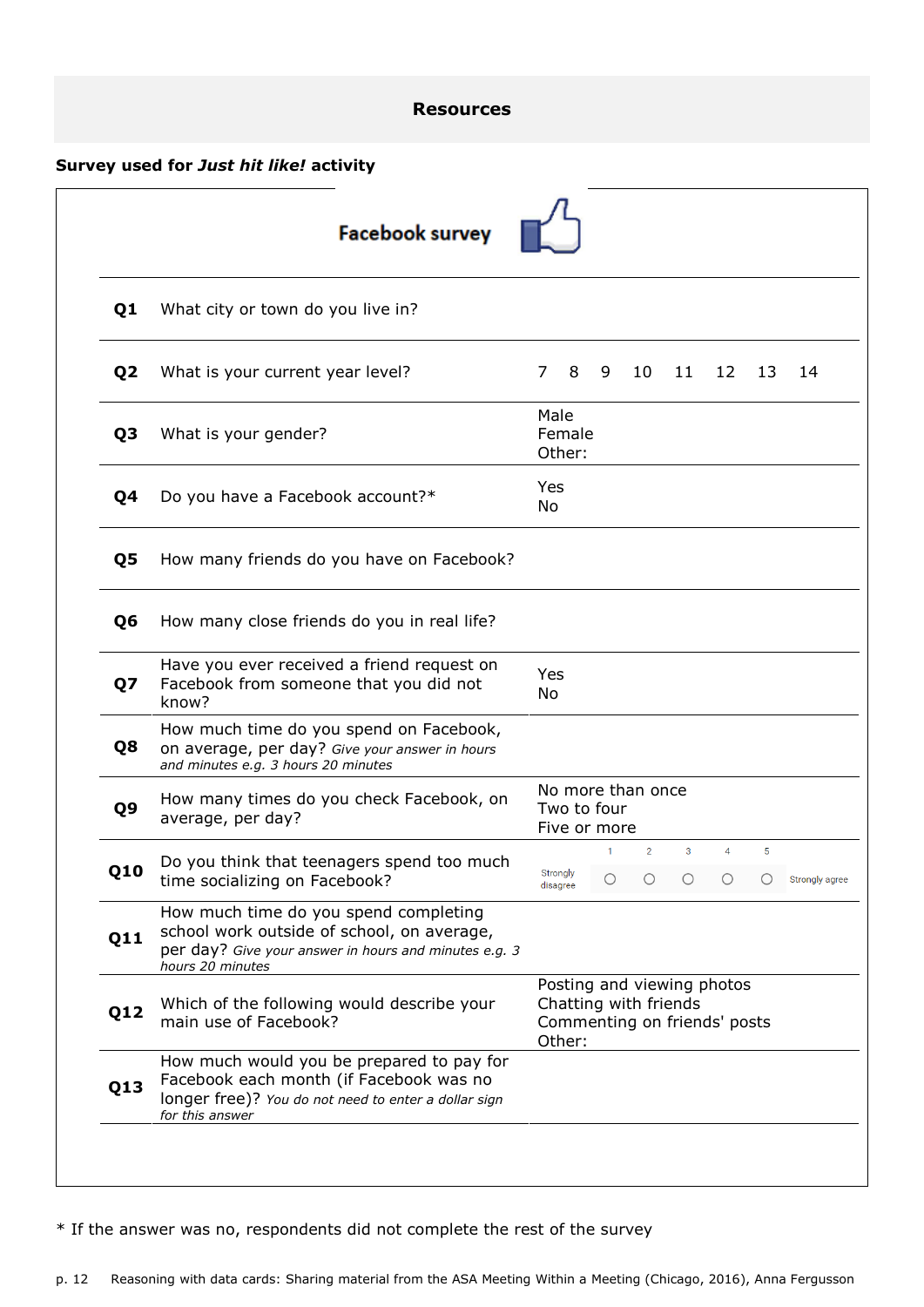| Q1 What city or town do you live in?                                                                                                | Q9 How many times do you check Facebook,<br>on average, per day?<br>No more than once Two to four<br>Five or<br>more                                                                                                             |
|-------------------------------------------------------------------------------------------------------------------------------------|----------------------------------------------------------------------------------------------------------------------------------------------------------------------------------------------------------------------------------|
| <b>Q2</b> What is your current year level?<br>10<br>11 12<br>7<br>8<br>13<br>14<br>9.                                               | Q10 Do you think that teenagers spend too<br>much time socializing on Facebook?<br>$\mathbf{1}$<br>$\overline{2}$<br>3<br>5<br>Δ<br>Strongly<br>O<br>$\bigcirc$<br>$\bigcirc$<br>$\bigcirc$<br><b>Strongly agree</b><br>disagree |
| <b>Q3</b> What is your gender?<br>Female<br>Male<br>Other:                                                                          | Q11 How much time do you spend<br>completing school work outside of school, on<br>average, per day? Give your answer in hours and<br>minutes e.g. 3 hours 20 minutes                                                             |
| Q4 Do you have a Facebook account?<br>No<br><b>Yes</b>                                                                              | Q12 Which of the following would describe<br>your main use of Facebook?<br>Posting and viewing photos<br>Chatting with friends<br>Commenting on friends' posts<br>Other:                                                         |
| <b>Q5</b> How many friends do you have on<br>Facebook?                                                                              | Q13 How much would you be prepared to<br>pay for Facebook each month (if Facebook<br>was no longer free)? You do not need to enter a<br>dollar sign for this answer                                                              |
| Q6 How many close friends do you in real<br>life?                                                                                   | Q14* The time of the day that the survey<br>was completed by the student, as measured<br>by the number of hours since midnight.                                                                                                  |
| Q7 Have you ever received a friend request<br>on Facebook from someone that you did not<br>know?<br>Yes<br>No.                      | Q15* The date and time that the survey was<br>completed by the student                                                                                                                                                           |
| Q8 How much time do you spend on<br>Facebook, on average, per day? Give your<br>answer in hours and minutes e.g. 3 hours 20 minutes |                                                                                                                                                                                                                                  |

\* These are based on the timestamp that was recorded when each student completed the survey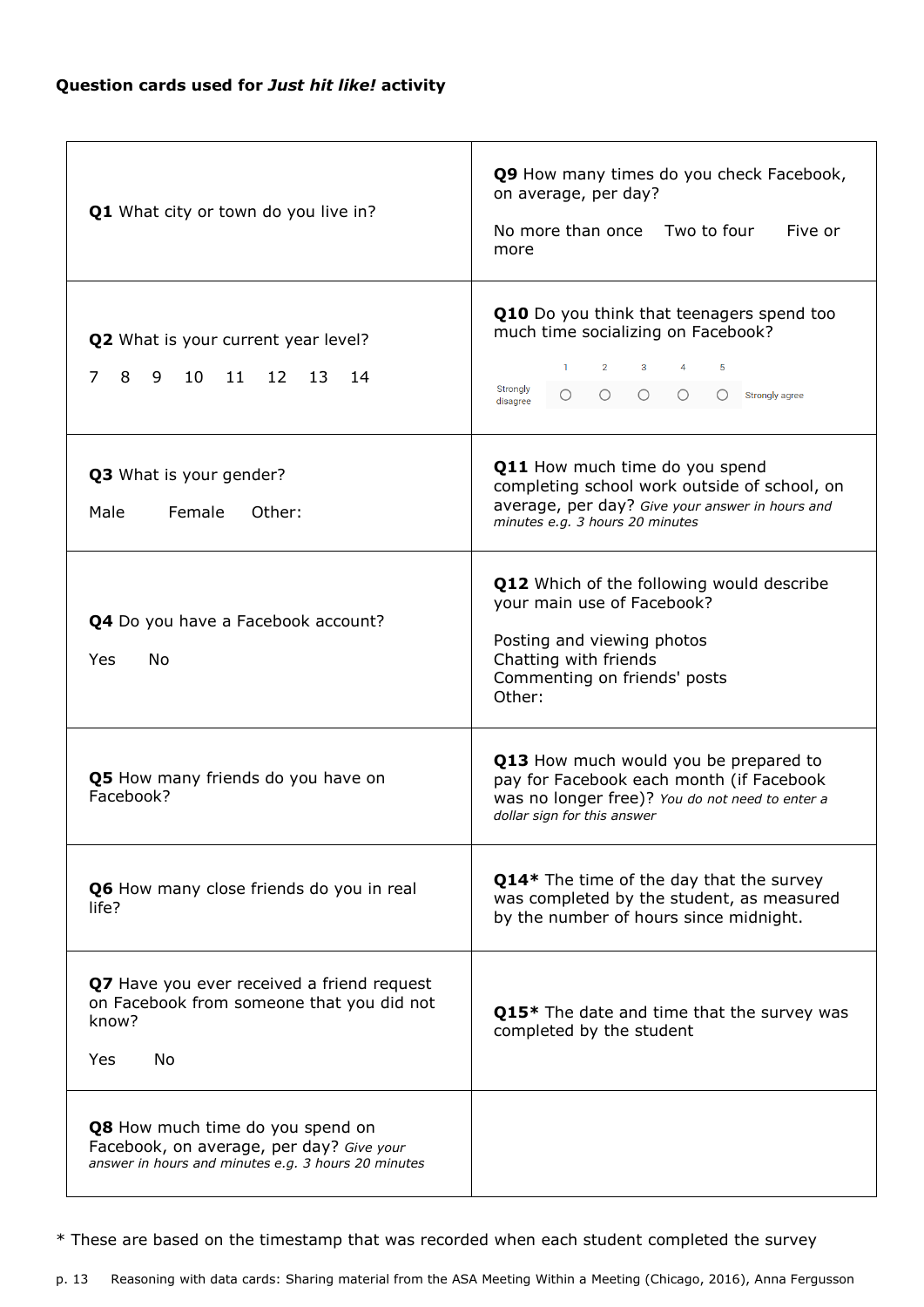## **Display cards used for** *Just hit like!* **activity**

The graphs were produced using Microsoft Excel and the online apps from <http://www.artofstat.com/webapps.html>

| 8<br>0                     |                | 5                          | 0000000000000000000 | 10 | 00000000000000000000000 | <b>Boooo</b> | 0000000000000000<br>15 | 0000000000000 |  | 3333333<br>20 | 000000000 | 00000000000 |  |
|----------------------------|----------------|----------------------------|---------------------|----|-------------------------|--------------|------------------------|---------------|--|---------------|-----------|-------------|--|
| $1 \mid 2$ : represents 12 |                |                            |                     |    |                         |              |                        |               |  |               |           |             |  |
| leaf unit: 1               |                |                            |                     |    |                         |              |                        |               |  |               |           |             |  |
|                            |                | n: 300                     |                     |    |                         |              |                        |               |  |               |           |             |  |
| 32                         | 0              |                            |                     |    |                         |              |                        |               |  |               |           |             |  |
| 41                         | $\mathbf{1}$   | 000055555                  |                     |    |                         |              |                        |               |  |               |           |             |  |
| 50                         | $\overline{2}$ | 000000000                  |                     |    |                         |              |                        |               |  |               |           |             |  |
| 86                         | з.             |                            |                     |    |                         |              |                        |               |  |               |           |             |  |
| 95                         | 4              | 000555555                  |                     |    |                         |              |                        |               |  |               |           |             |  |
| 96                         | 5              | 0                          |                     |    |                         |              |                        |               |  |               |           |             |  |
| (76)                       | 6              |                            |                     |    |                         |              |                        |               |  |               |           |             |  |
| 128                        | 7              | 55                         |                     |    |                         |              |                        |               |  |               |           |             |  |
| 126                        | 8              | 005                        |                     |    |                         |              |                        |               |  |               |           |             |  |
| 123                        | 9              | 0000000000000000000005     |                     |    |                         |              |                        |               |  |               |           |             |  |
| 100                        | 10             | 55                         |                     |    |                         |              |                        |               |  |               |           |             |  |
|                            | 11             |                            |                     |    |                         |              |                        |               |  |               |           |             |  |
| 98                         | 12             |                            |                     |    |                         |              |                        |               |  |               |           |             |  |
|                            | 13             |                            |                     |    |                         |              |                        |               |  |               |           |             |  |
| 40                         | 14             | 0                          |                     |    |                         |              |                        |               |  |               |           |             |  |
| 39                         | 15             | 000000                     |                     |    |                         |              |                        |               |  |               |           |             |  |
| 33                         | 16             | 6                          |                     |    |                         |              |                        |               |  |               |           |             |  |
|                            | $17 \mid$      |                            |                     |    |                         |              |                        |               |  |               |           |             |  |
| 32                         |                | 18   000000000000000000000 |                     |    |                         |              |                        |               |  |               |           |             |  |
|                            | 19             |                            |                     |    |                         |              |                        |               |  |               |           |             |  |
|                            | 20             |                            |                     |    |                         |              |                        |               |  |               |           |             |  |
| 12                         |                | 21 000                     |                     |    |                         |              |                        |               |  |               |           |             |  |
|                            | 22             |                            |                     |    |                         |              |                        |               |  |               |           |             |  |
|                            | 23             |                            |                     |    |                         |              |                        |               |  |               |           |             |  |
|                            |                | 9 24   000000              |                     |    |                         |              |                        |               |  |               |           |             |  |
| HI: 300 300 300            |                |                            |                     |    |                         |              |                        |               |  |               |           |             |  |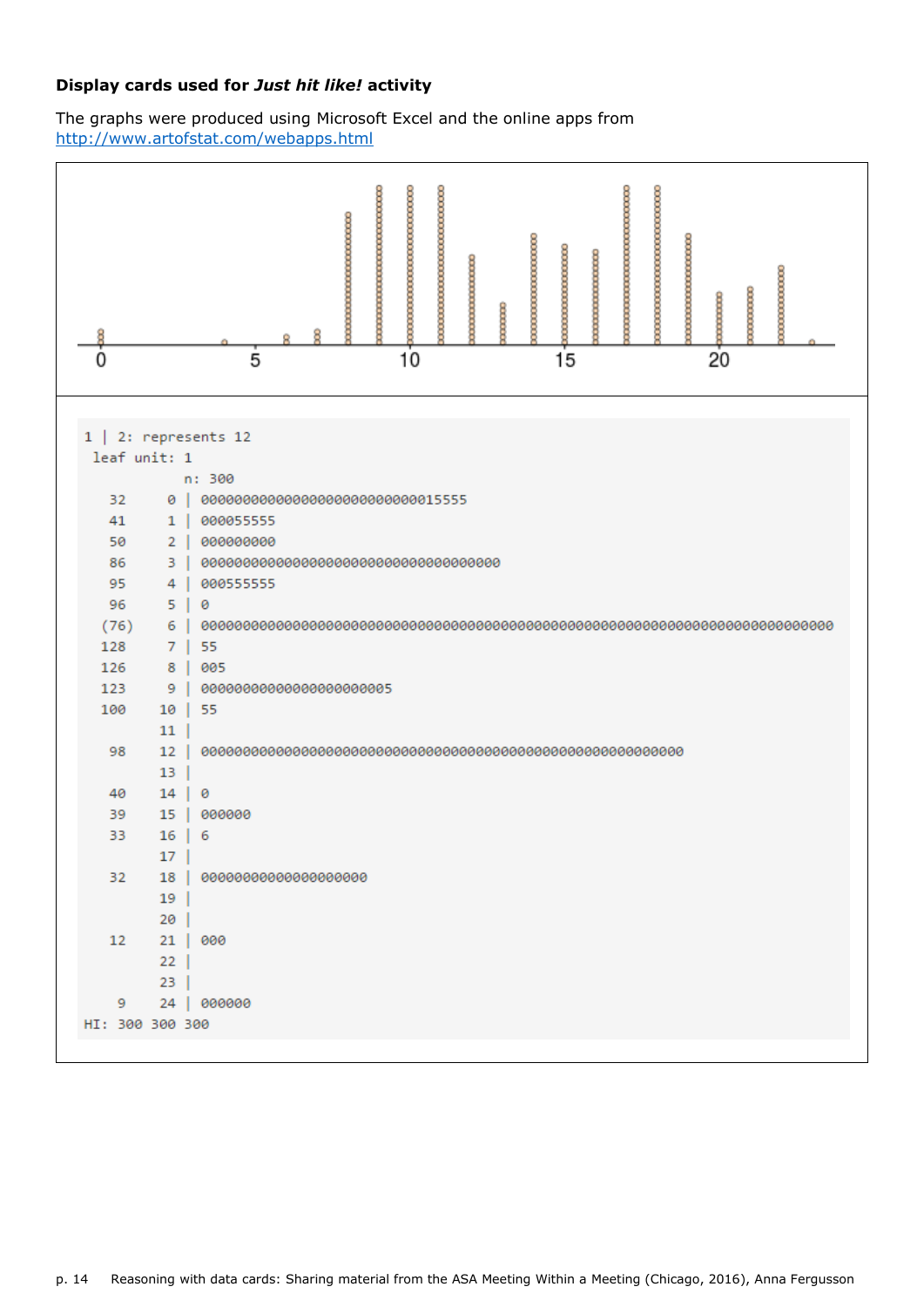

|                   | <b>Frequency</b> | <b>Relative</b><br>frequency | <b>Cumulative</b><br>relative<br>frequency |
|-------------------|------------------|------------------------------|--------------------------------------------|
| No more than once | 51               | 17.0                         | 17.0                                       |
| Two to four       | 113              | 37.7                         | 54.7                                       |
| Five or more      | 136              | 45.3                         | 100                                        |
| Total             | 300              | 100                          |                                            |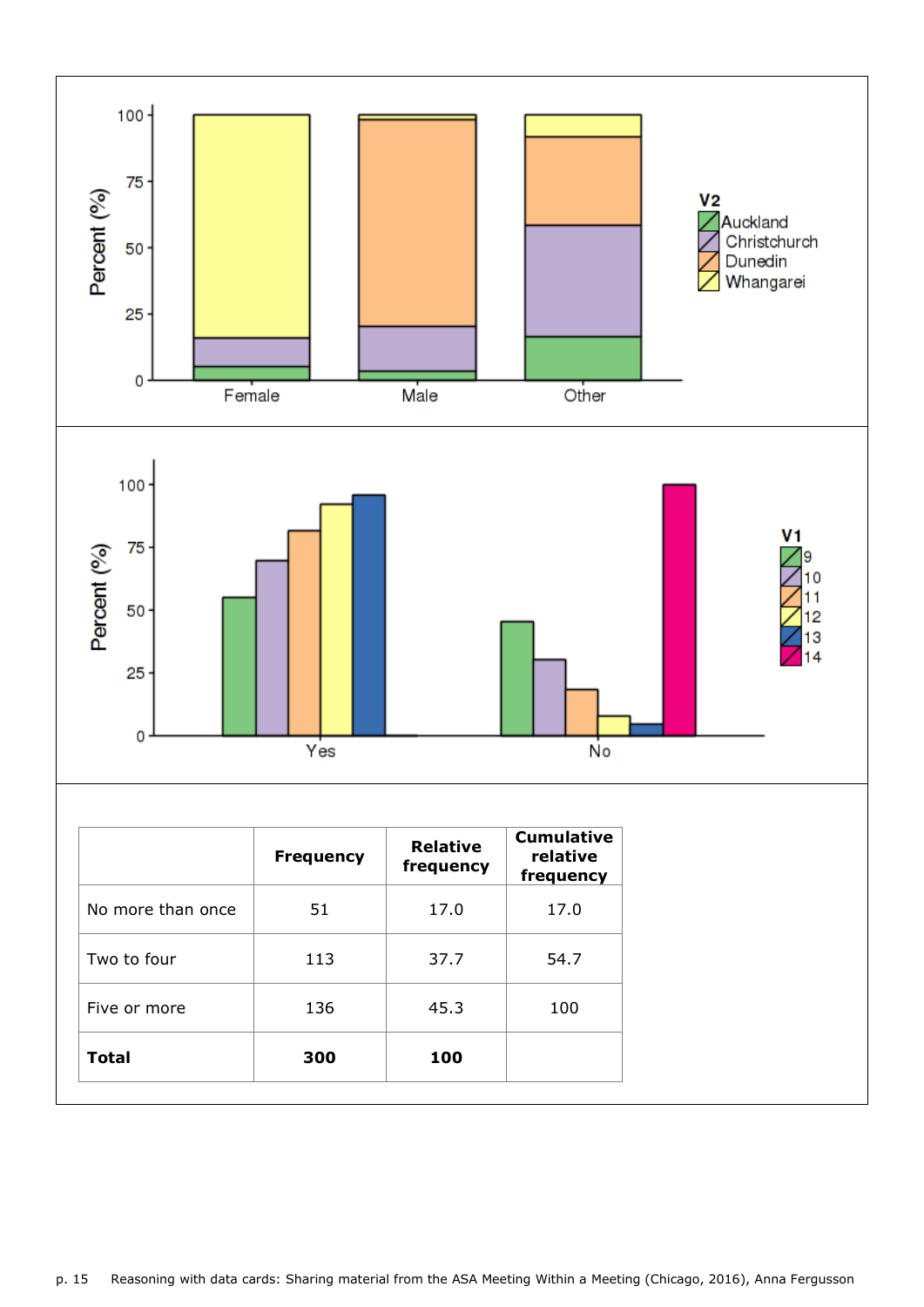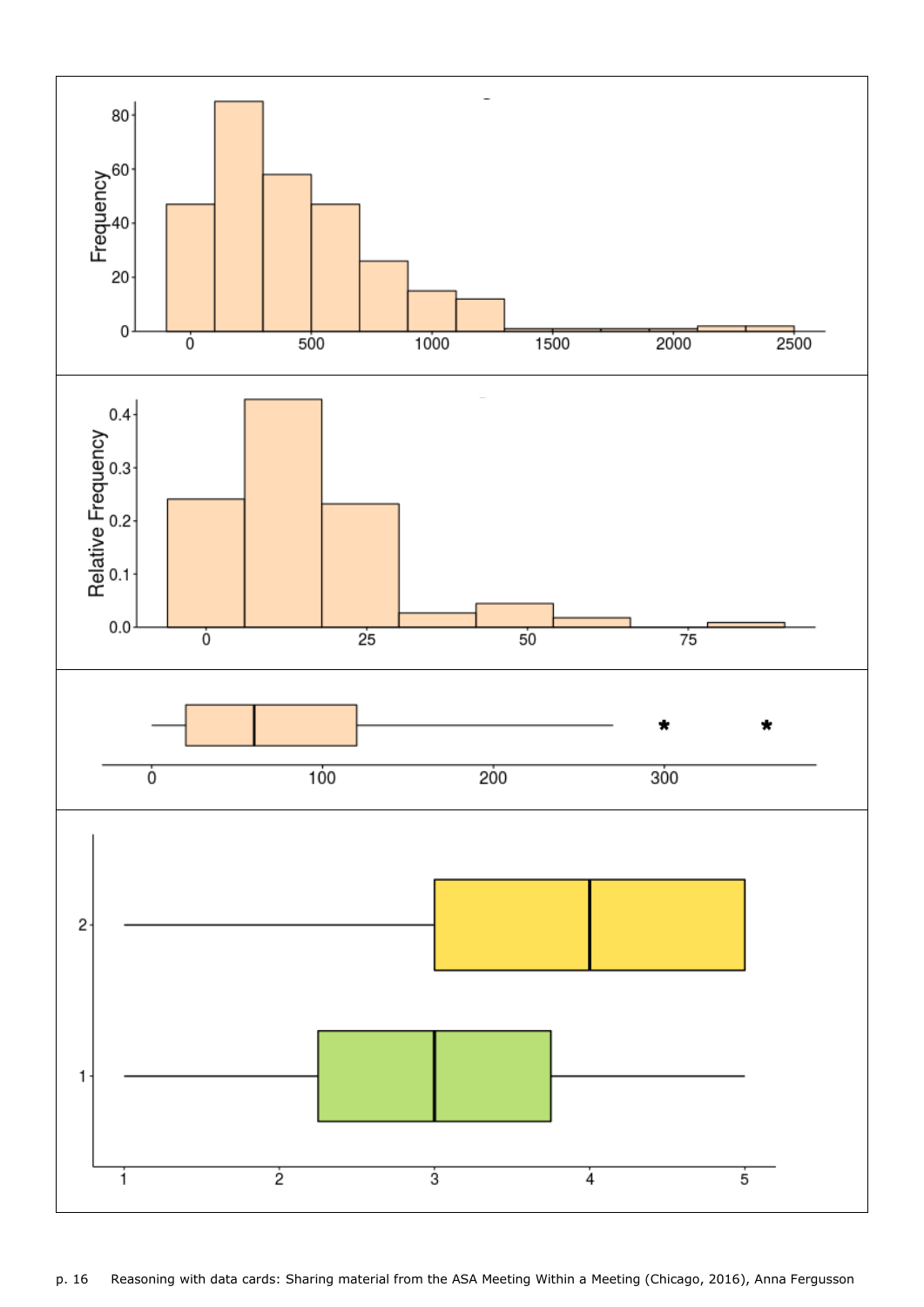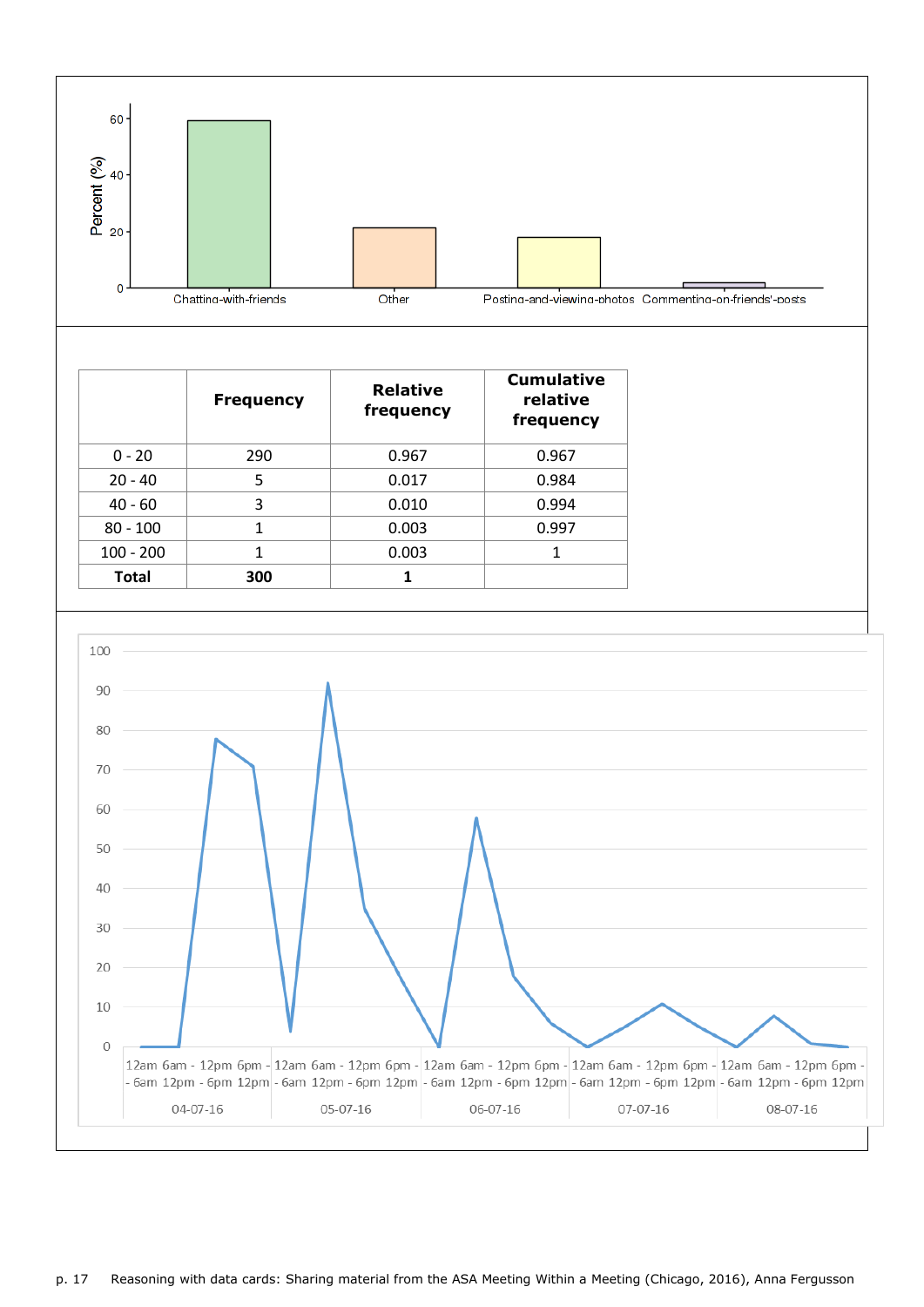## **Websites referred to in webinar**

A small selection of Pip Arnold resources on Census At School (NZ): Engaging with shape<http://new.censusatschool.org.nz/resource/engaging-with-shape/> Using data cards<http://new.censusatschool.org.nz/resource/using-data-cards/> Growing scatterplots<http://new.censusatschool.org.nz/resource/growing-scatterplots/>

Census At School (US): http[://ww2.amstat.org/censusatschool/index.cf](https://goo.gl/forms/7Uy6P5fZey7iqAwA3)m GAISE report: http://w[ww.amstat.org/asa/files/pdfs/GAISE/GAISEPreK-12](http://ww2.amstat.org/censusatschool/index.cfm)\_Full.pdf Statistics teac[her: http://www.statisticsteacher.org/](http://www.amstat.org/asa/files/pdfs/GAISE/GAISEPreK-12_Full.pdf) Digital data cards: [http://learning.statistics-is-aweso](http://www.statisticsteacher.org/)me.org/stickland Interactive dot plo[t: http://learning.statistics-is-awesome.org/dots](http://learning.statistics-is-awesome.org/stickland) Models of teacher pr[eparation designed around the GAISE framewor](http://learning.statistics-is-awesome.org/dots)k (Christine Franklin and Gary Kader): [https://www.stat.auckland.ac.nz/~iase/publications/icots8/ICOTS8\\_3E3\\_FRANKLIN.pdf](https://www.stat.auckland.ac.nz/~iase/publications/icots8/ICOTS8_3E3_FRANKLIN.pdf) Exploring students' conception of standard deviation (Robert delMas and Yan Liu): [http://iase](http://iase-web.org/documents/SERJ/SERJ4(1)_delMas_Liu.pdf)web.org/documents/SERJ/SERJ4(1) delMas Liu.pdf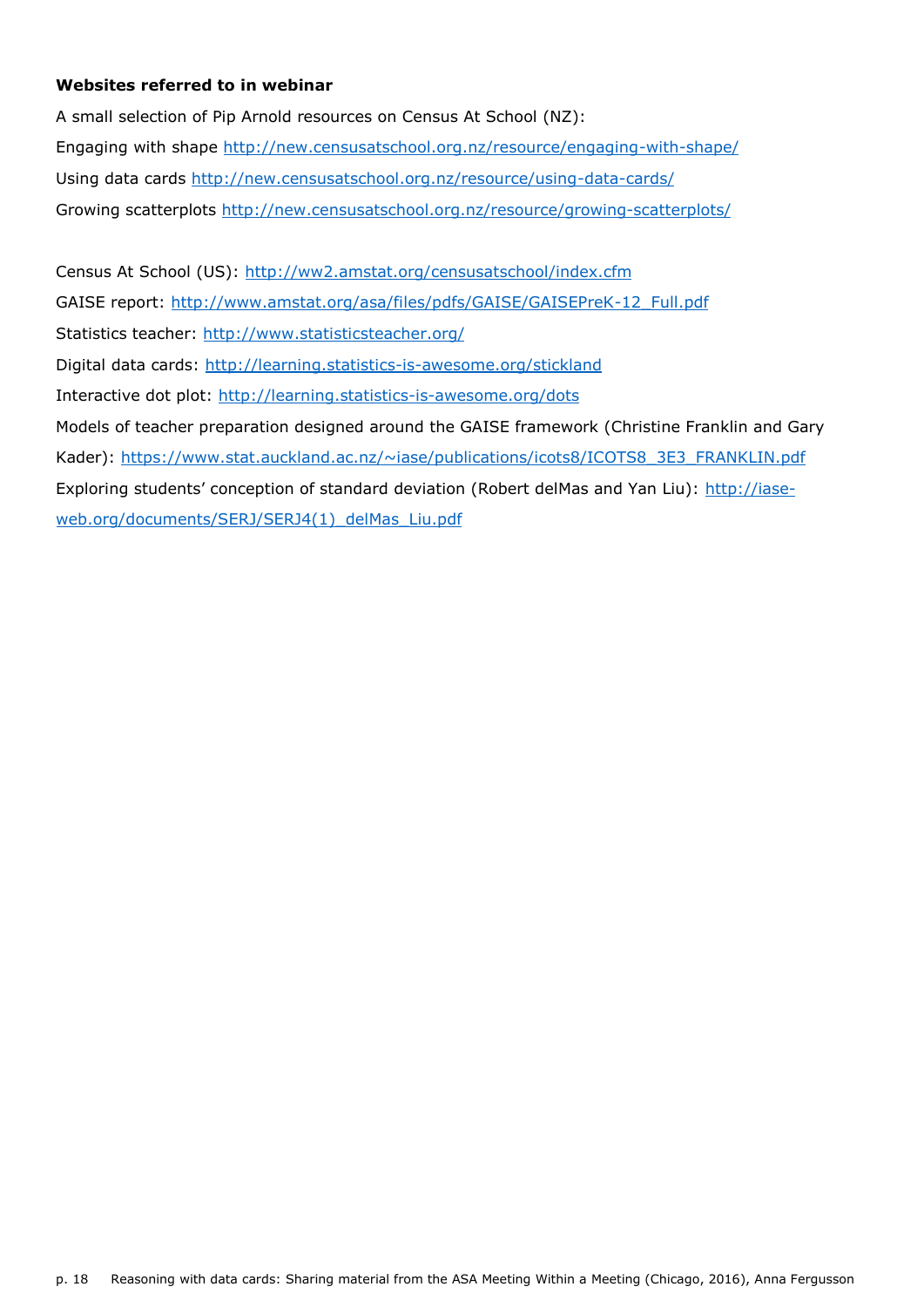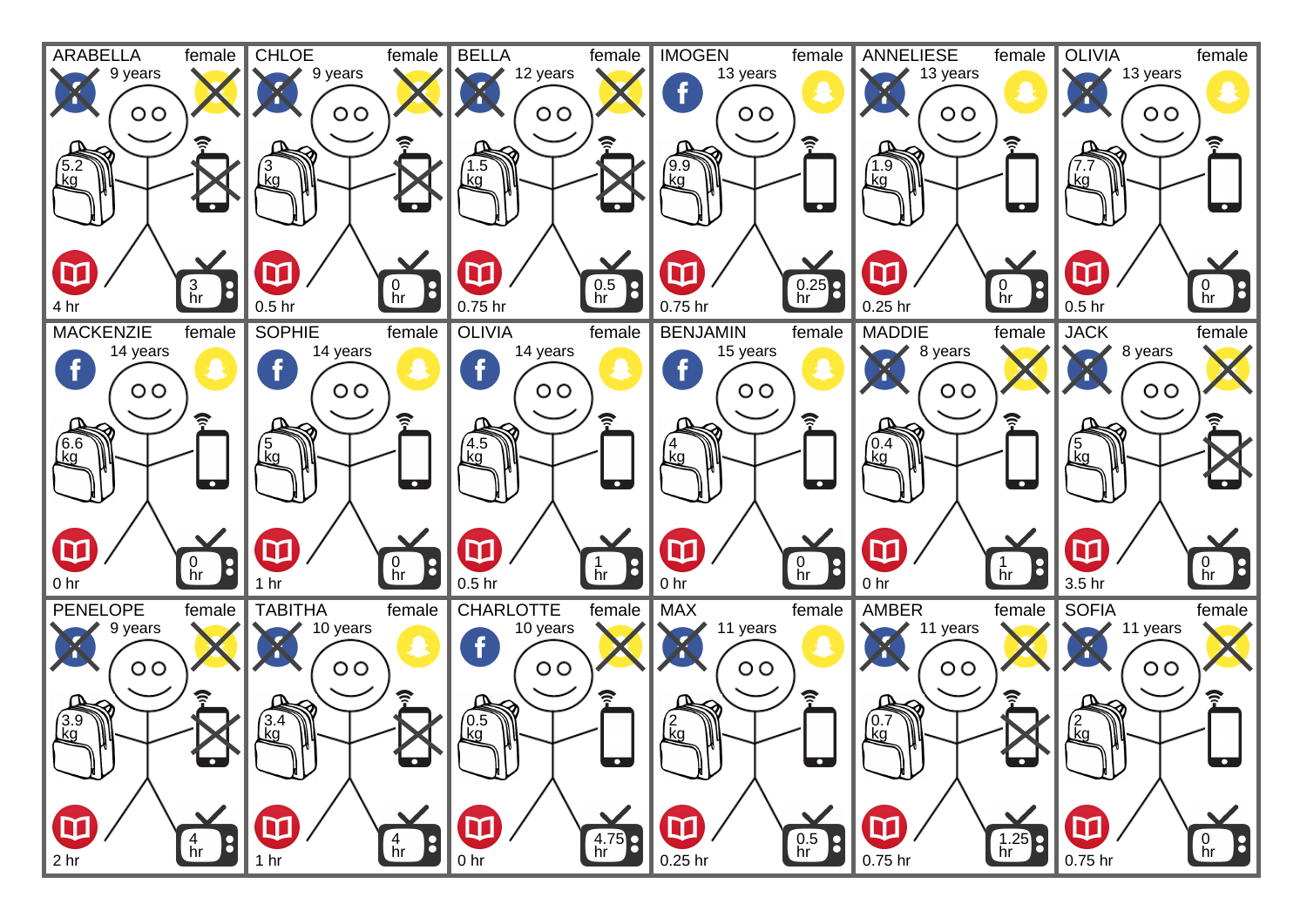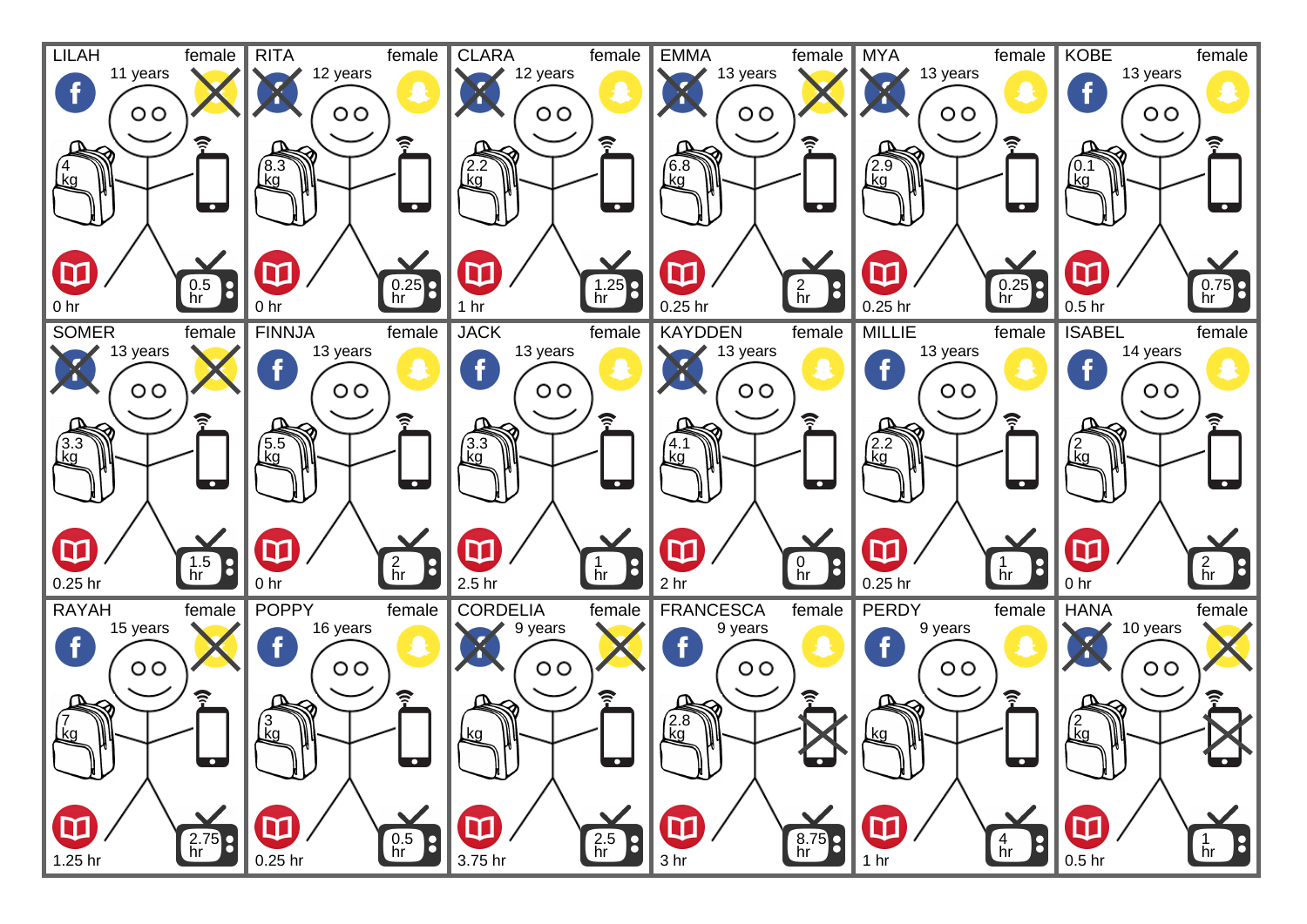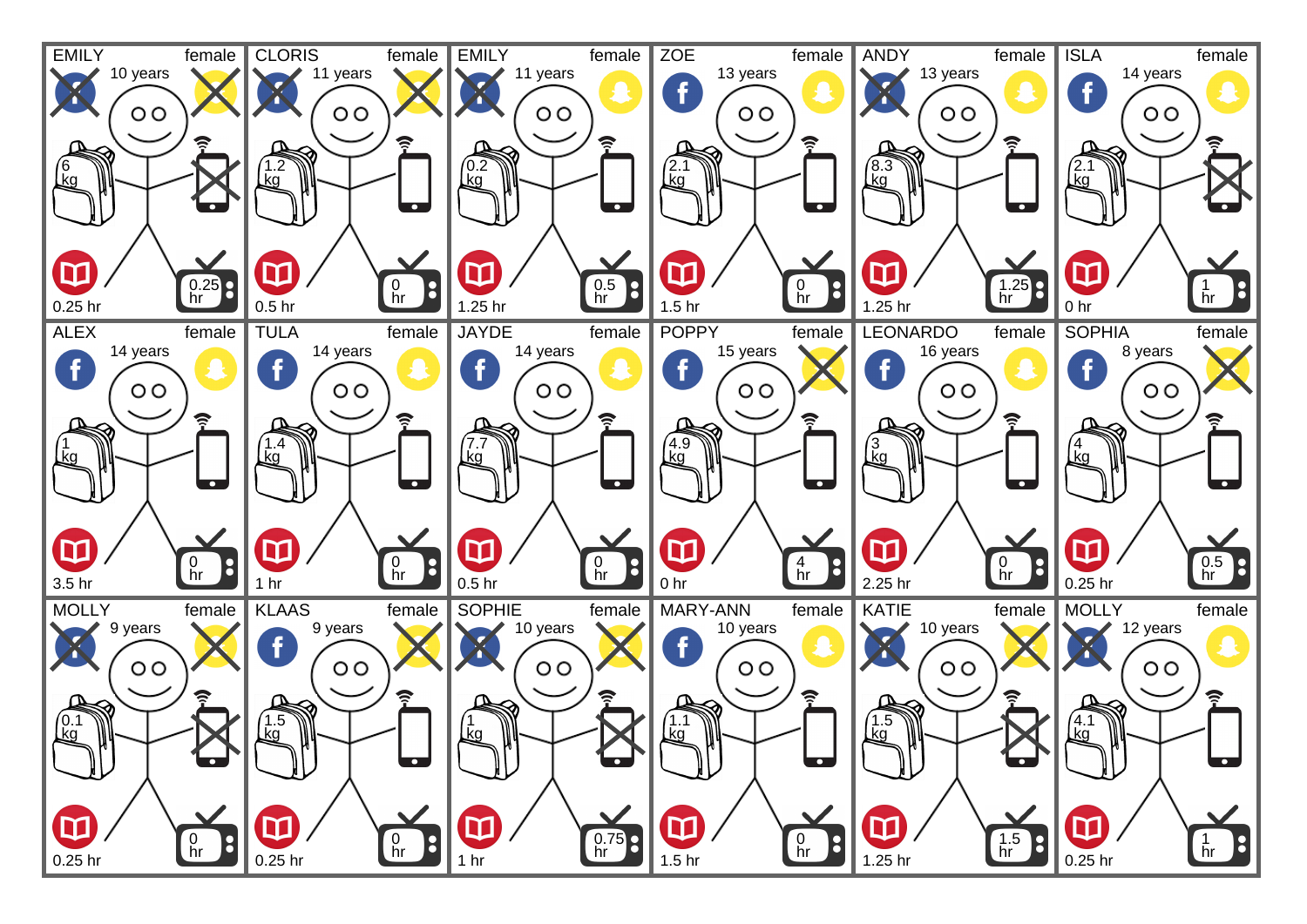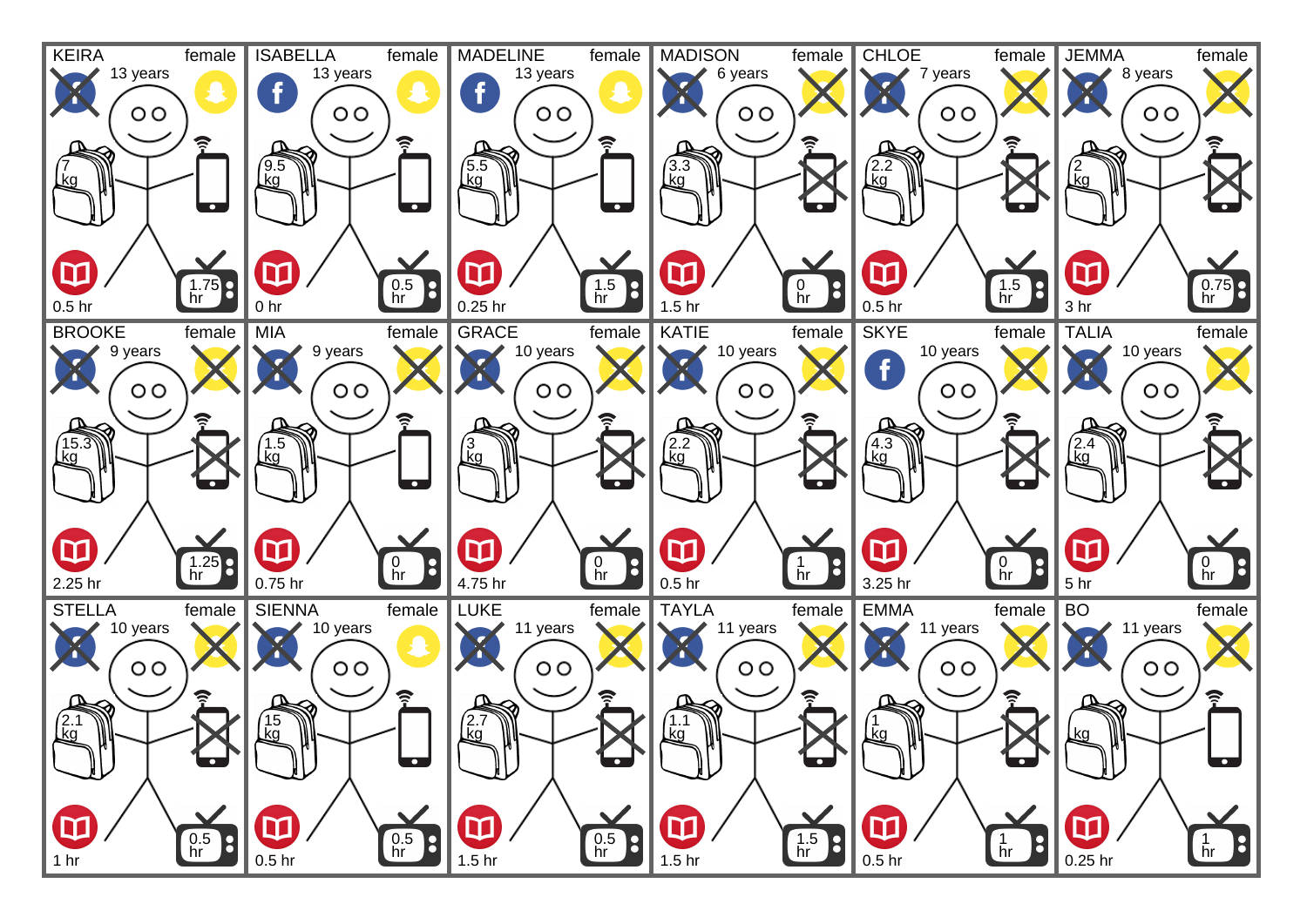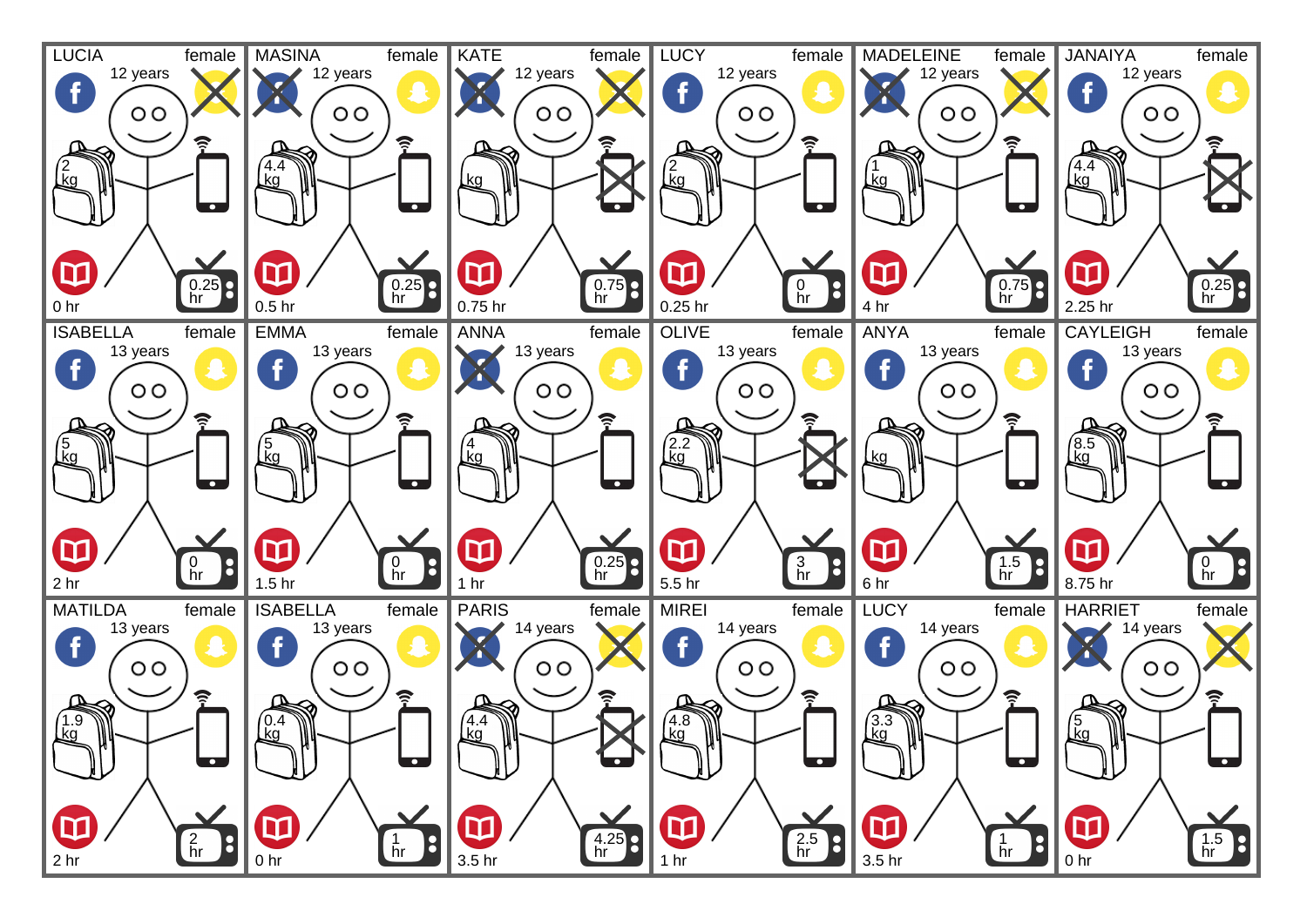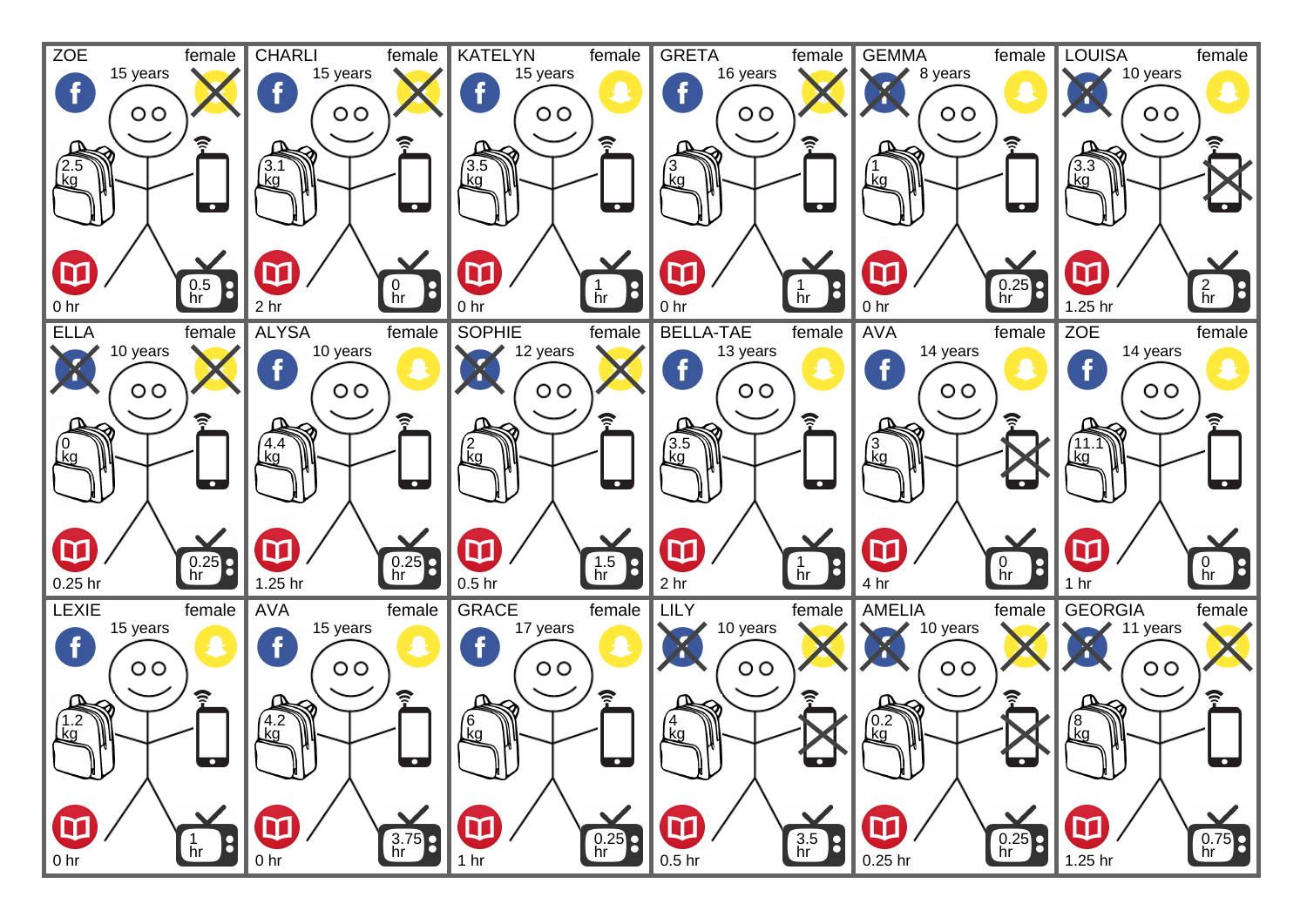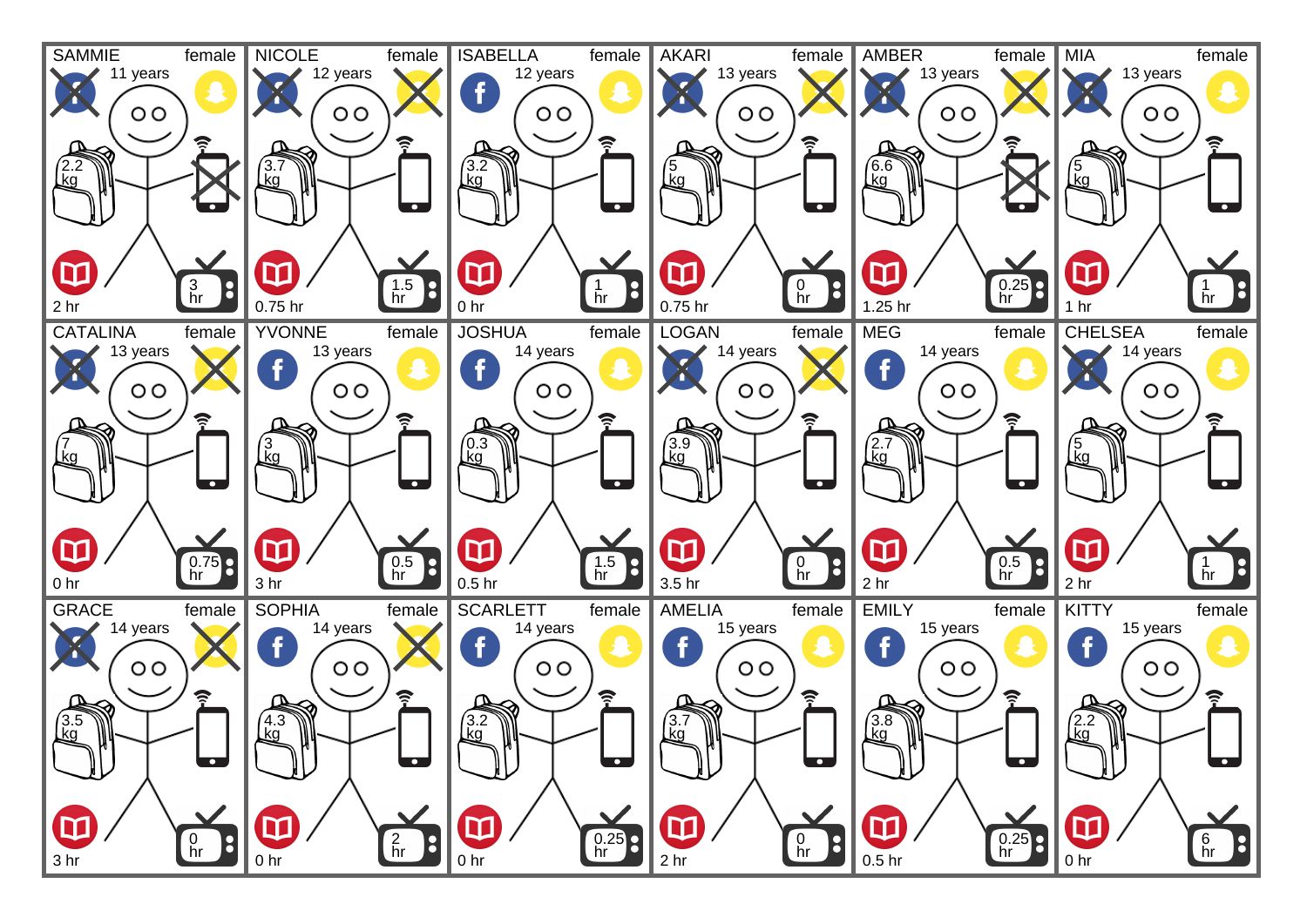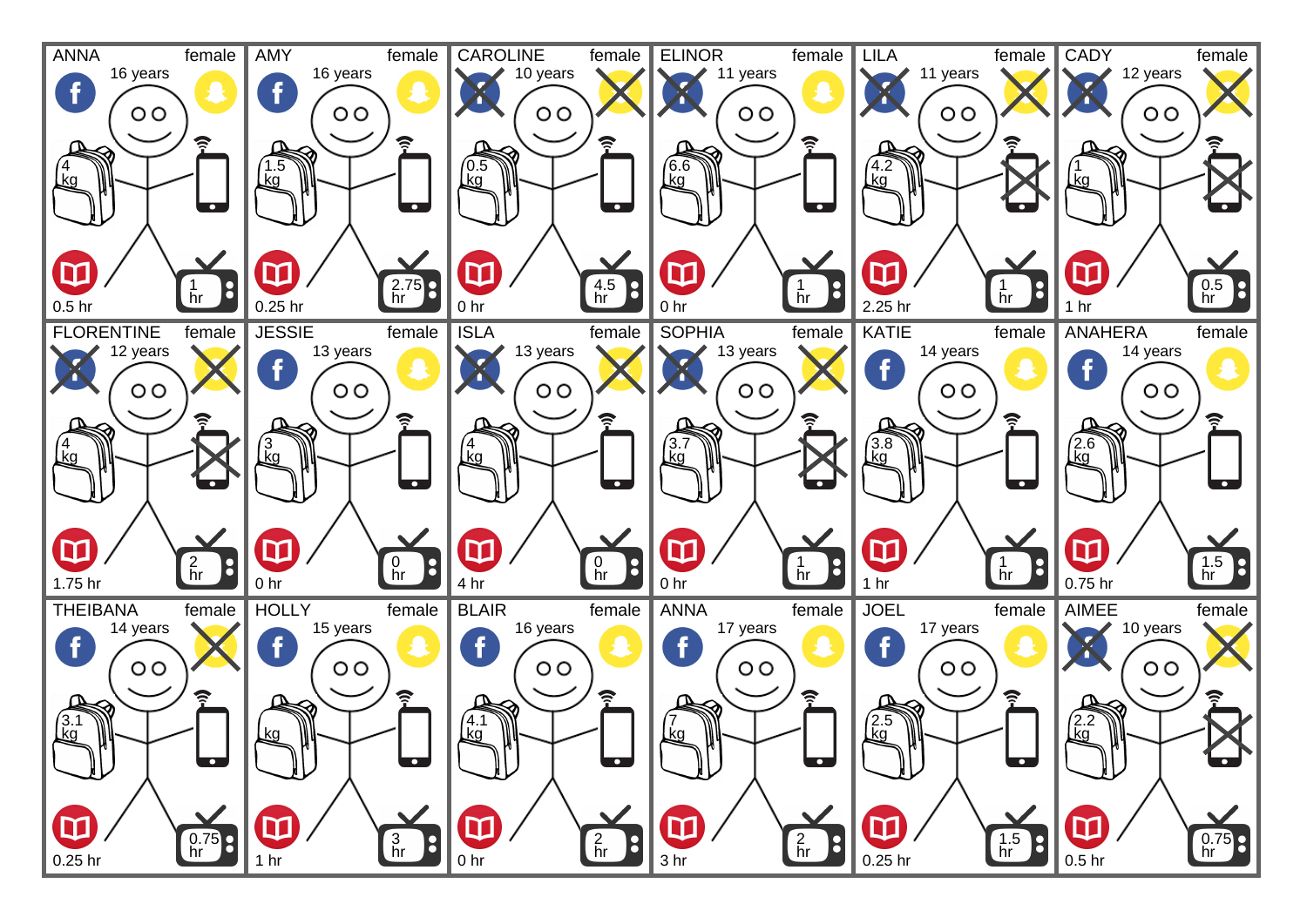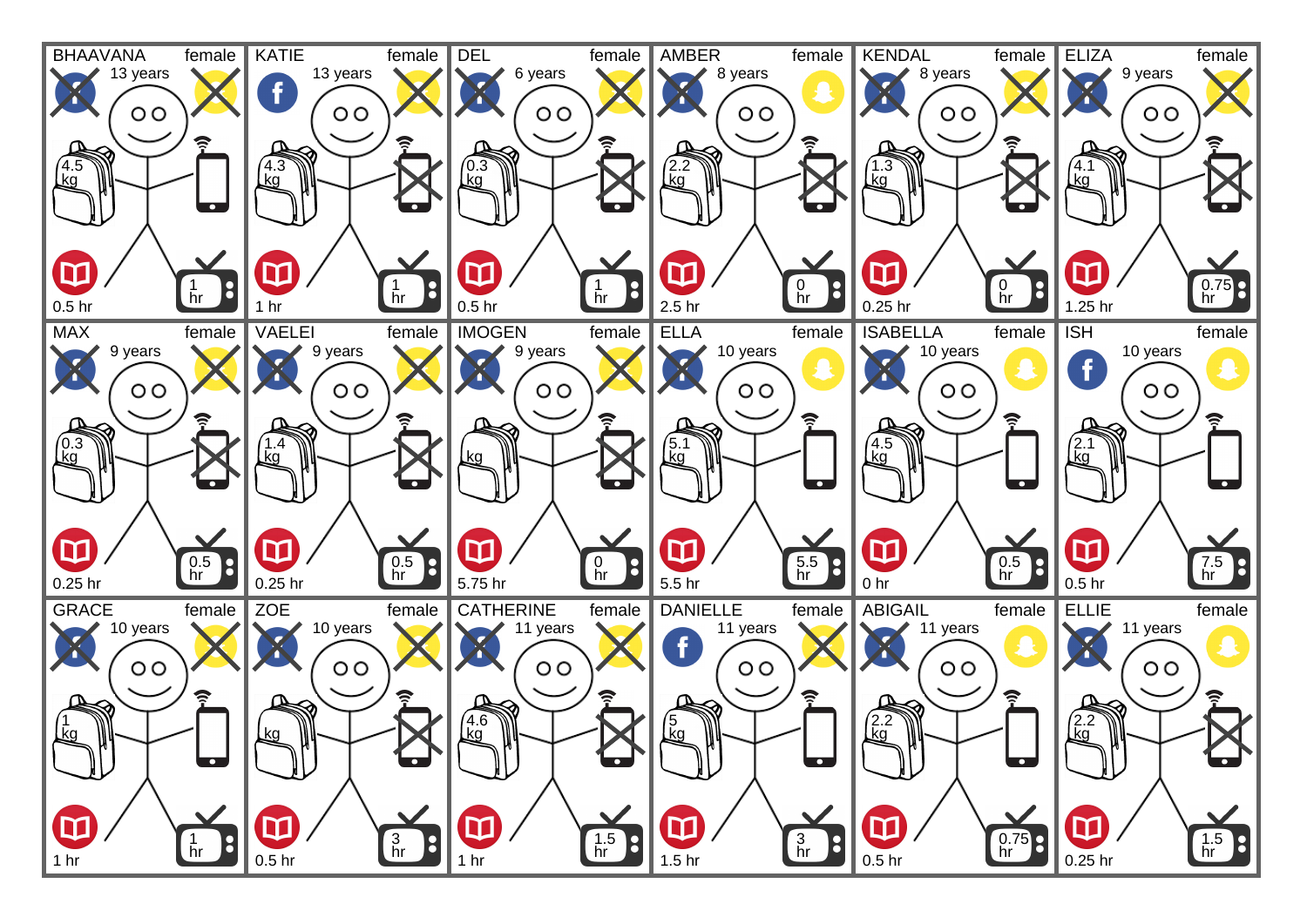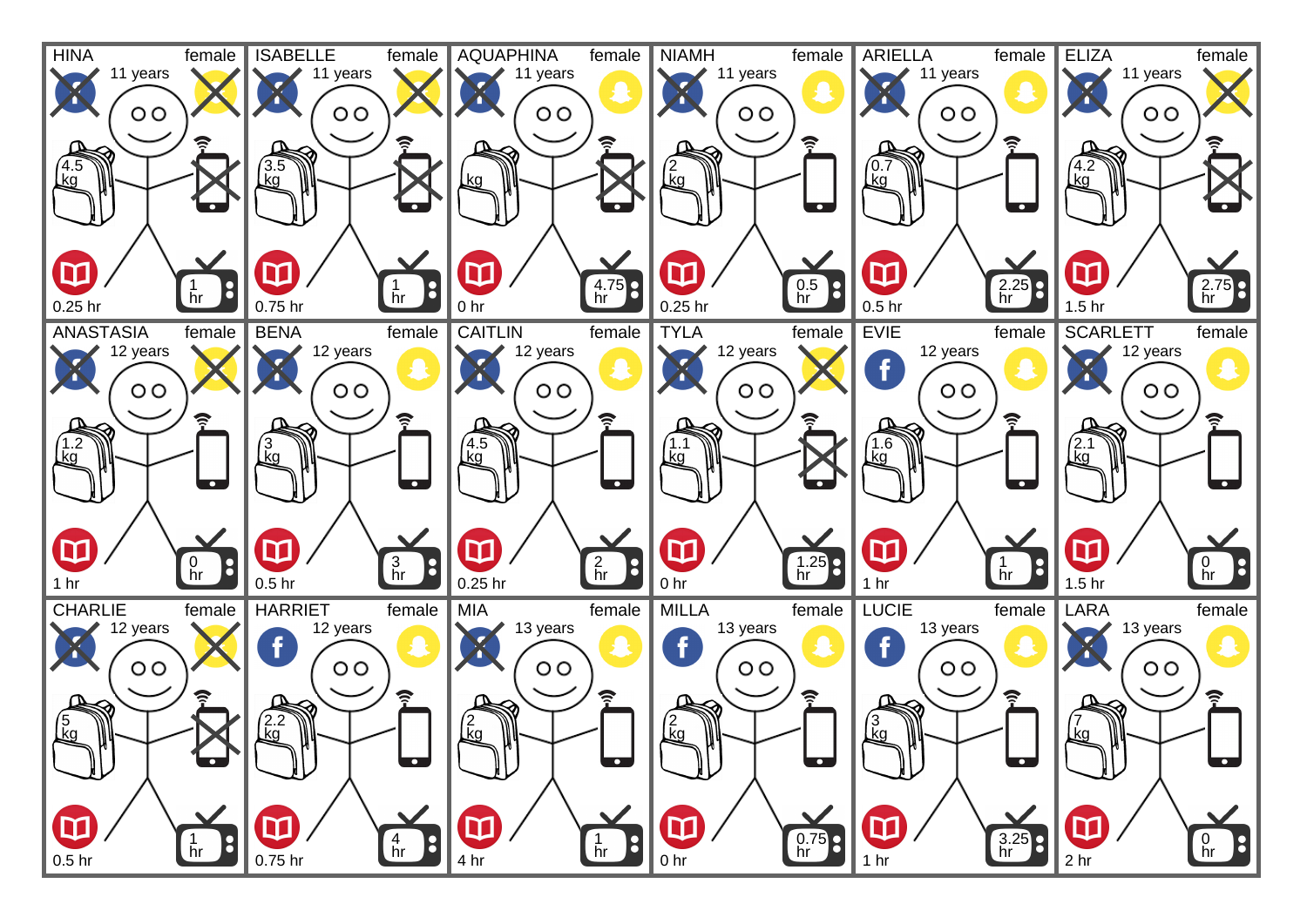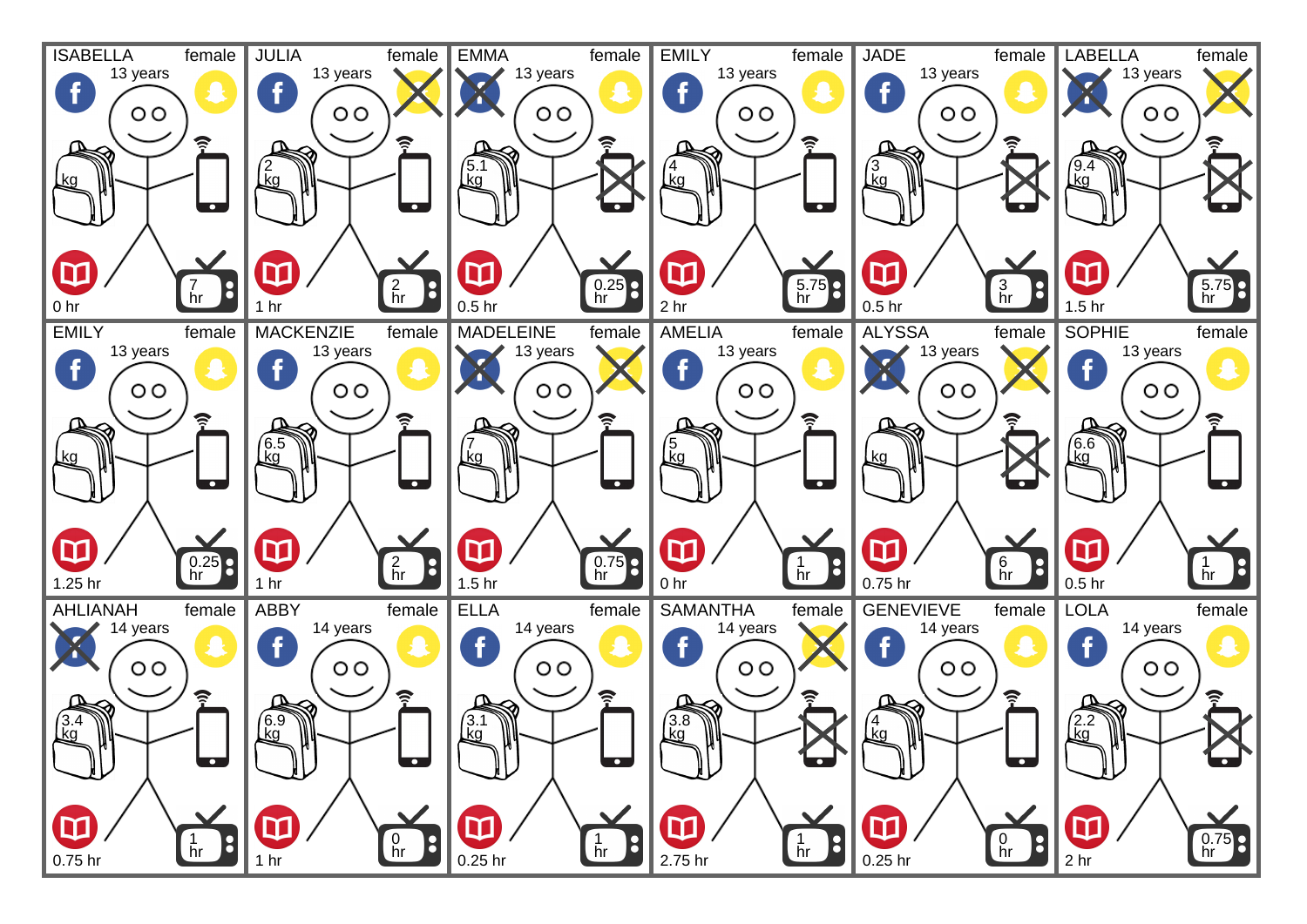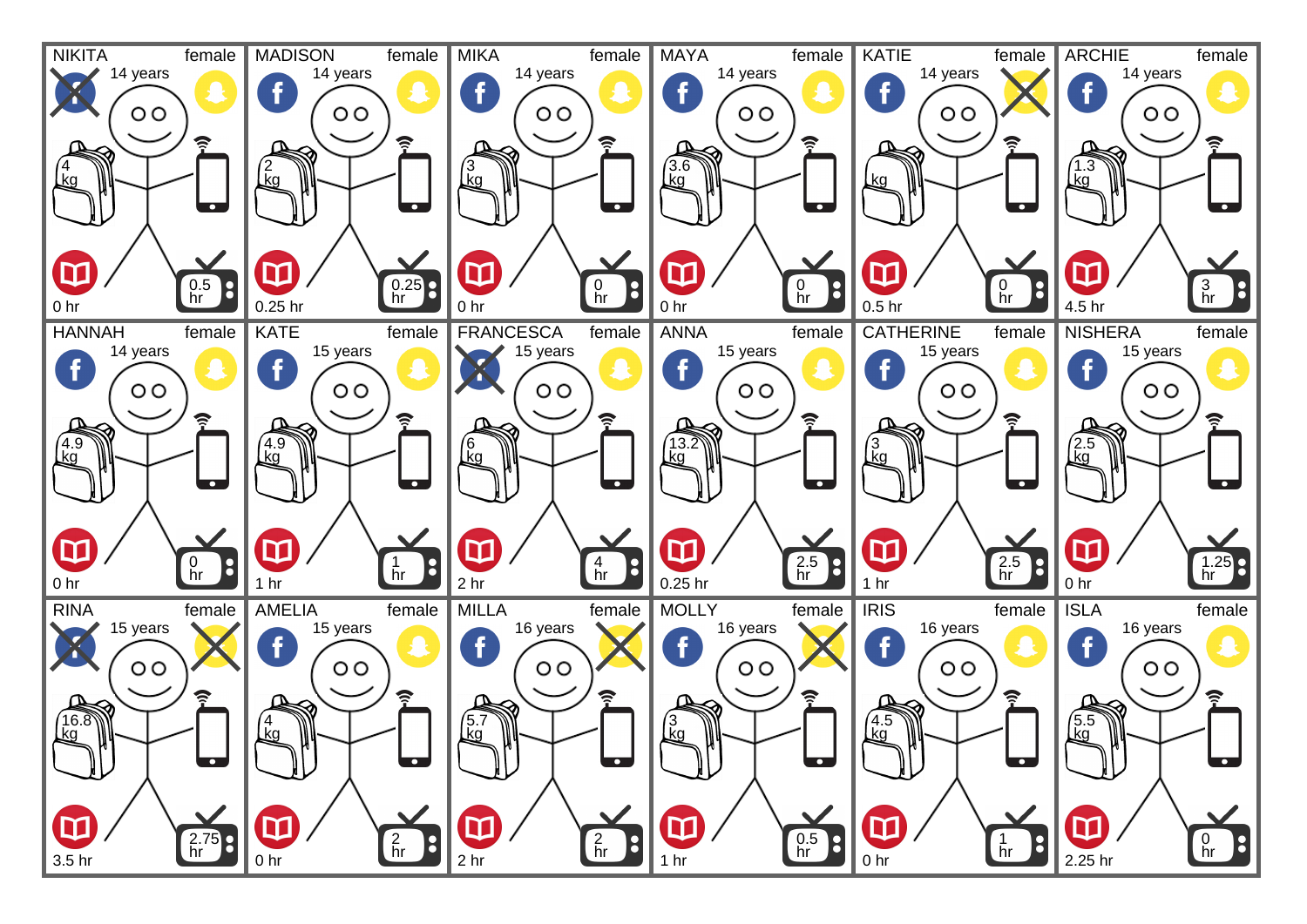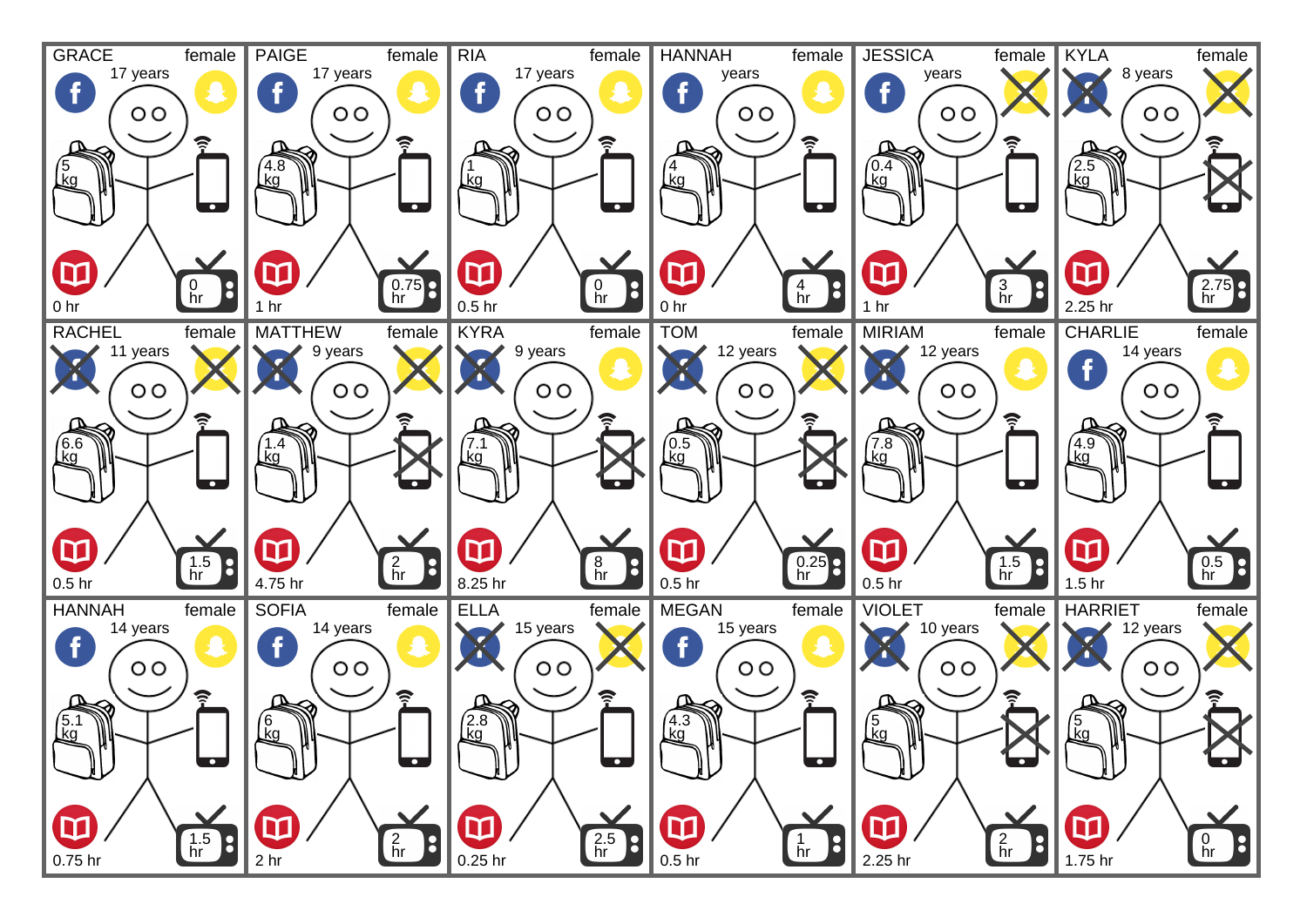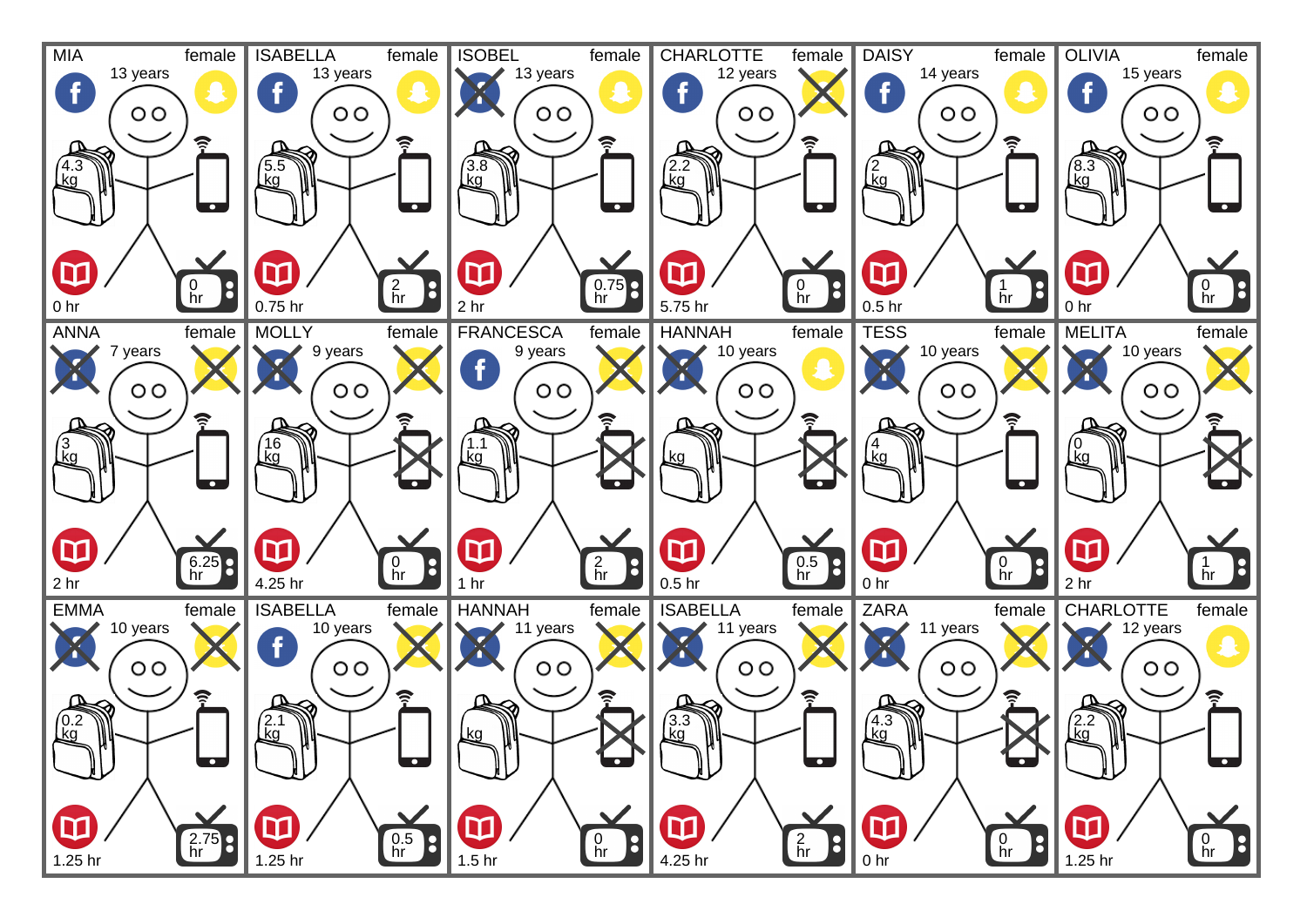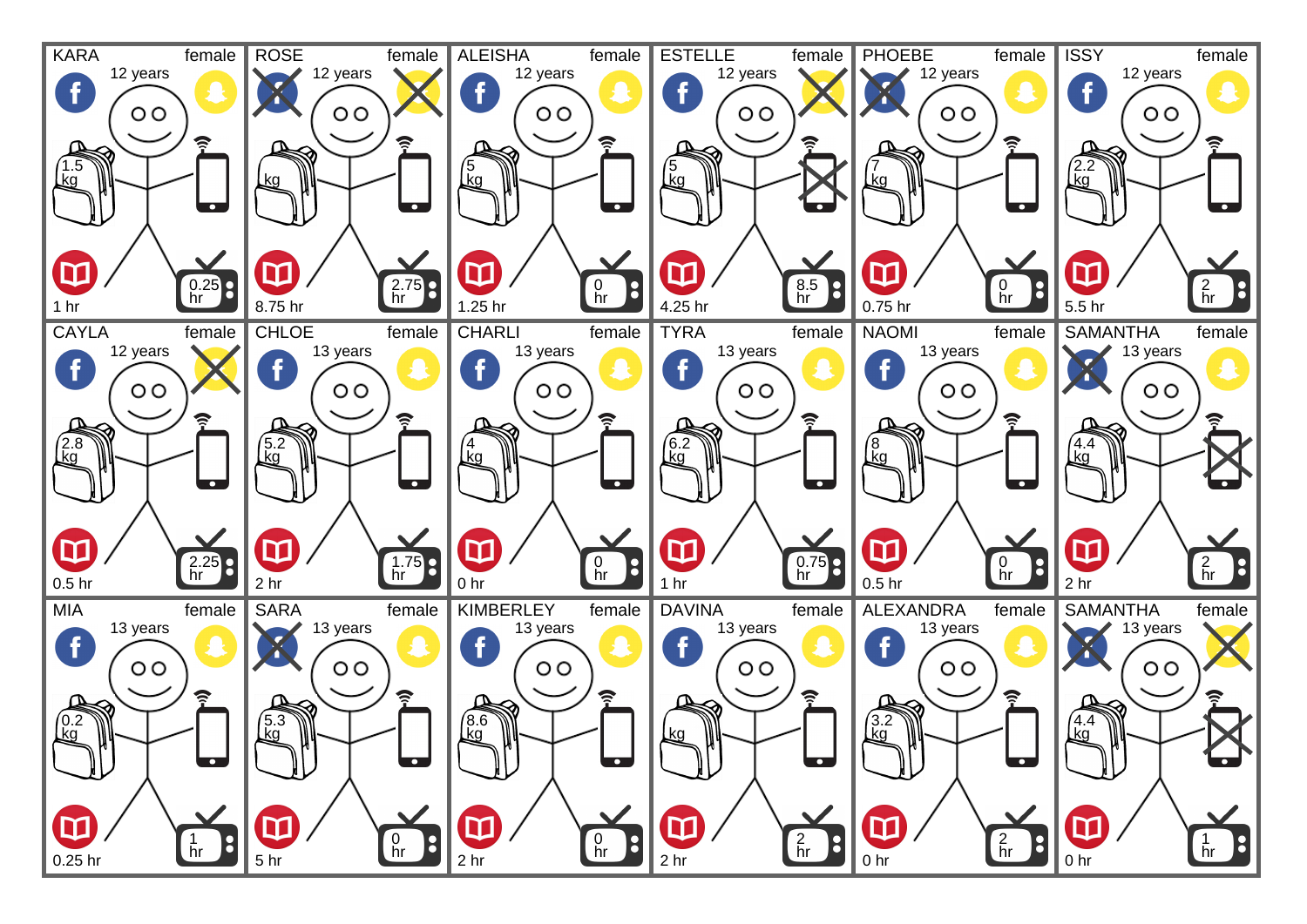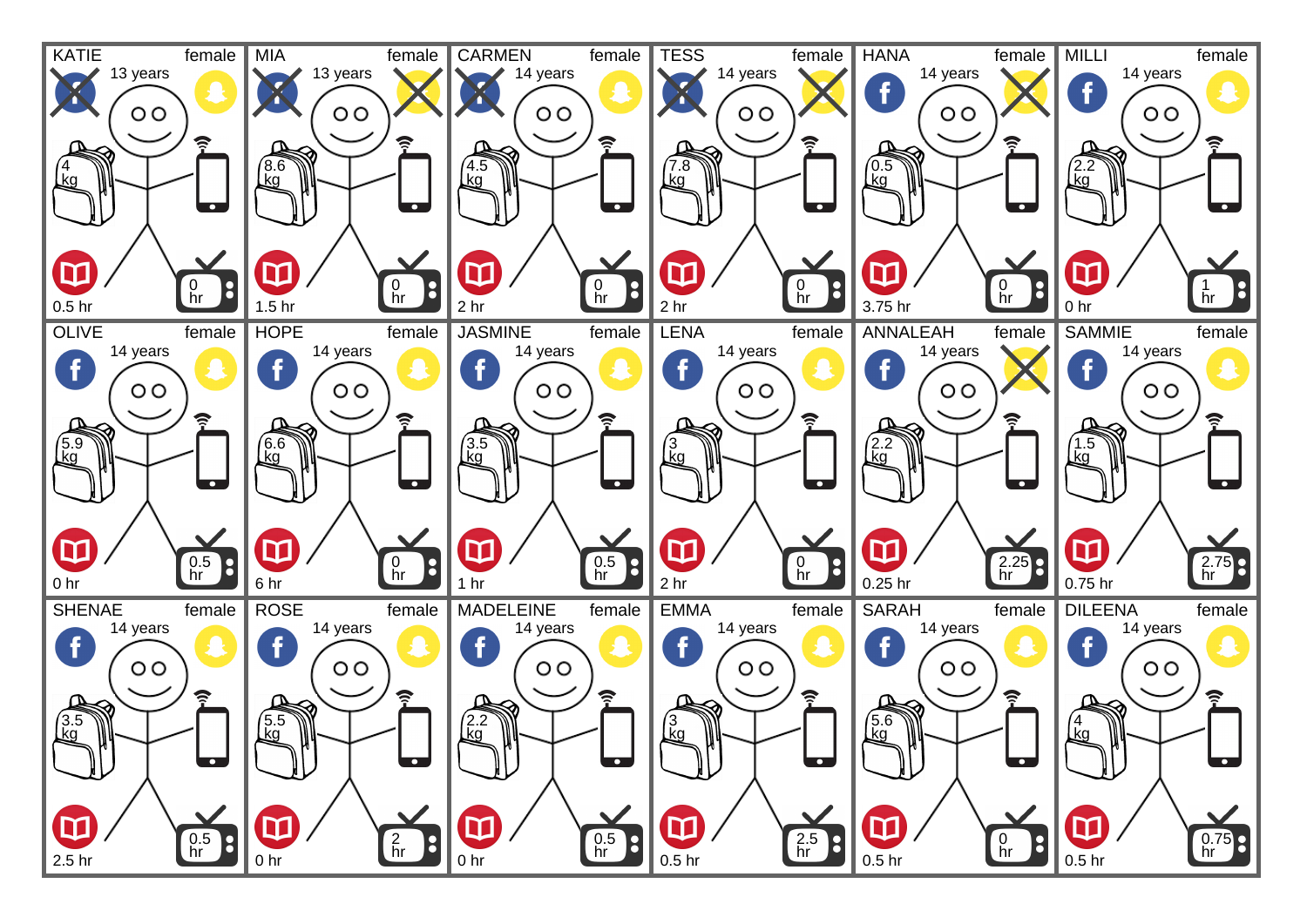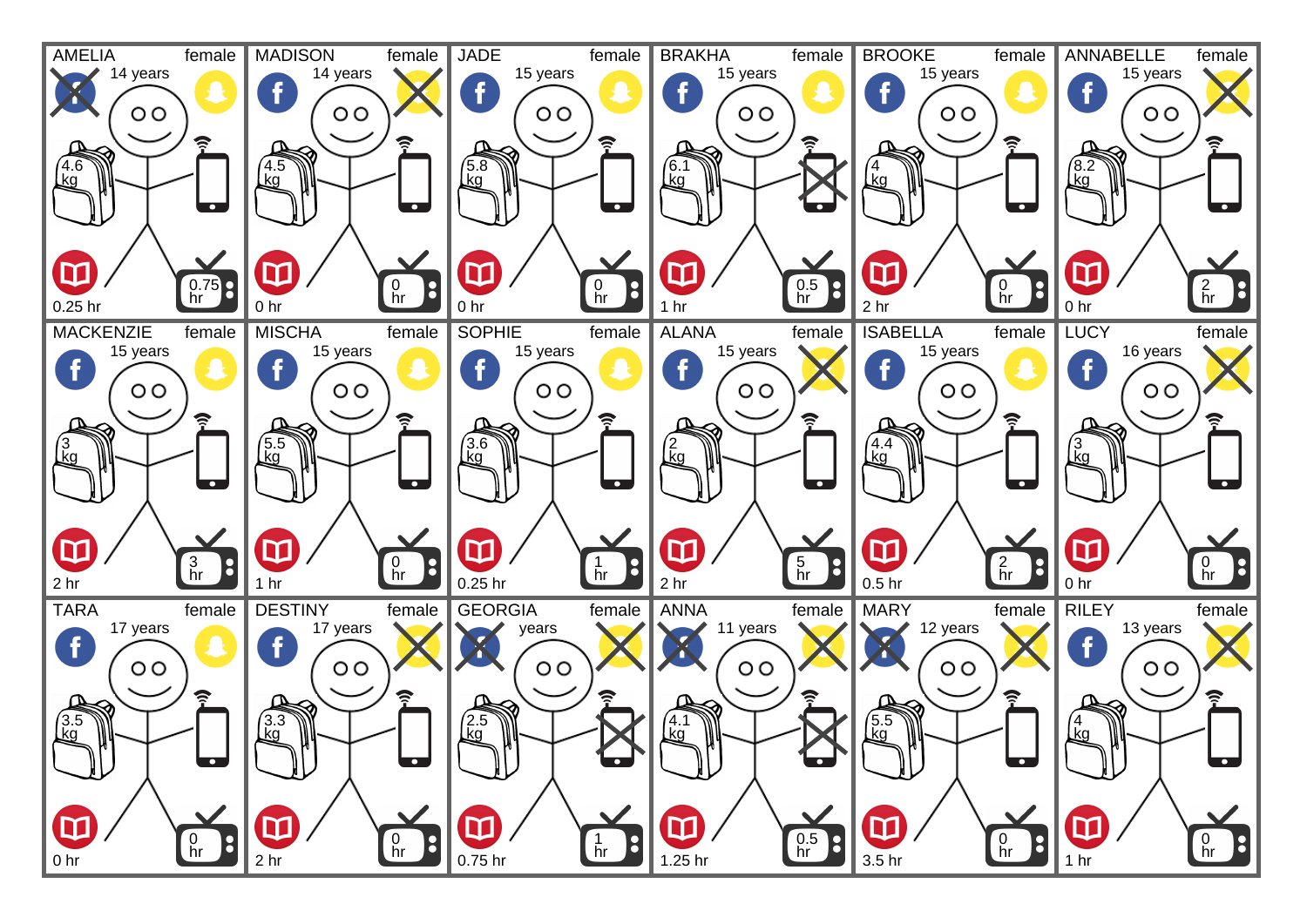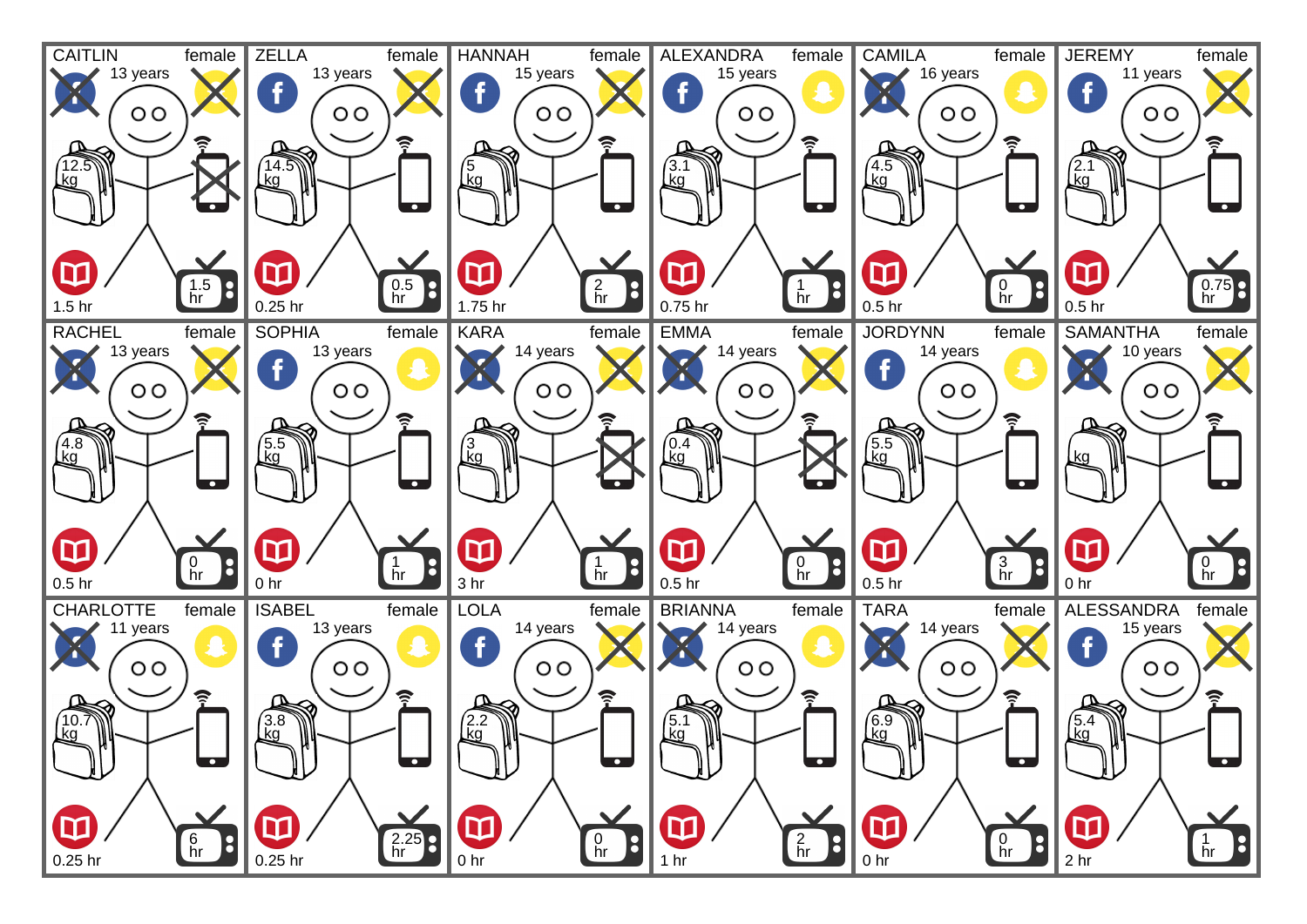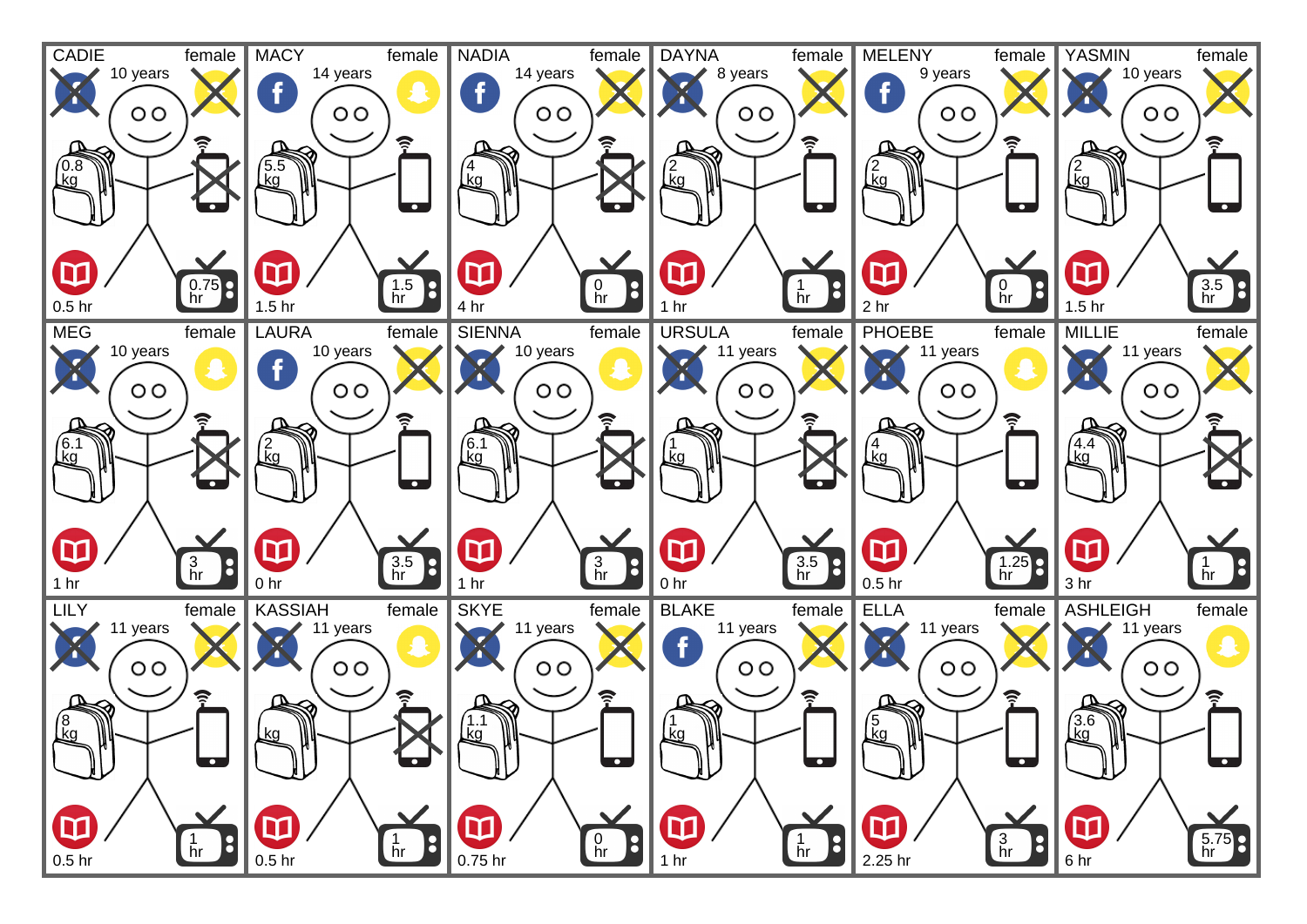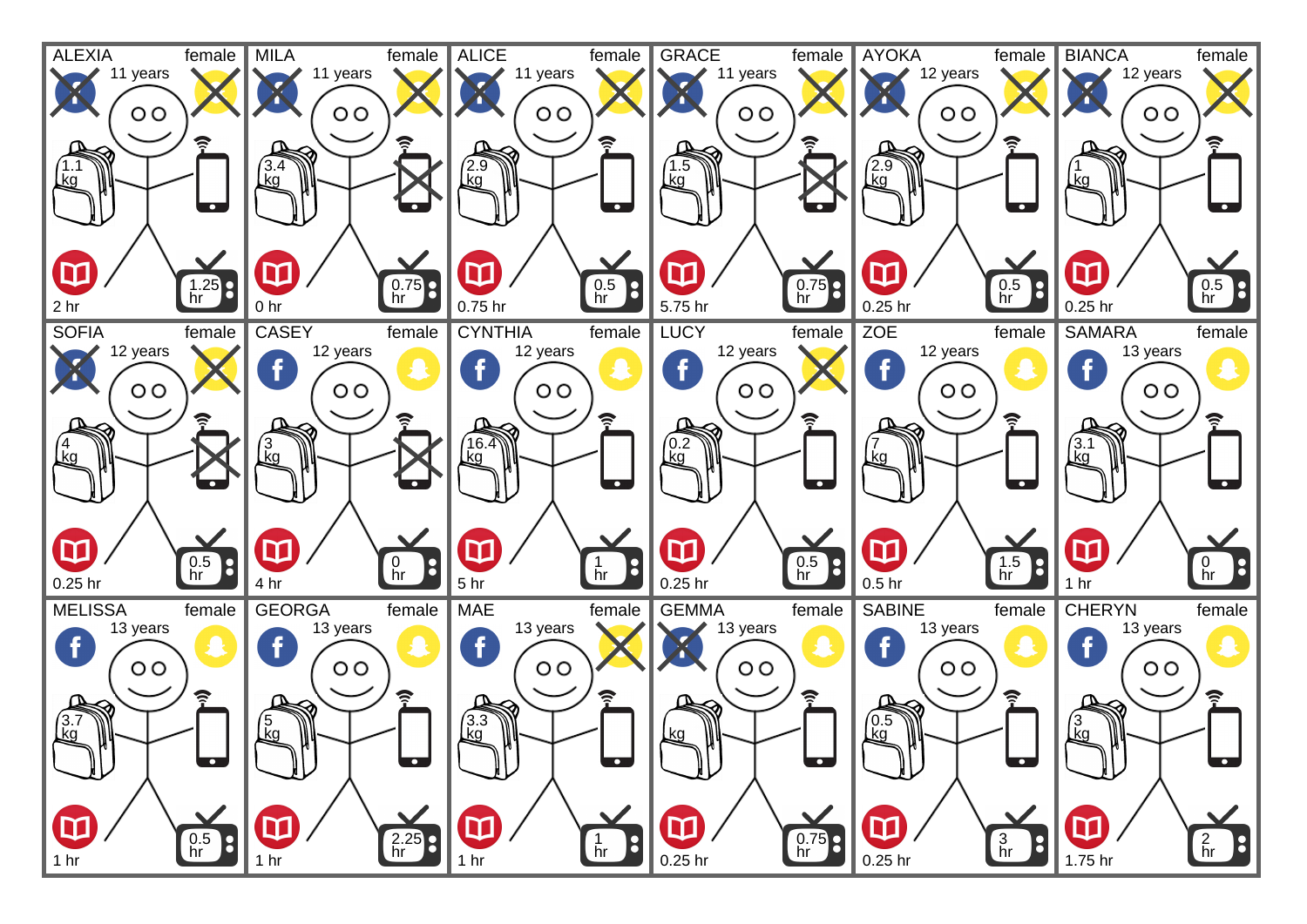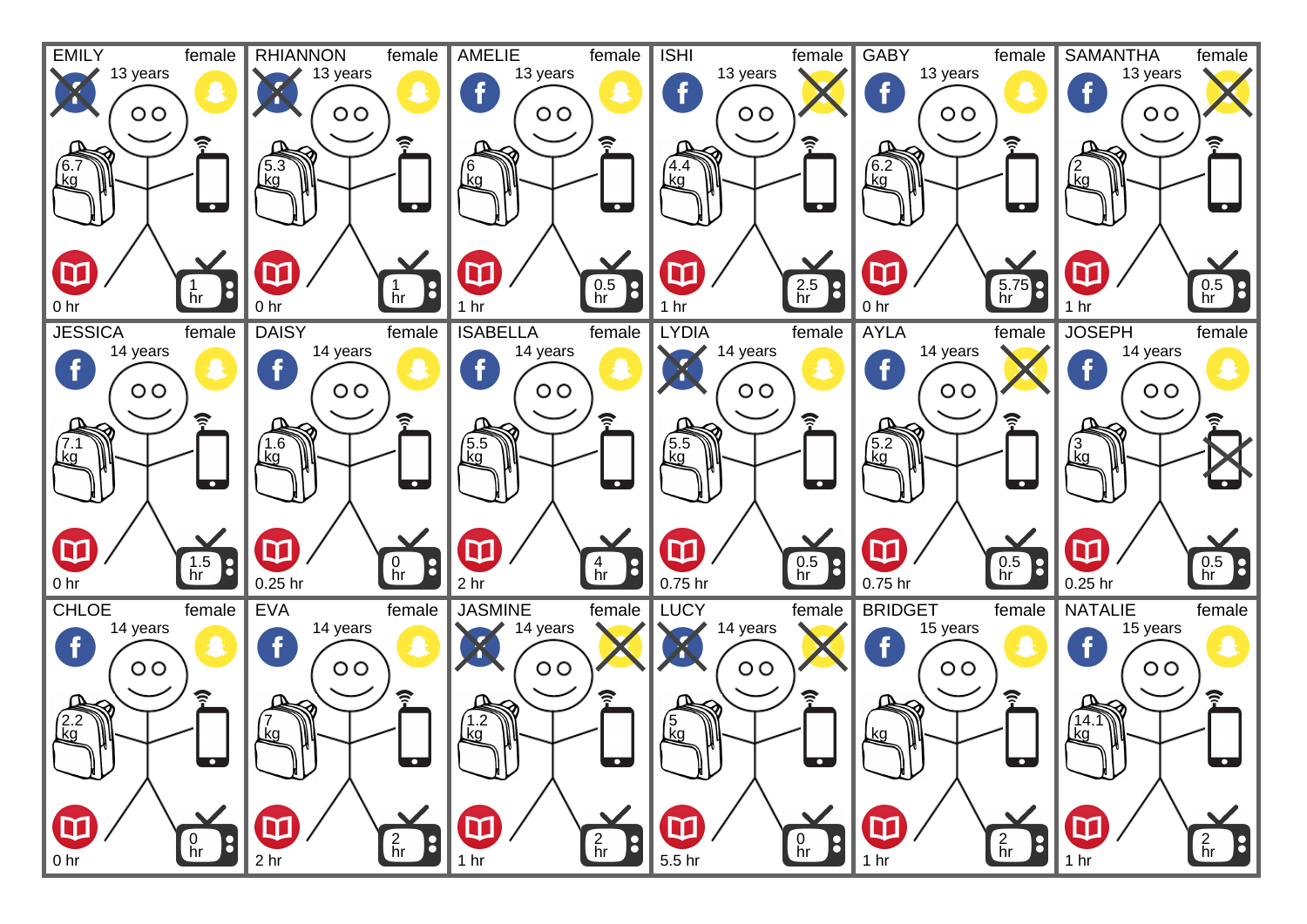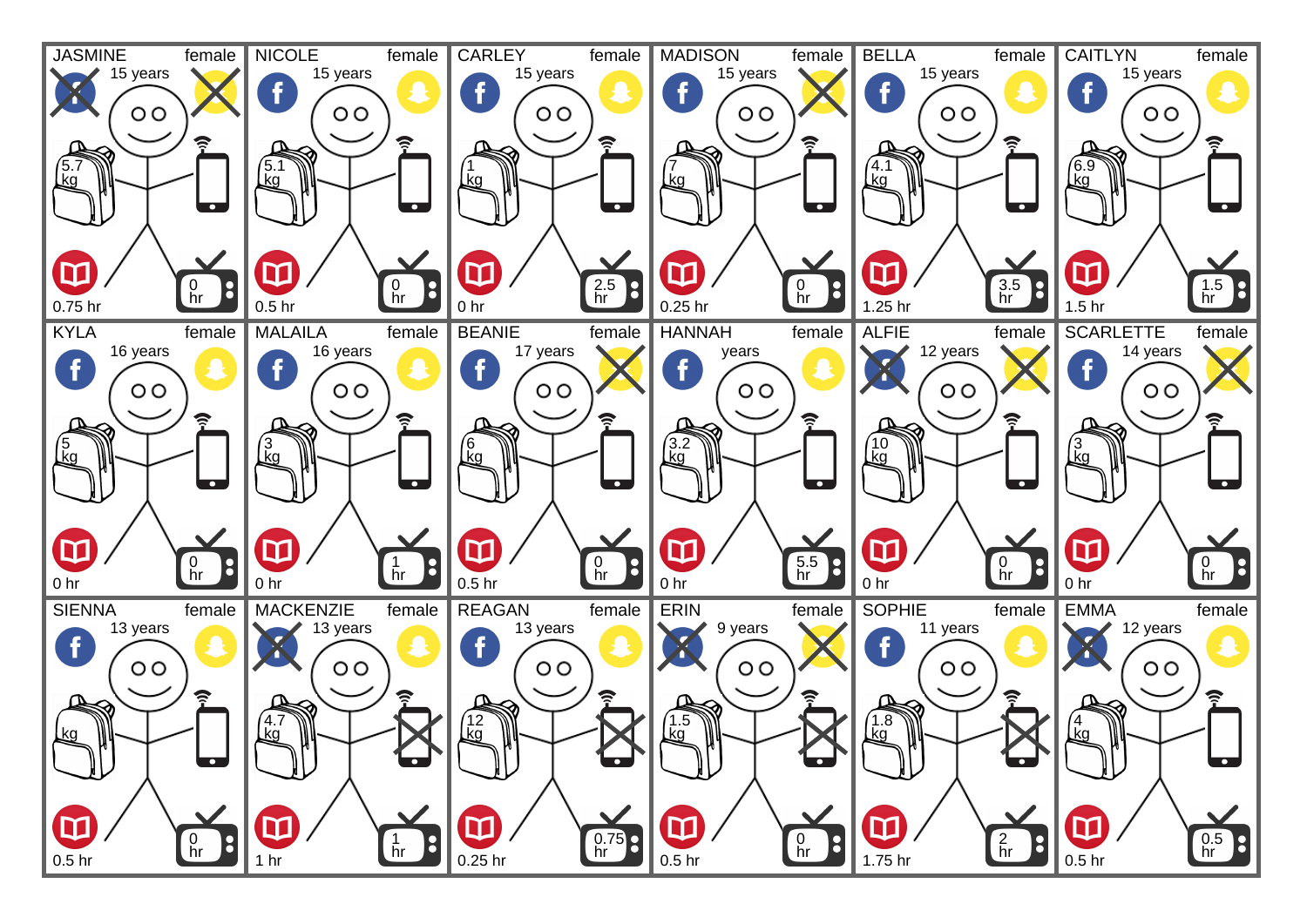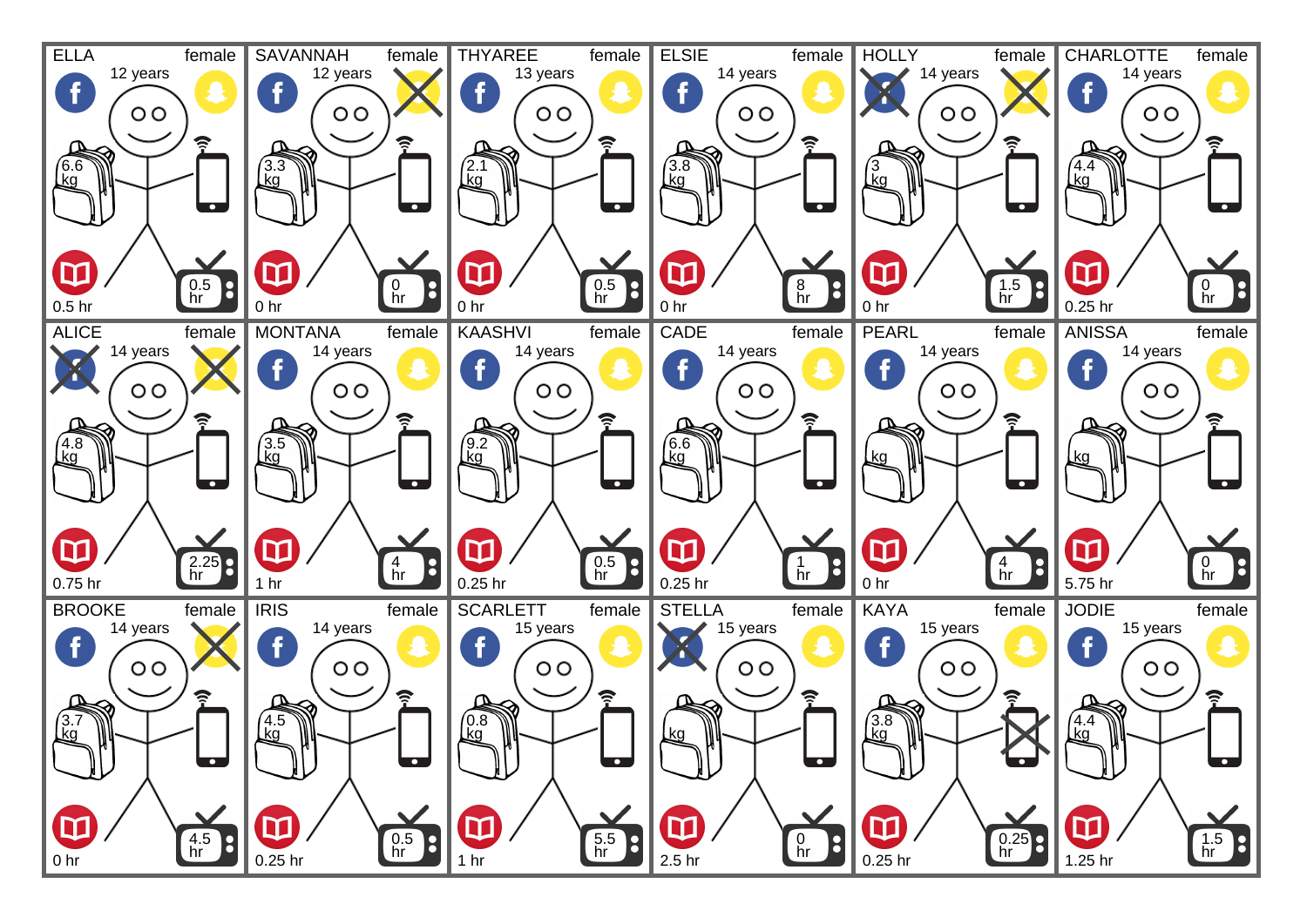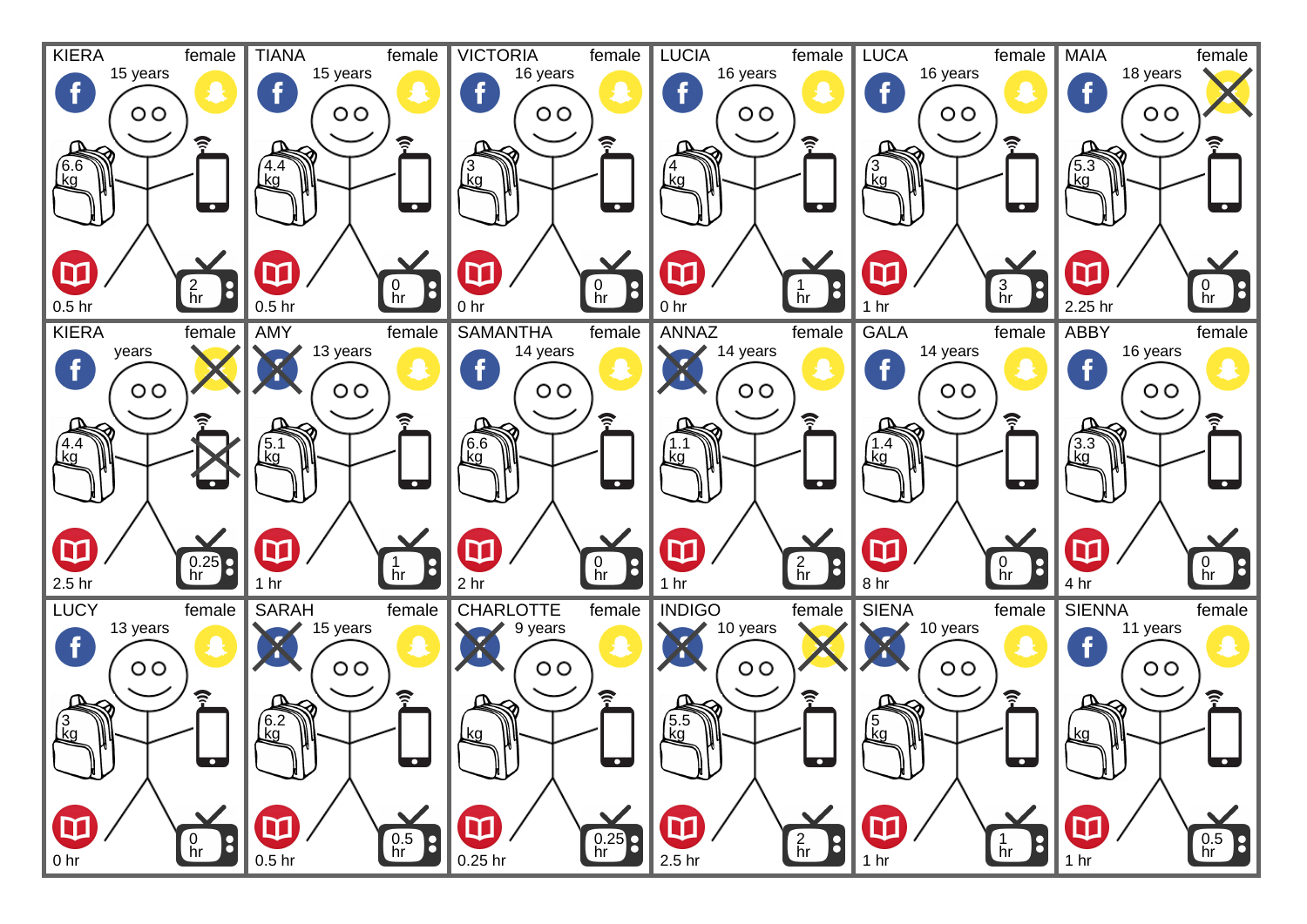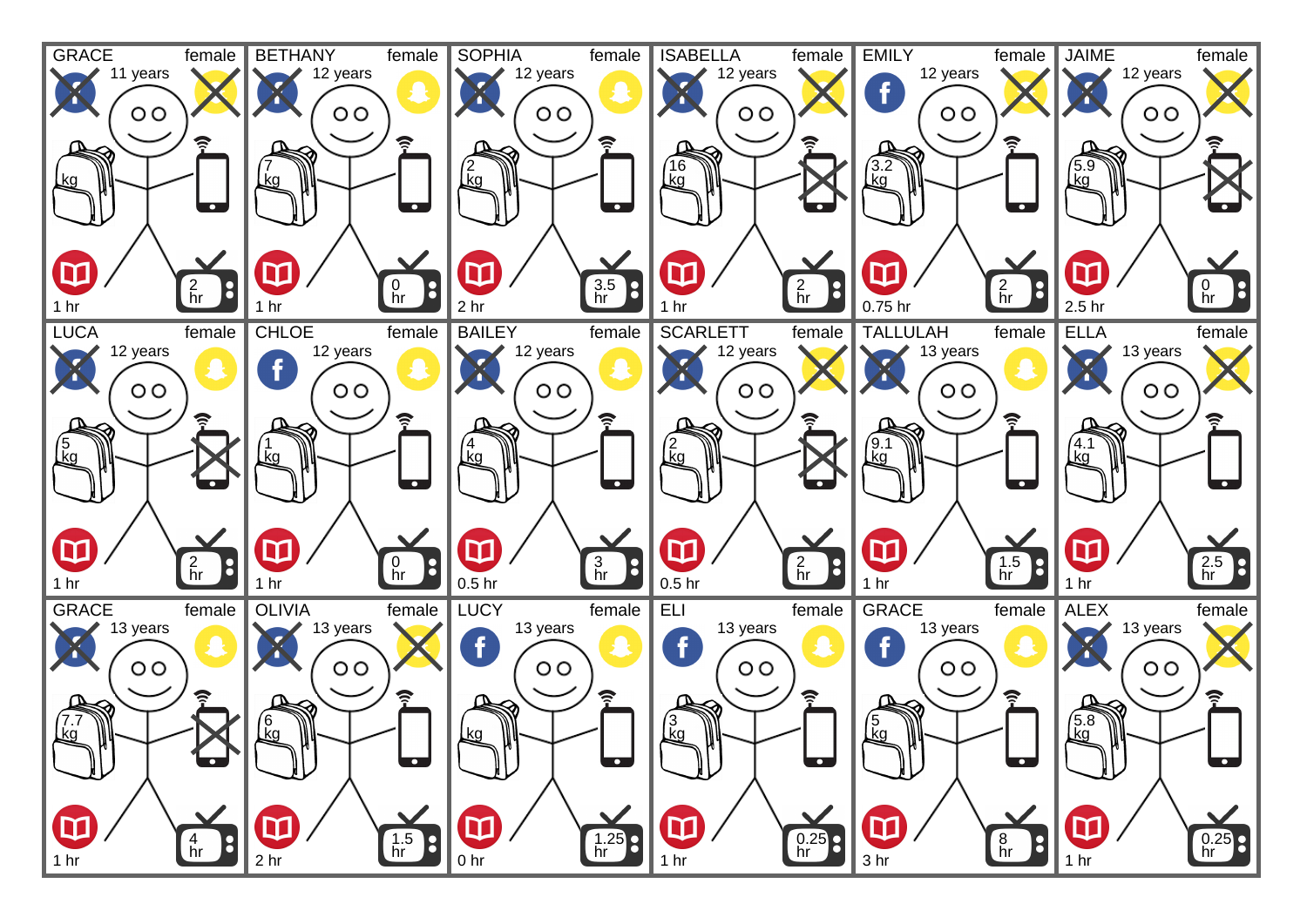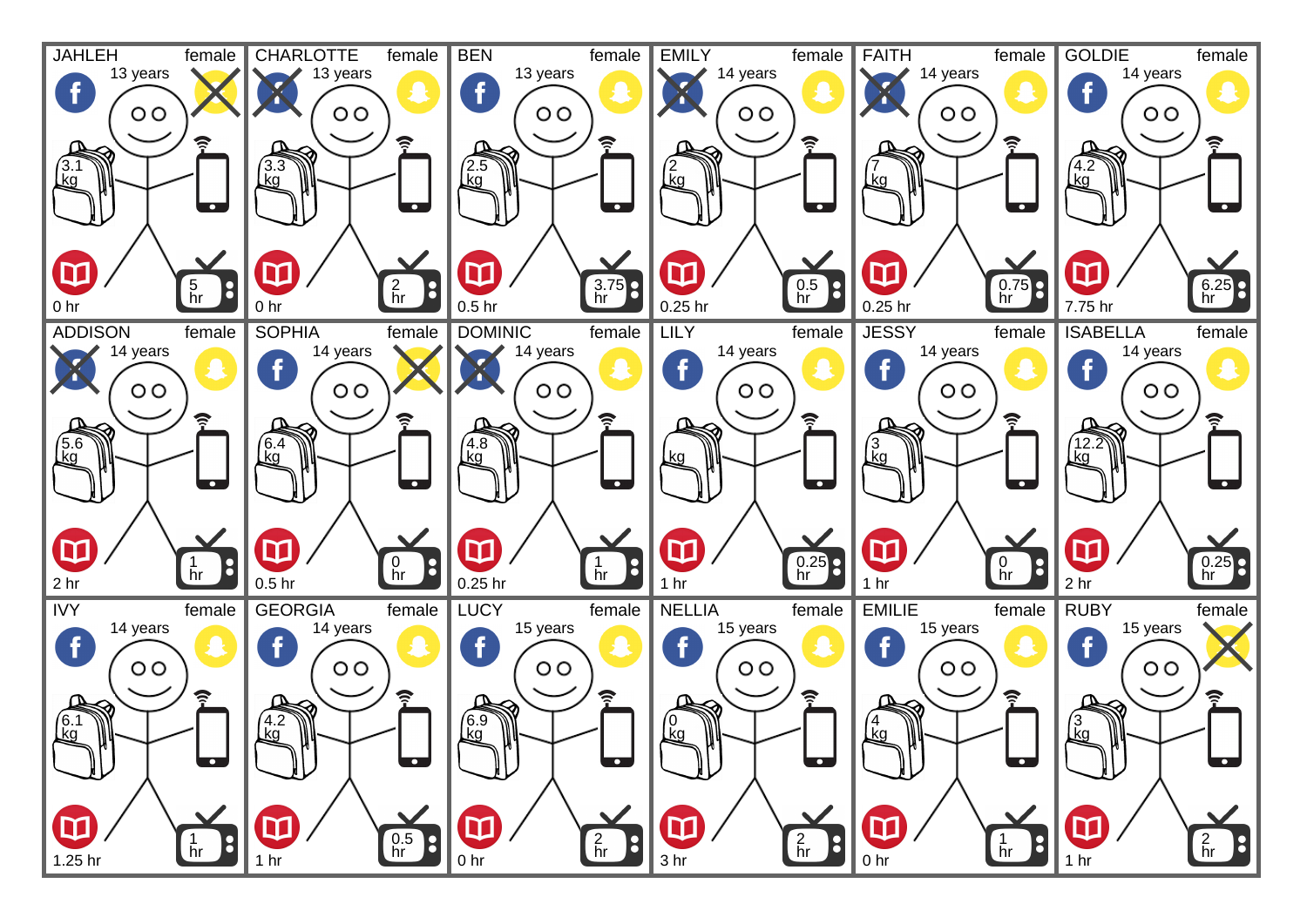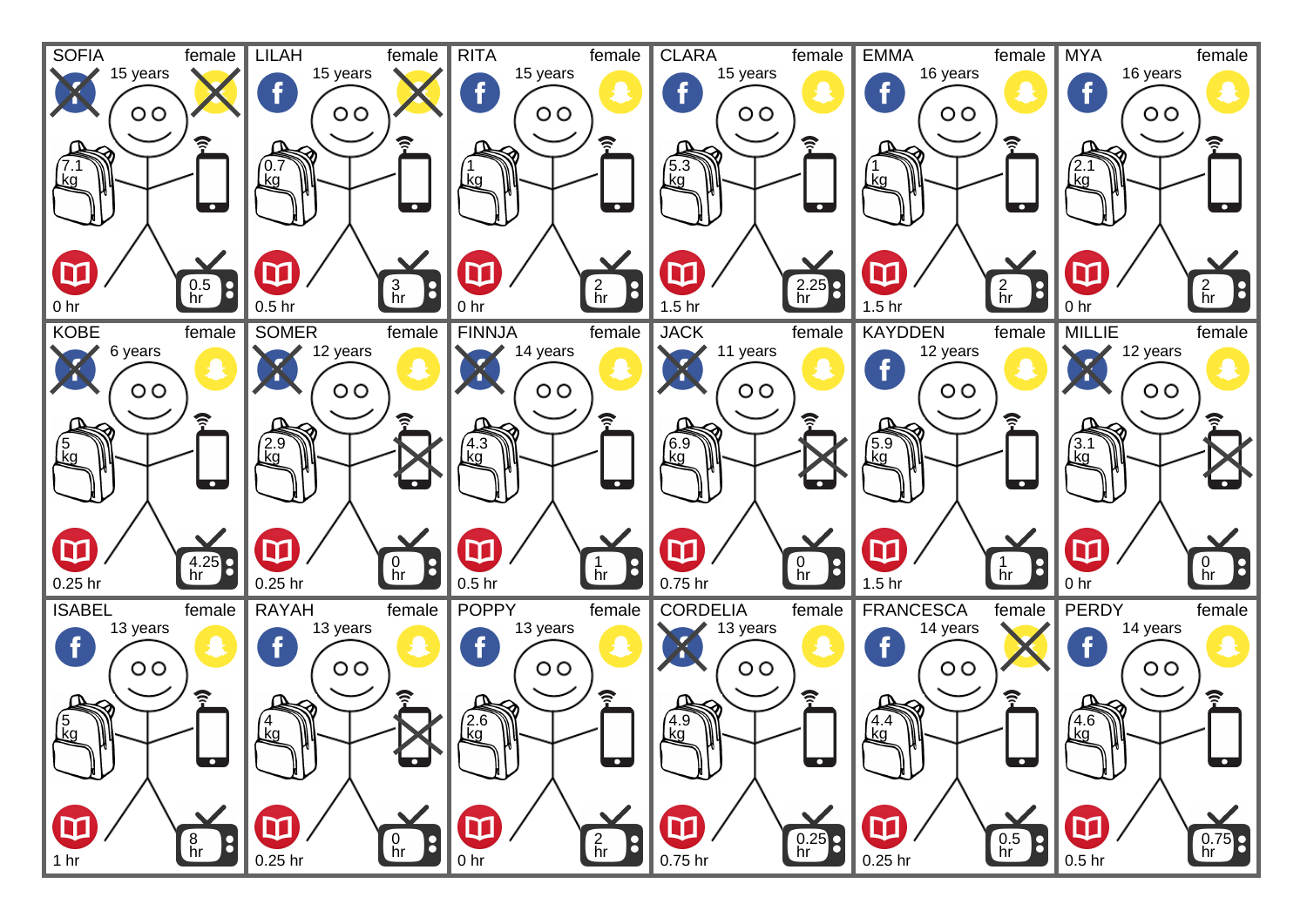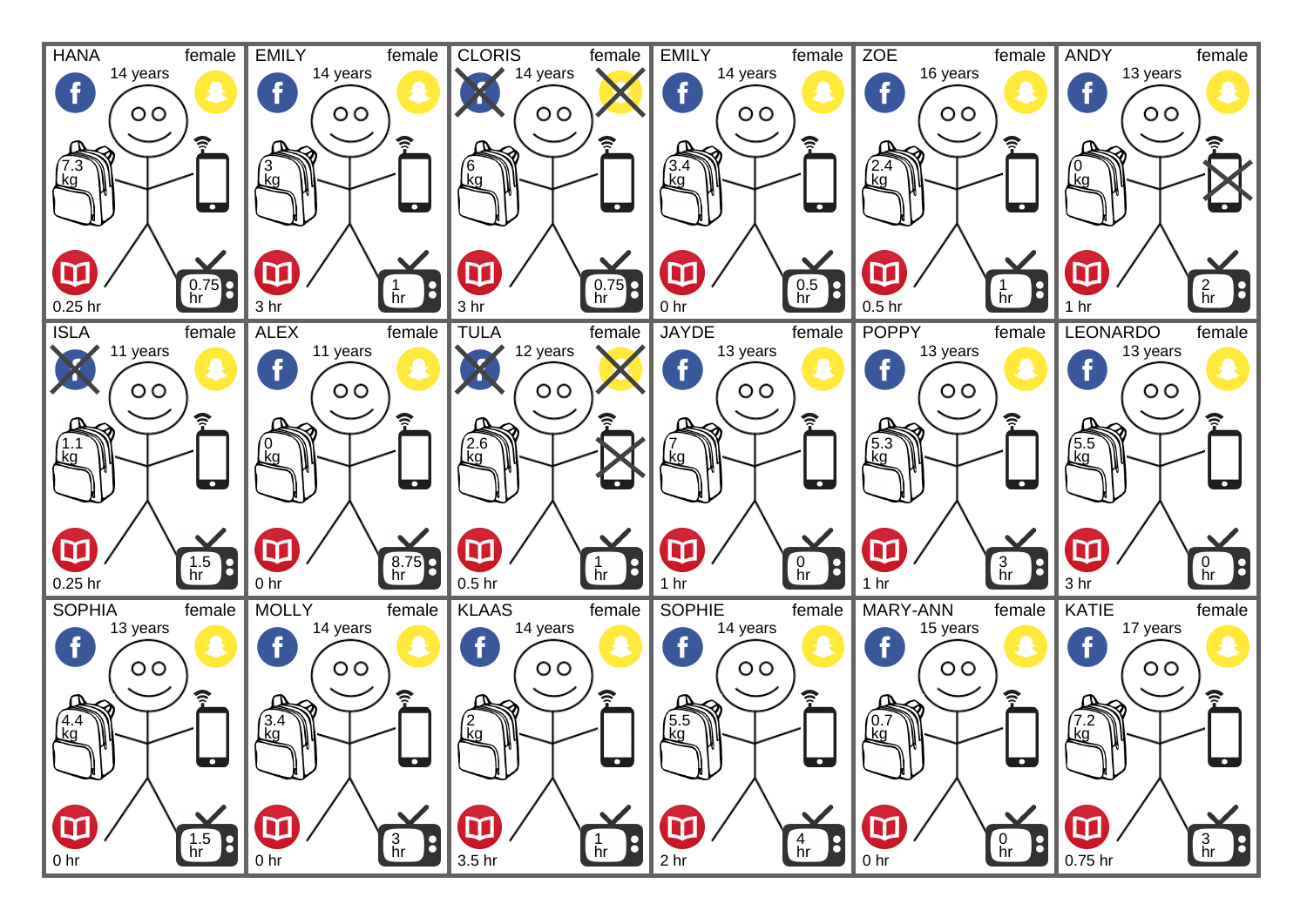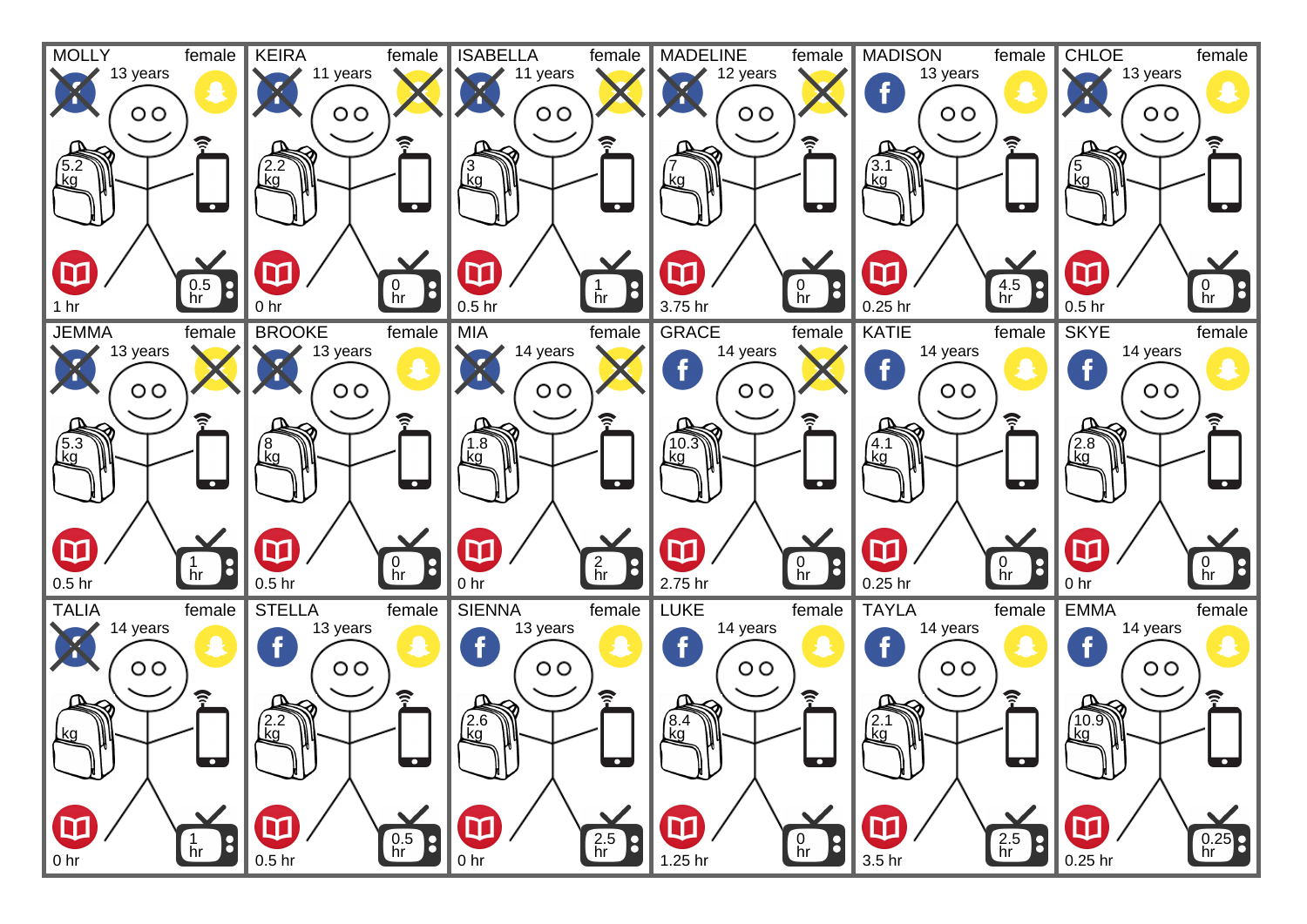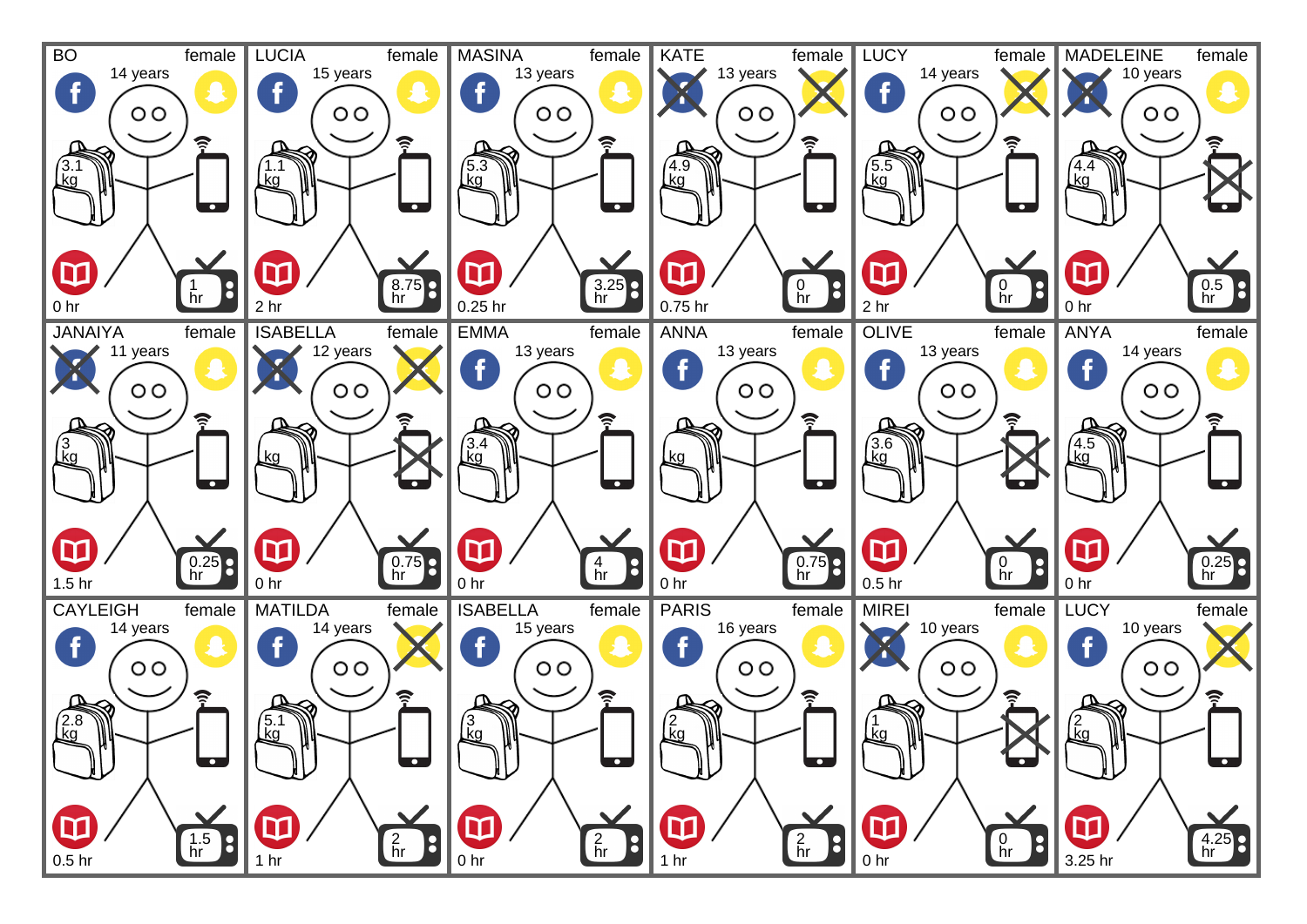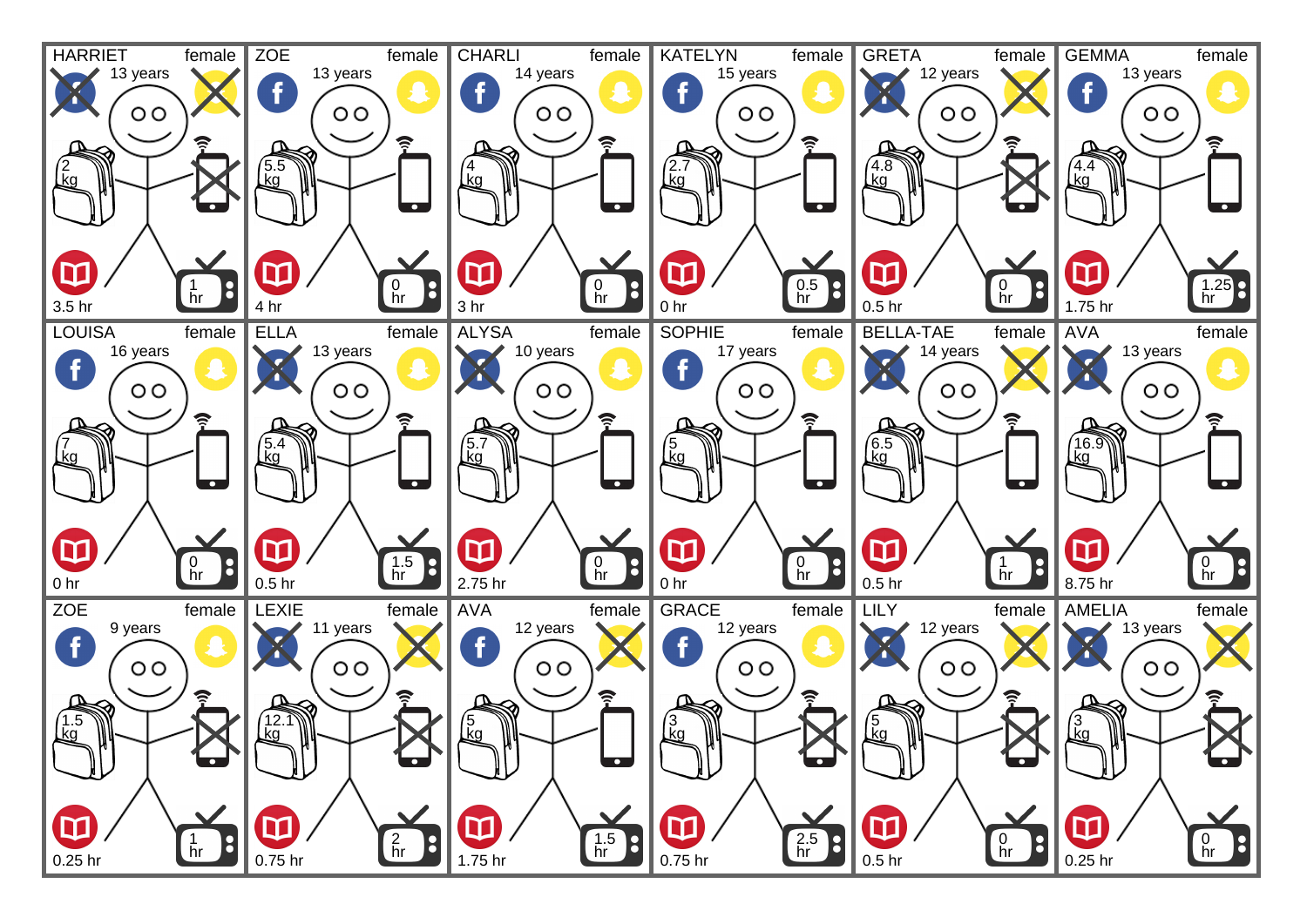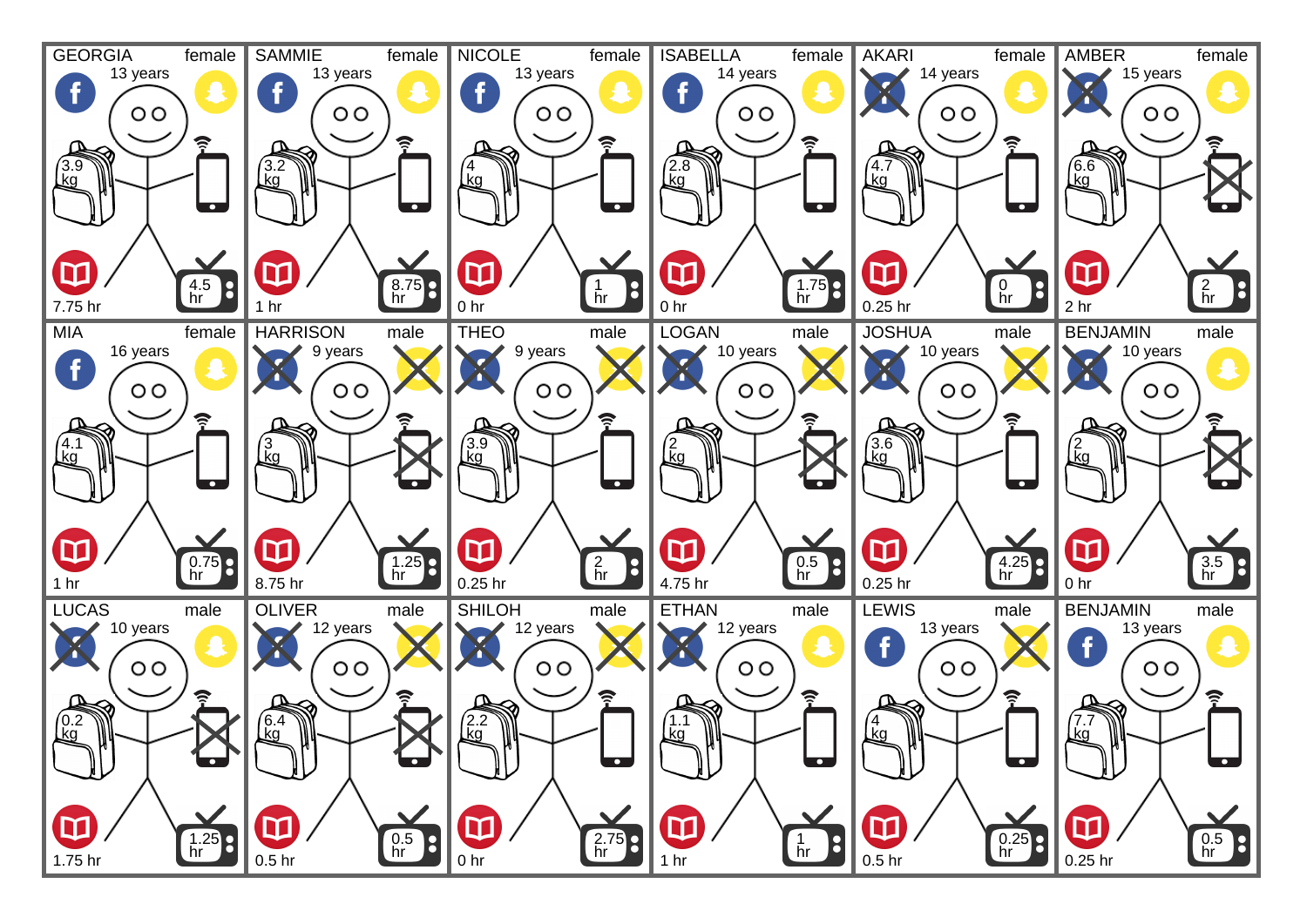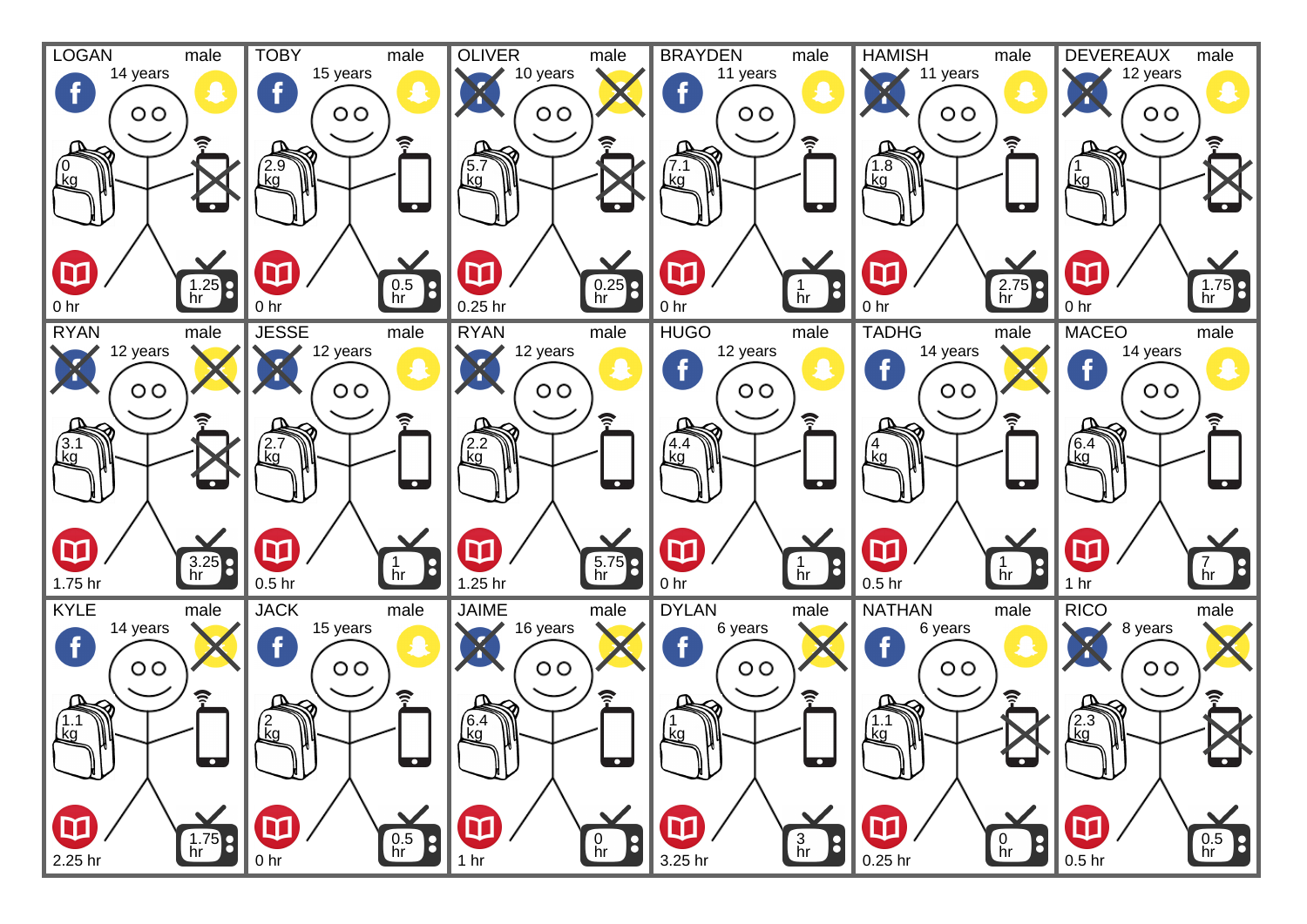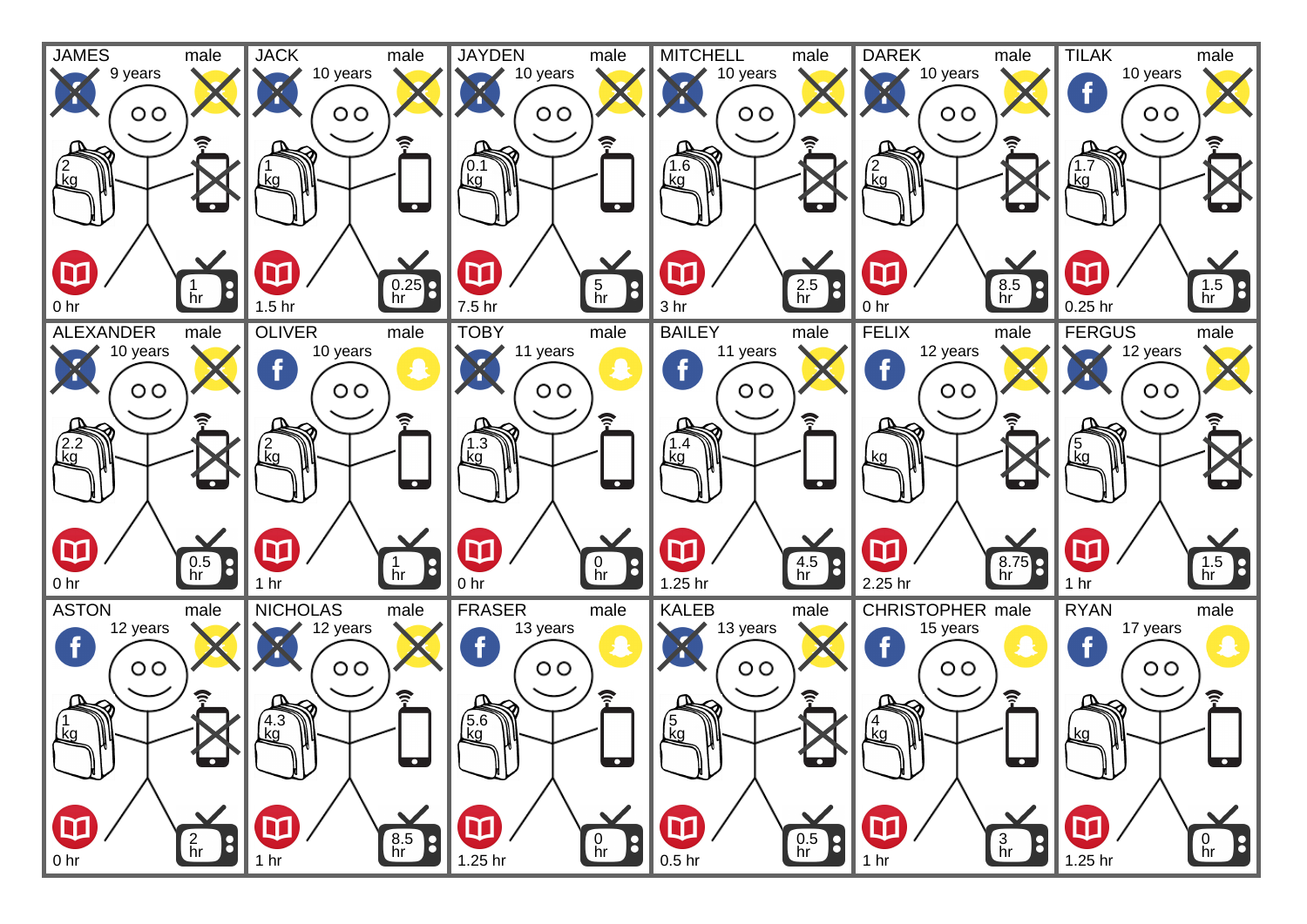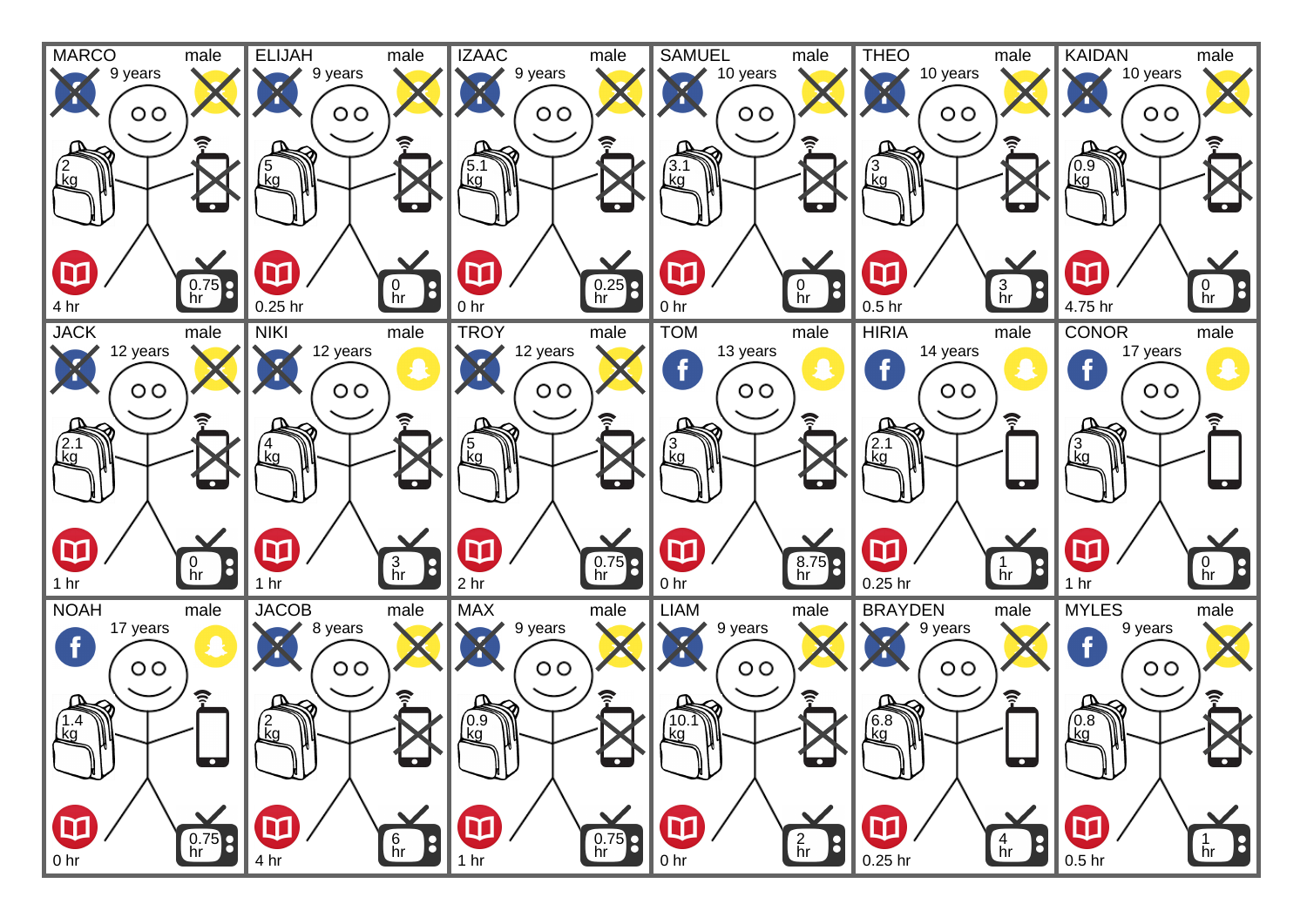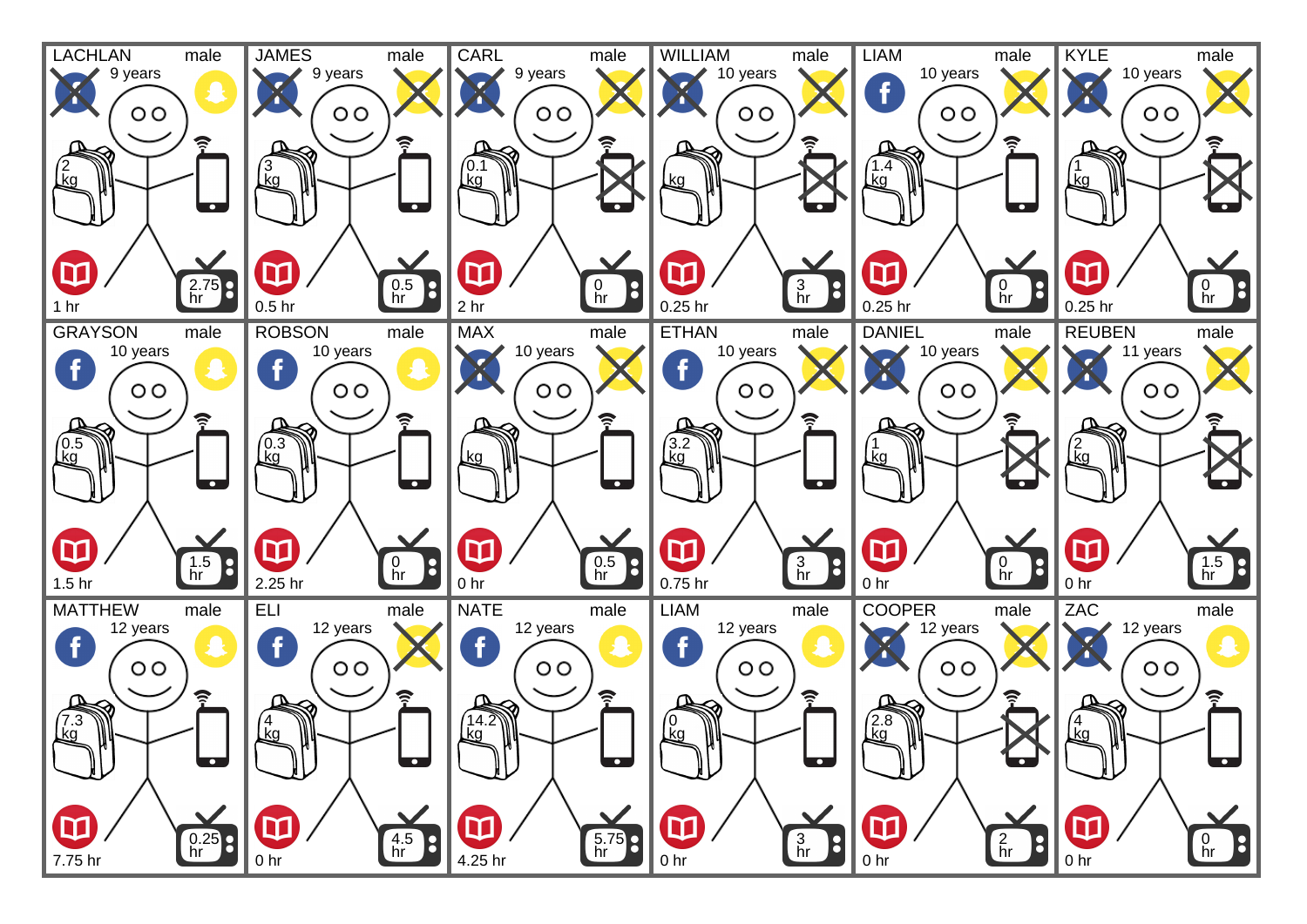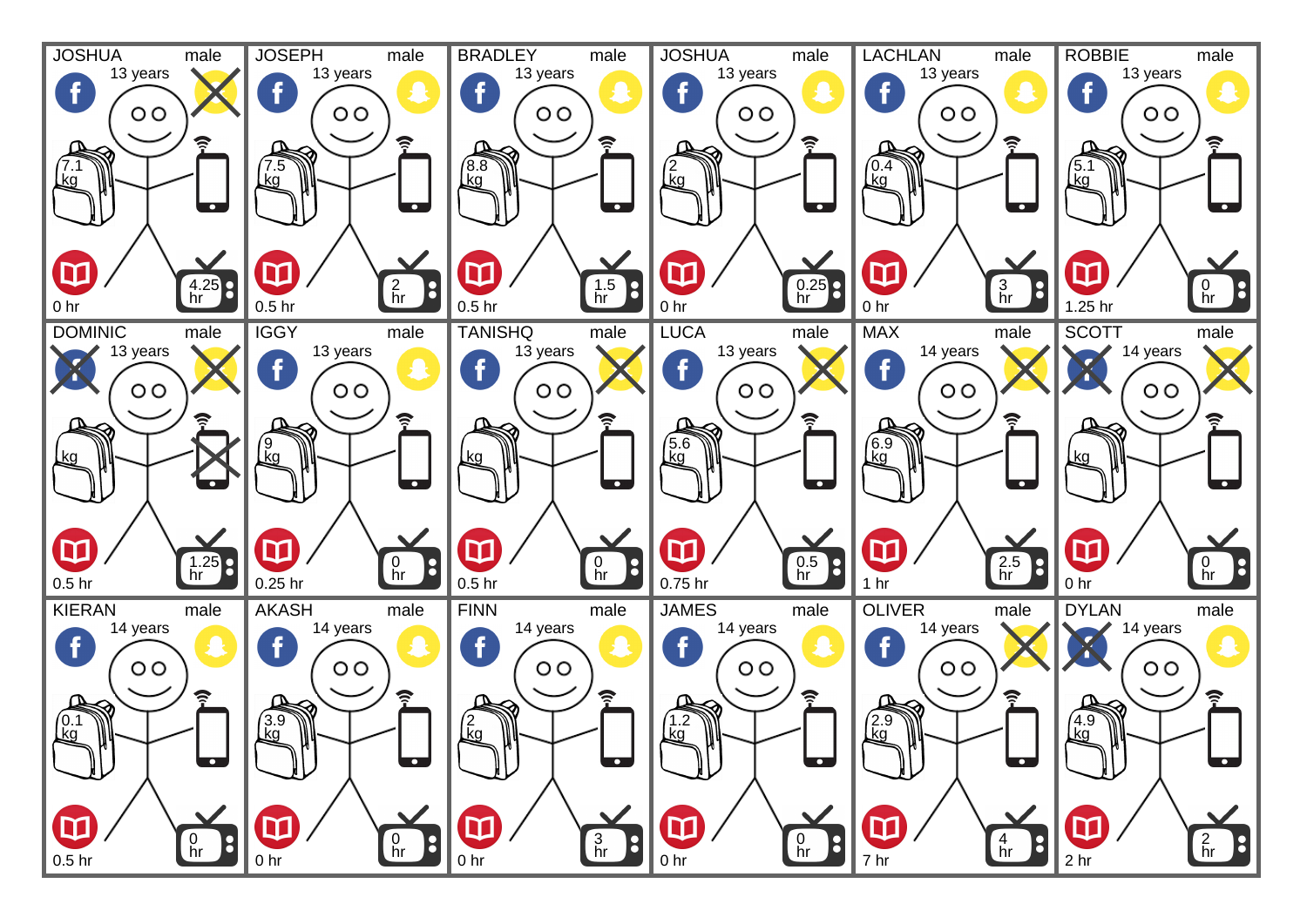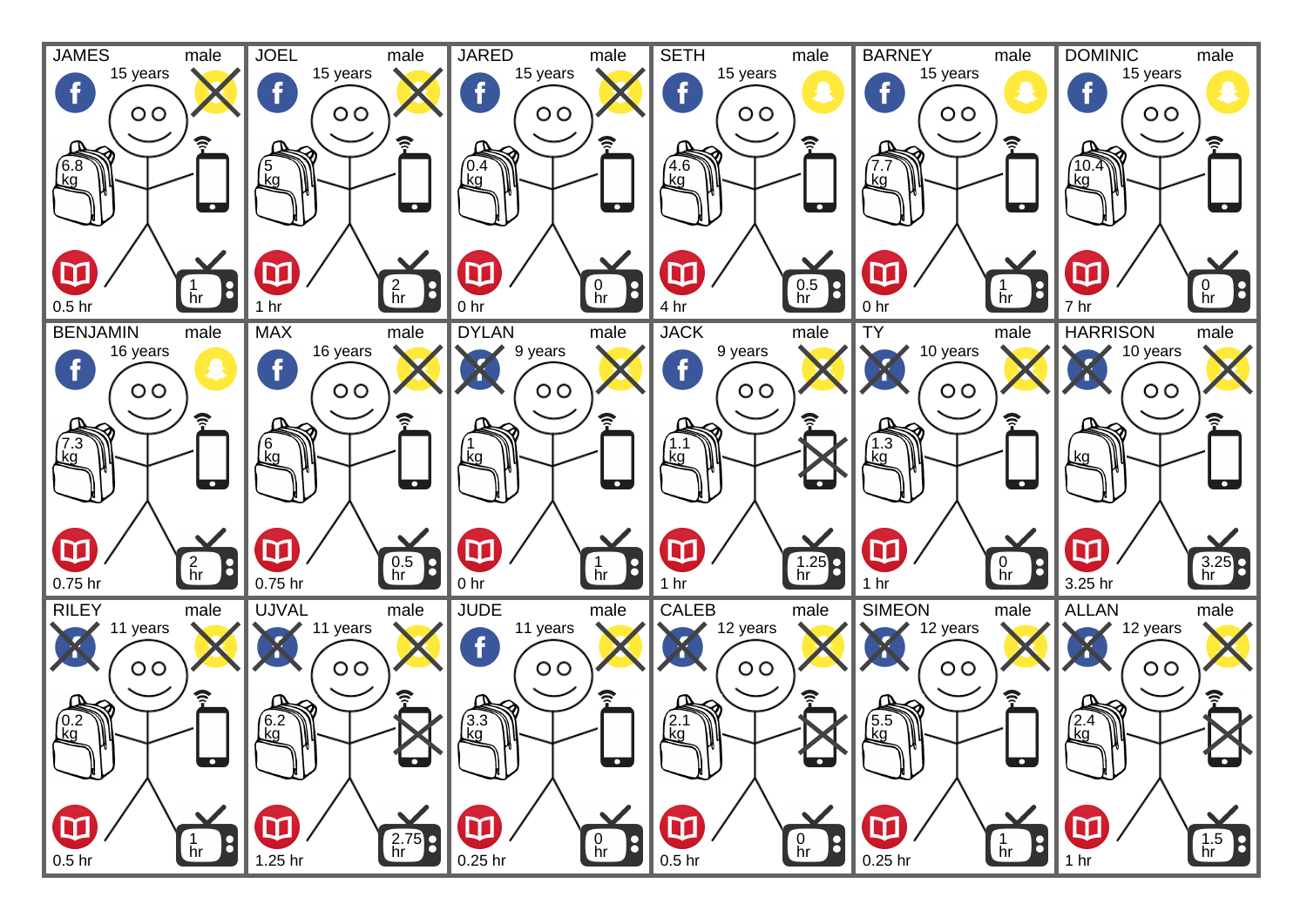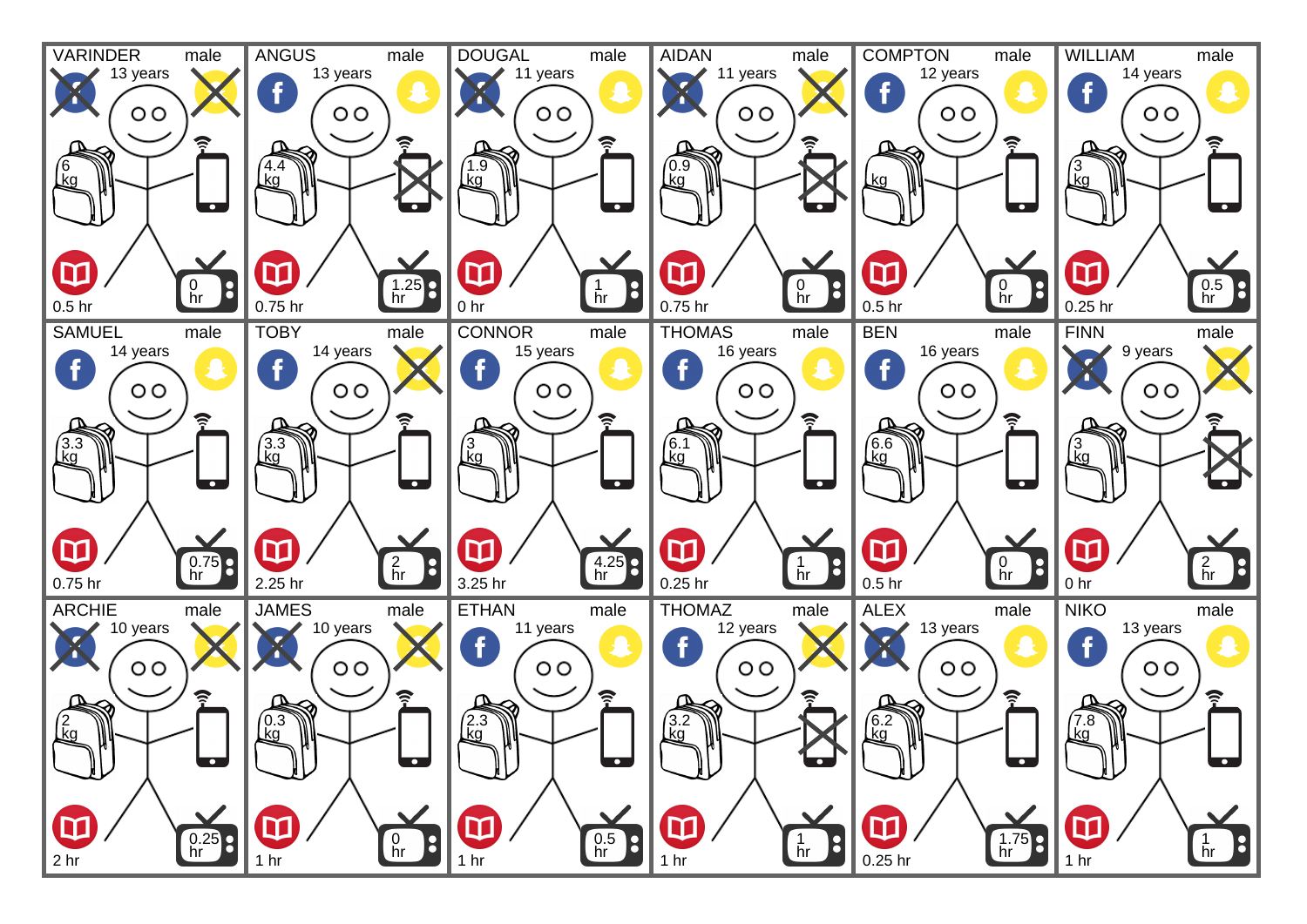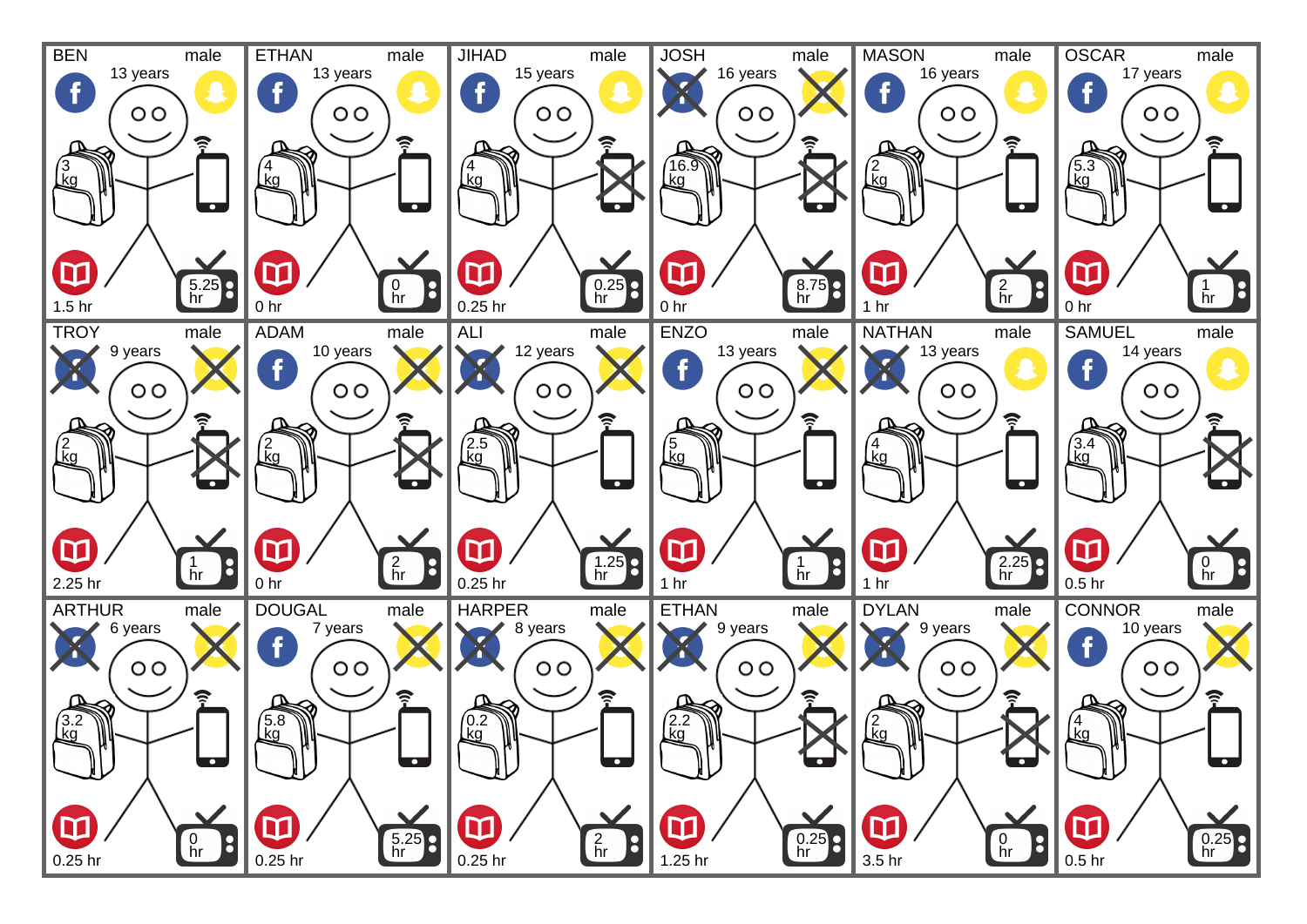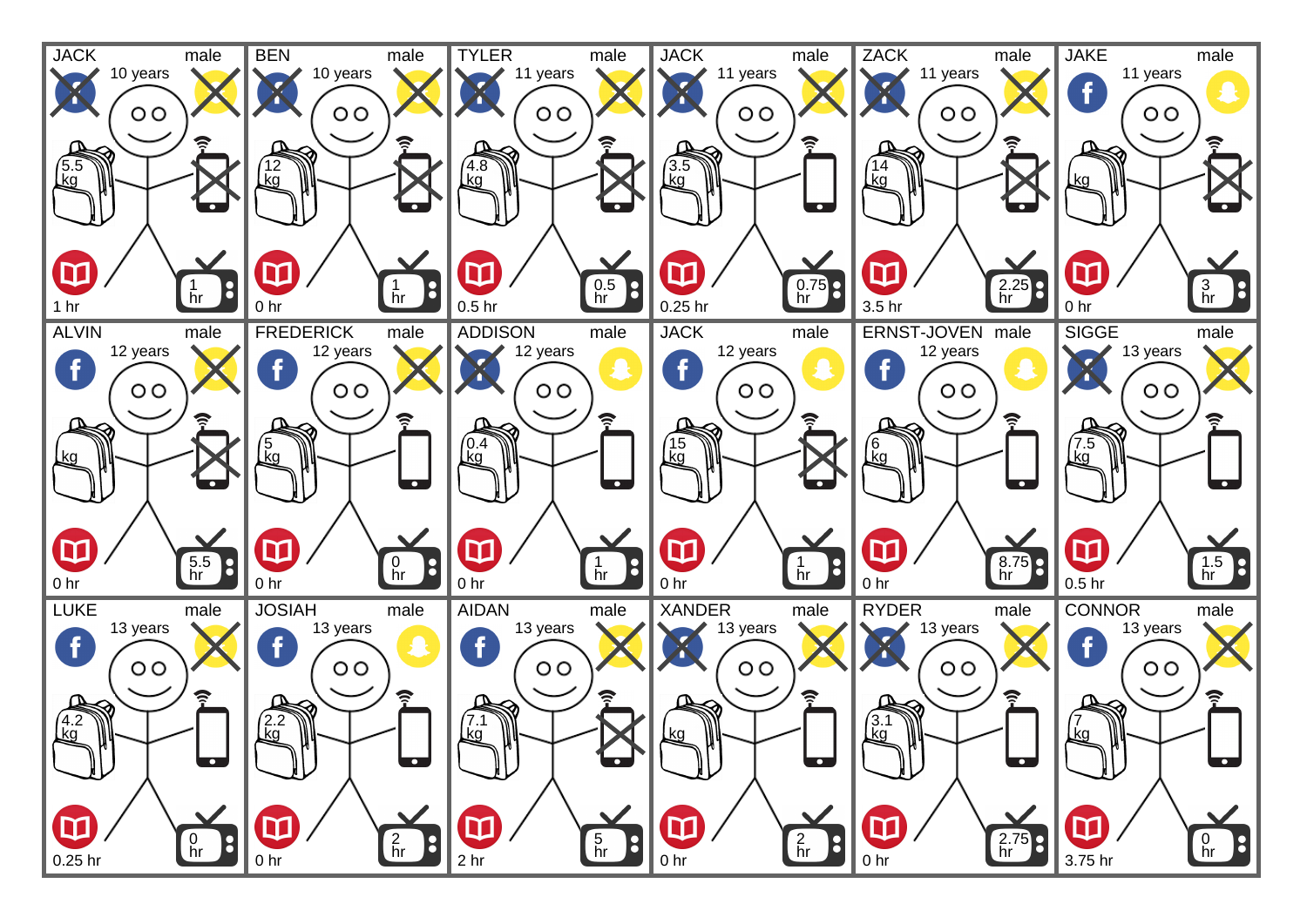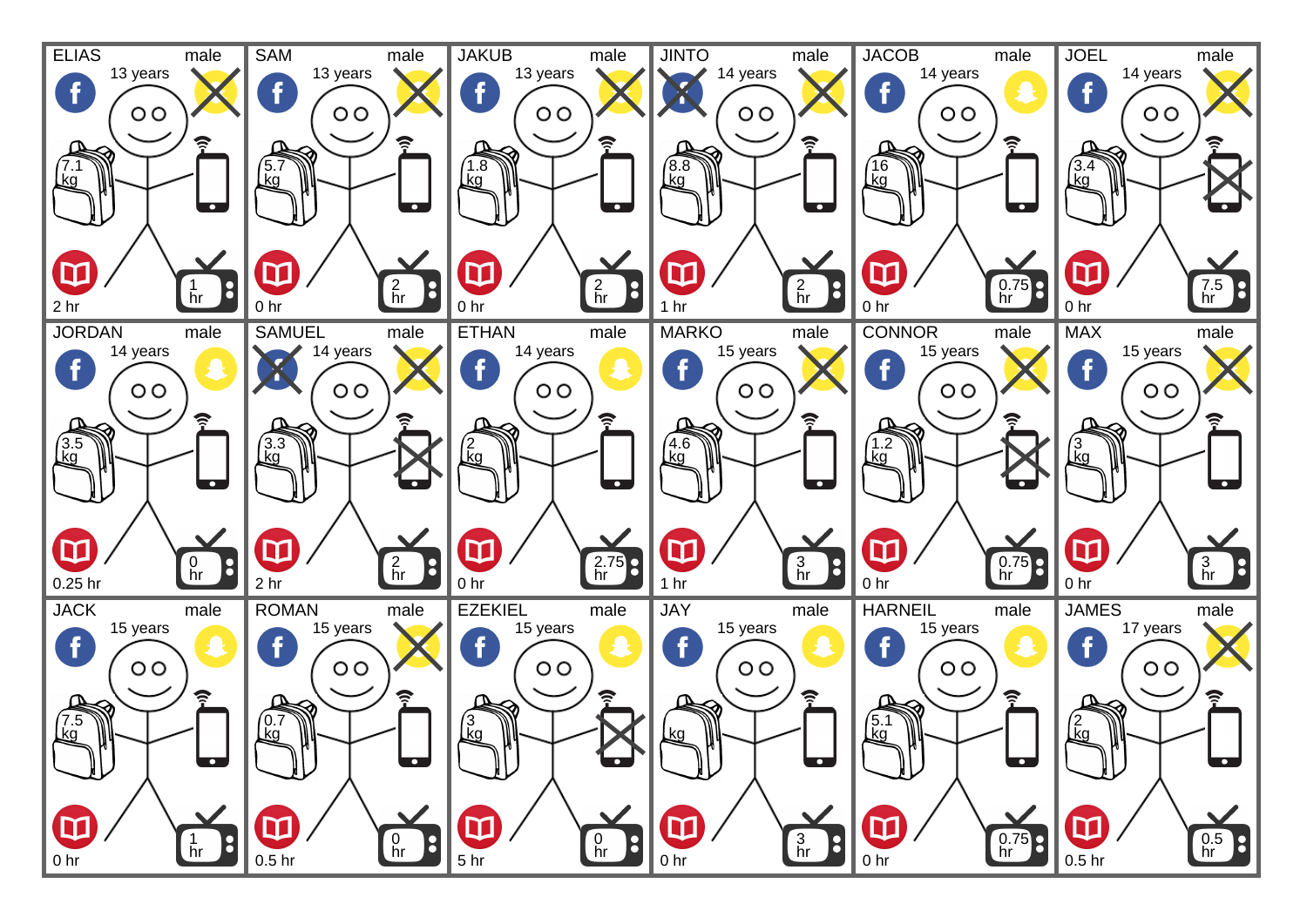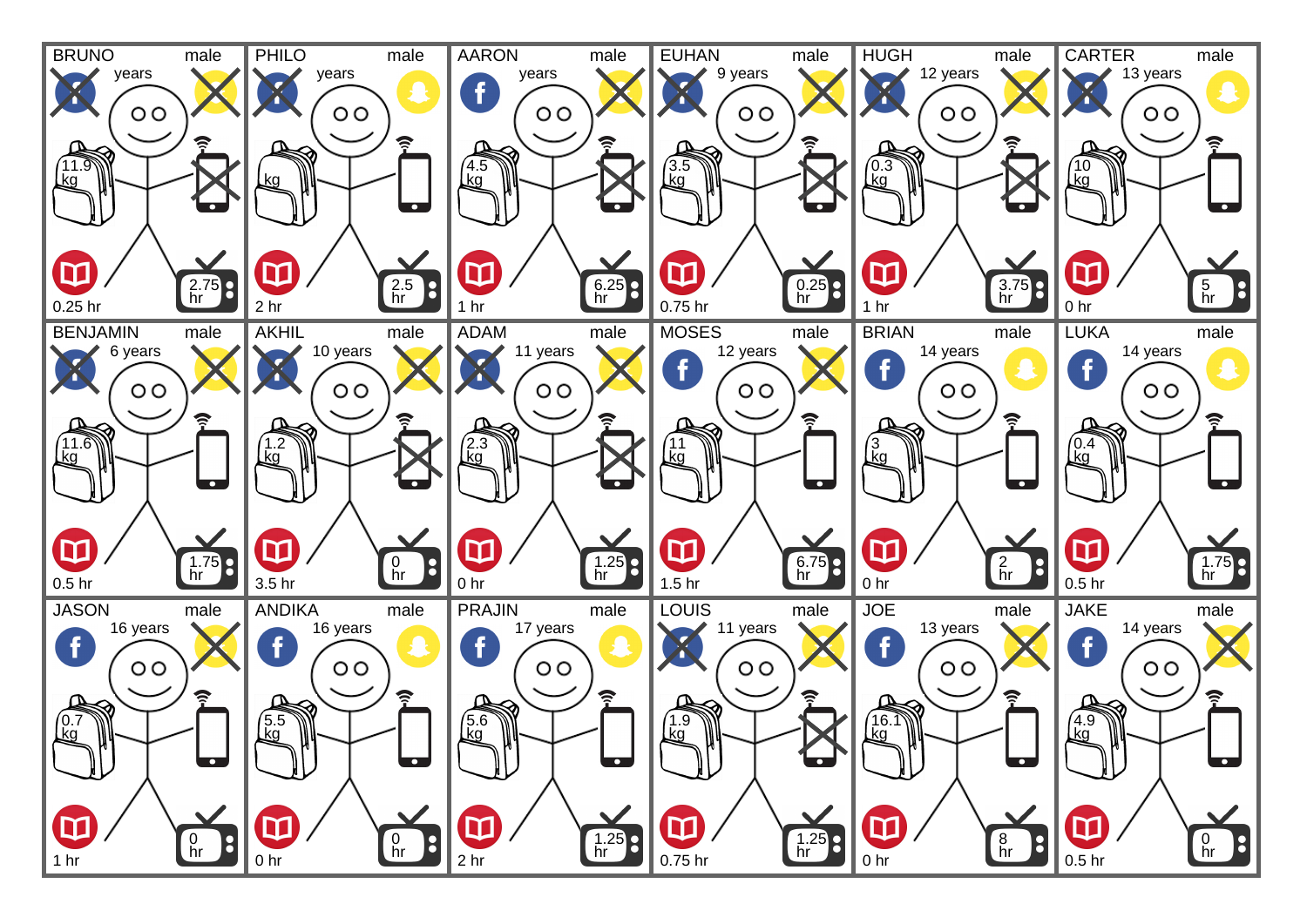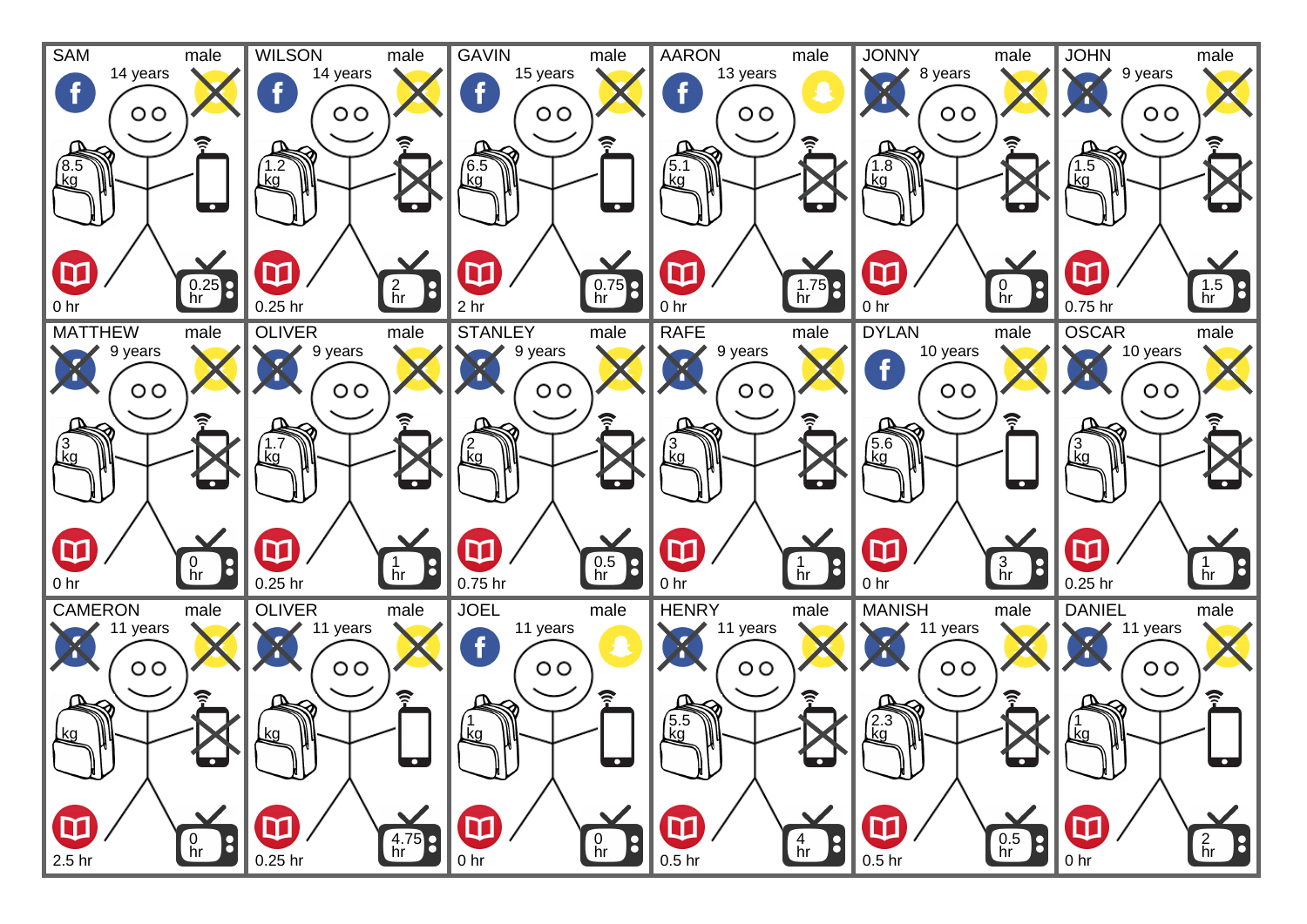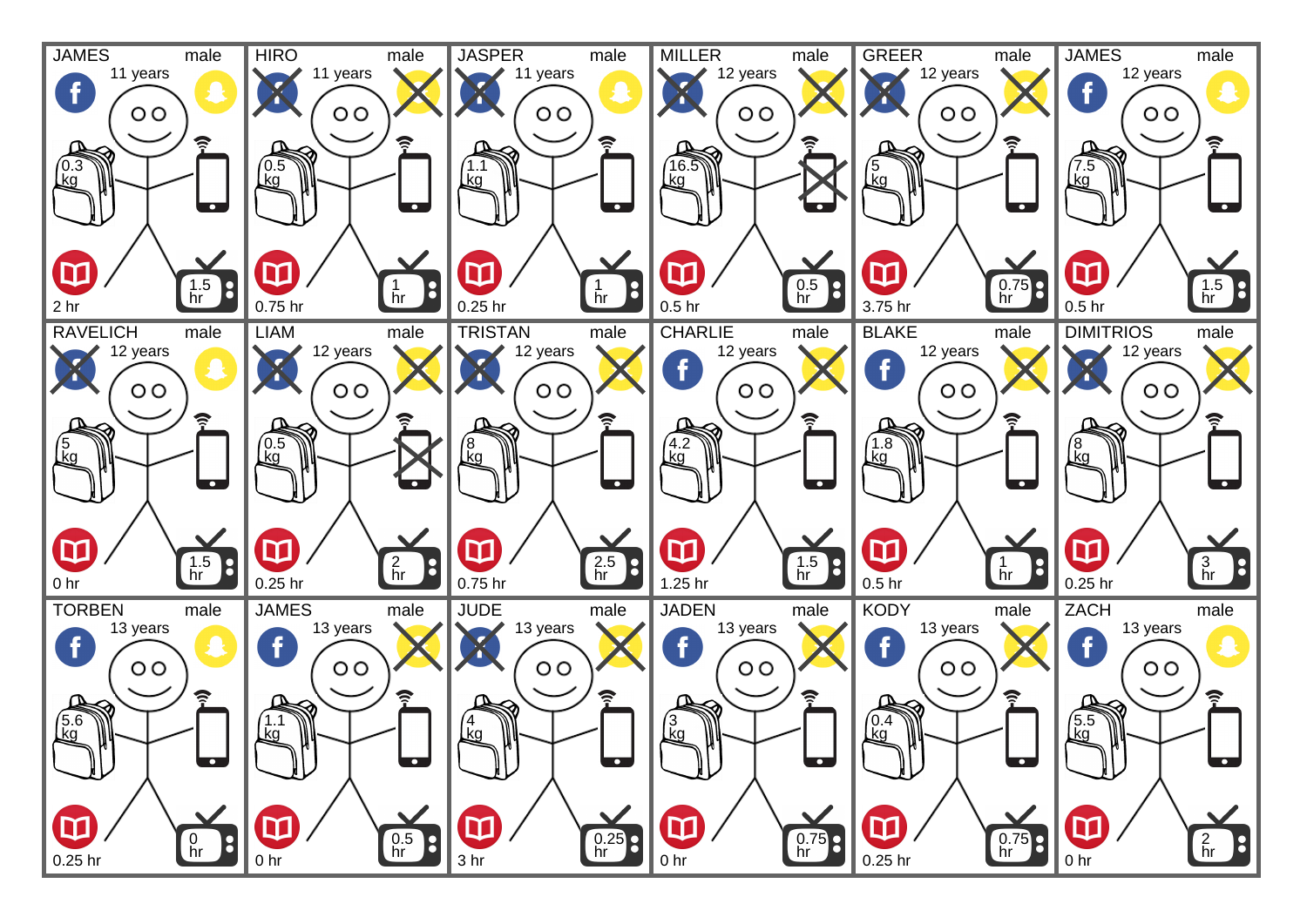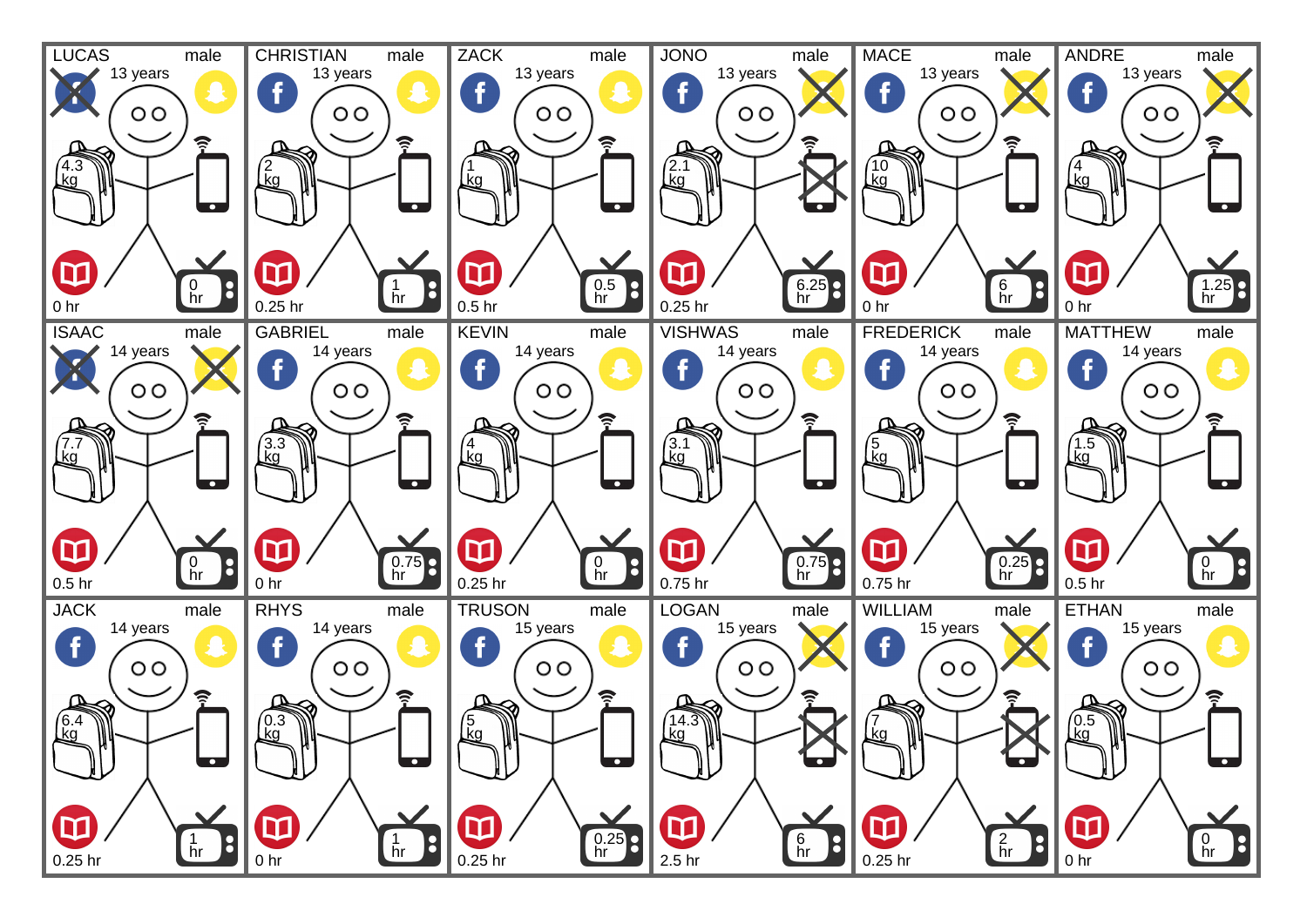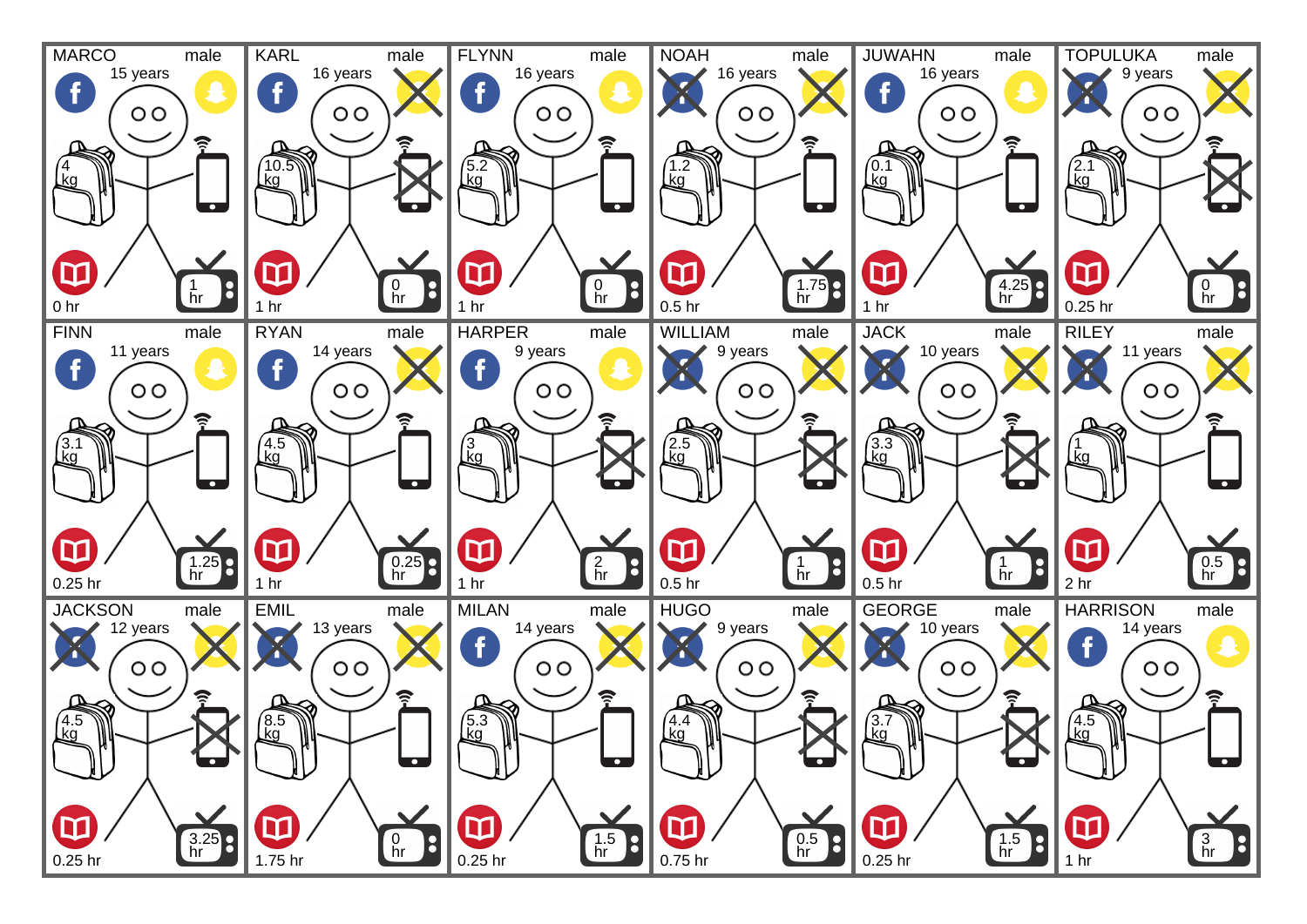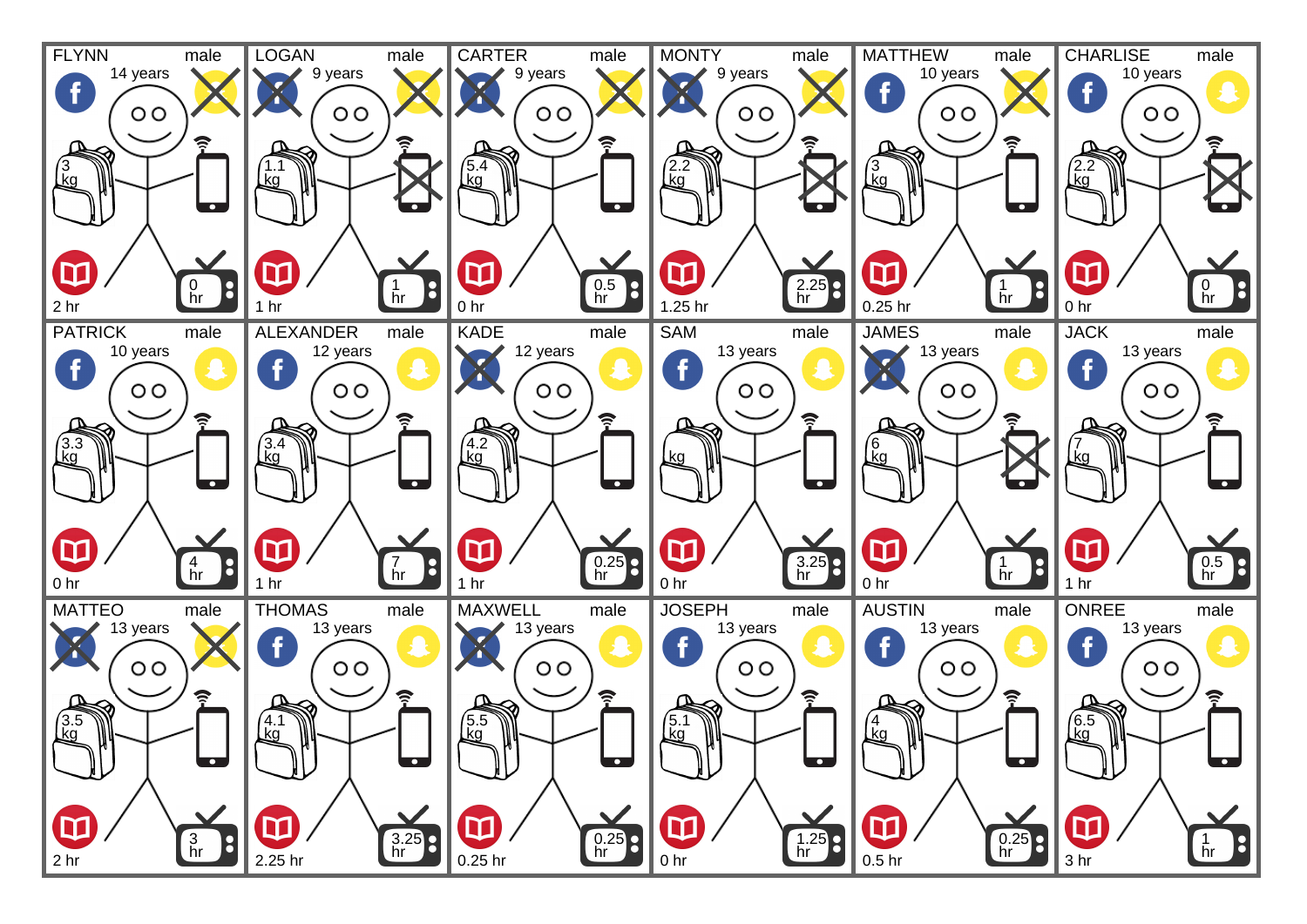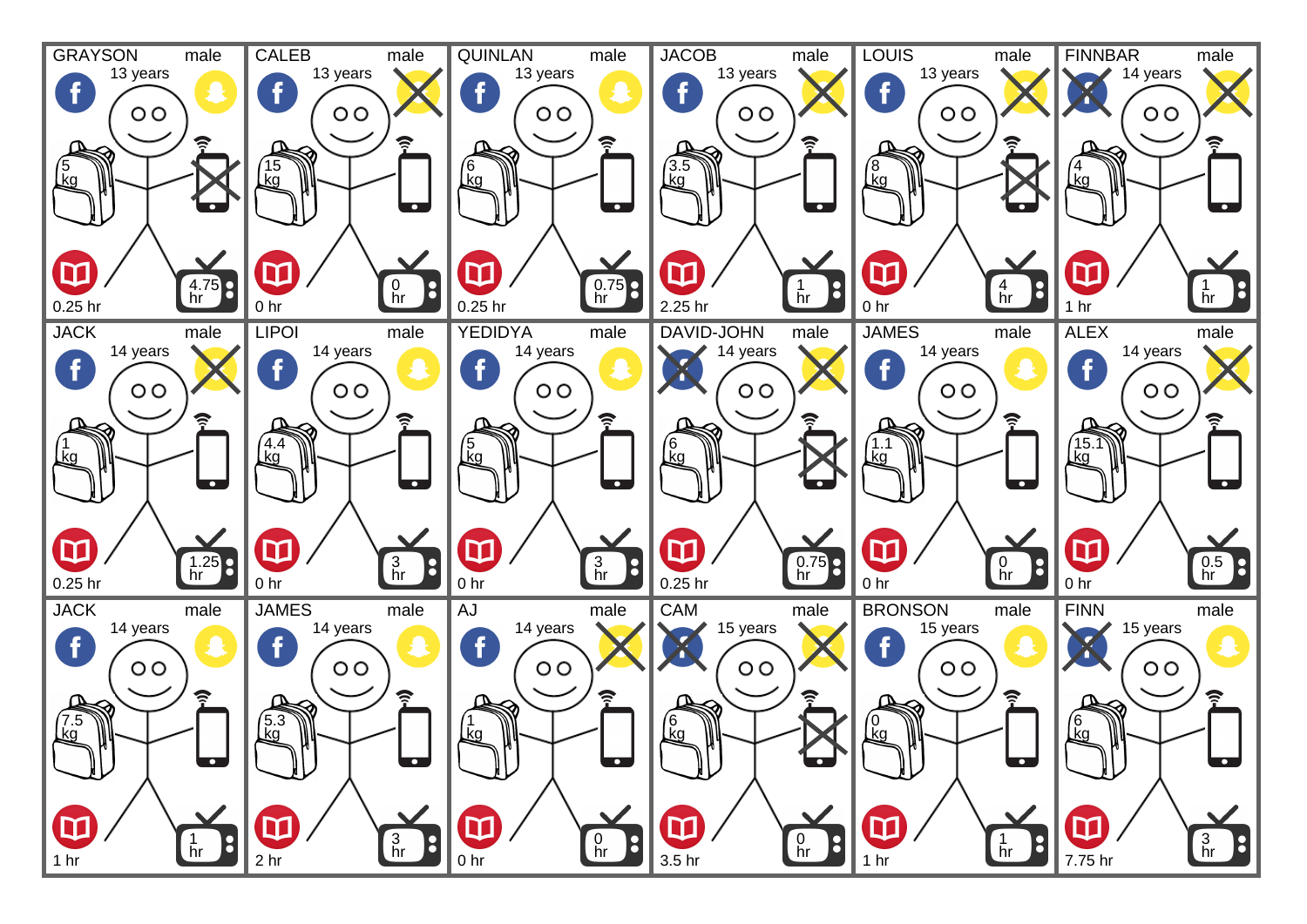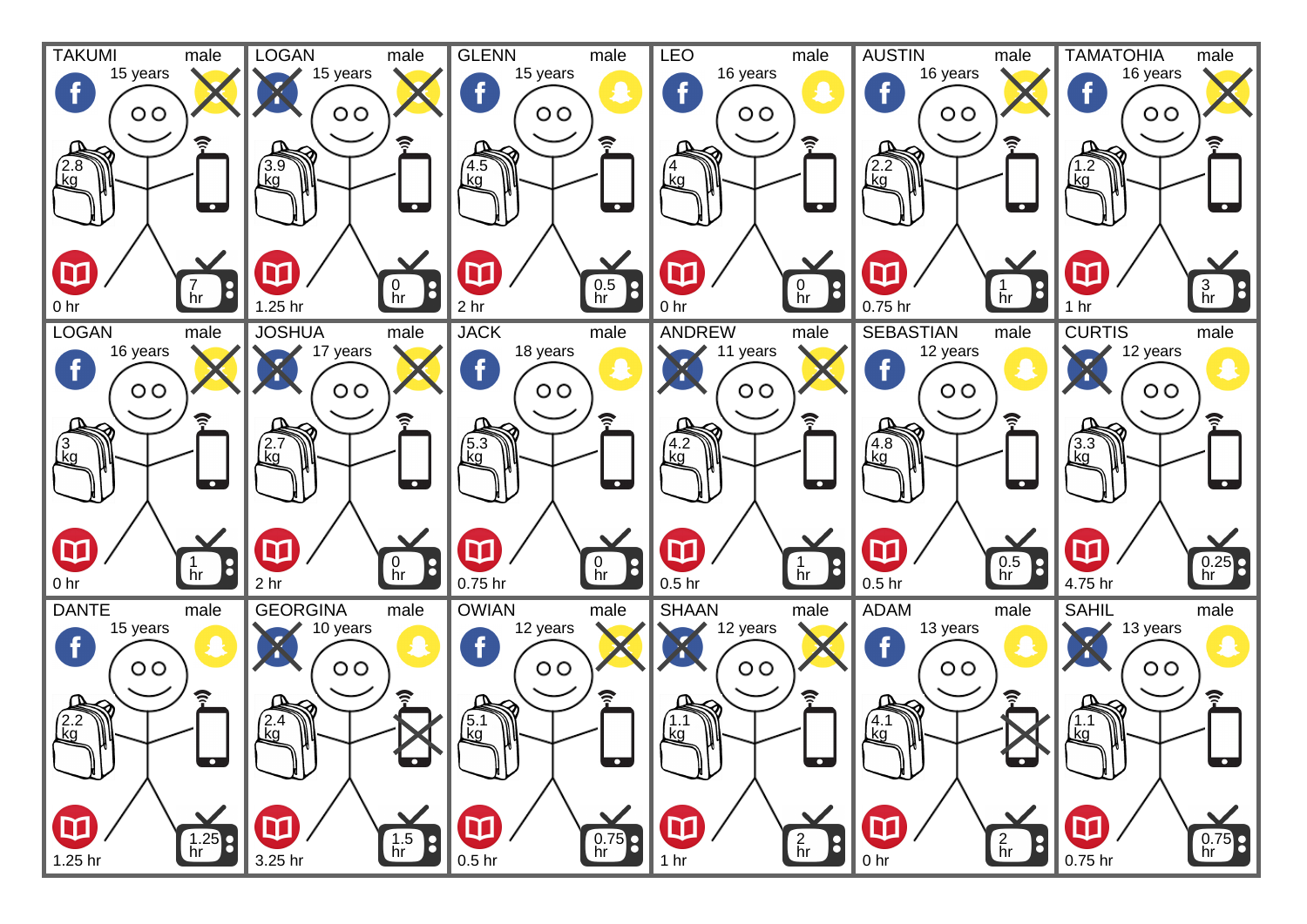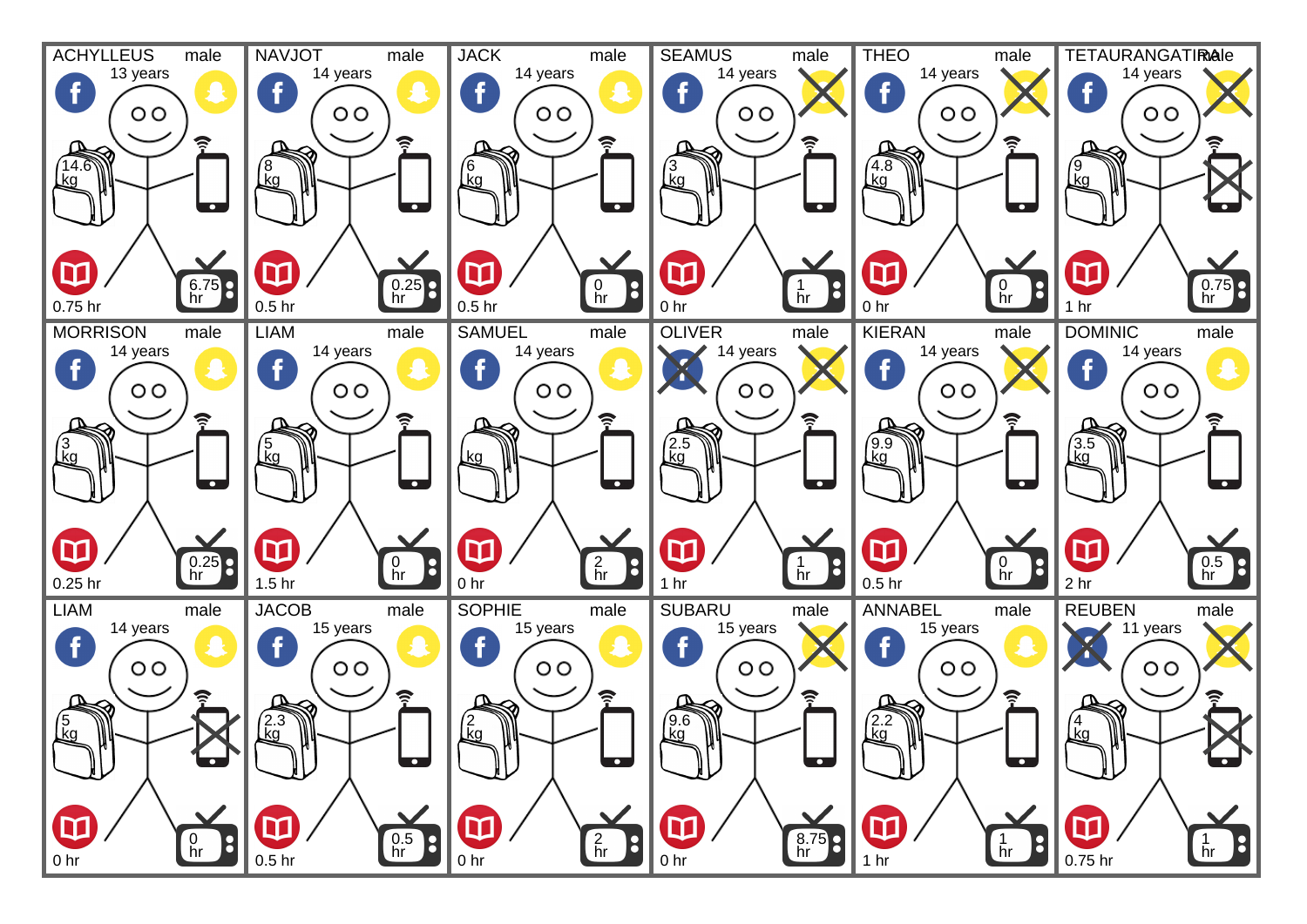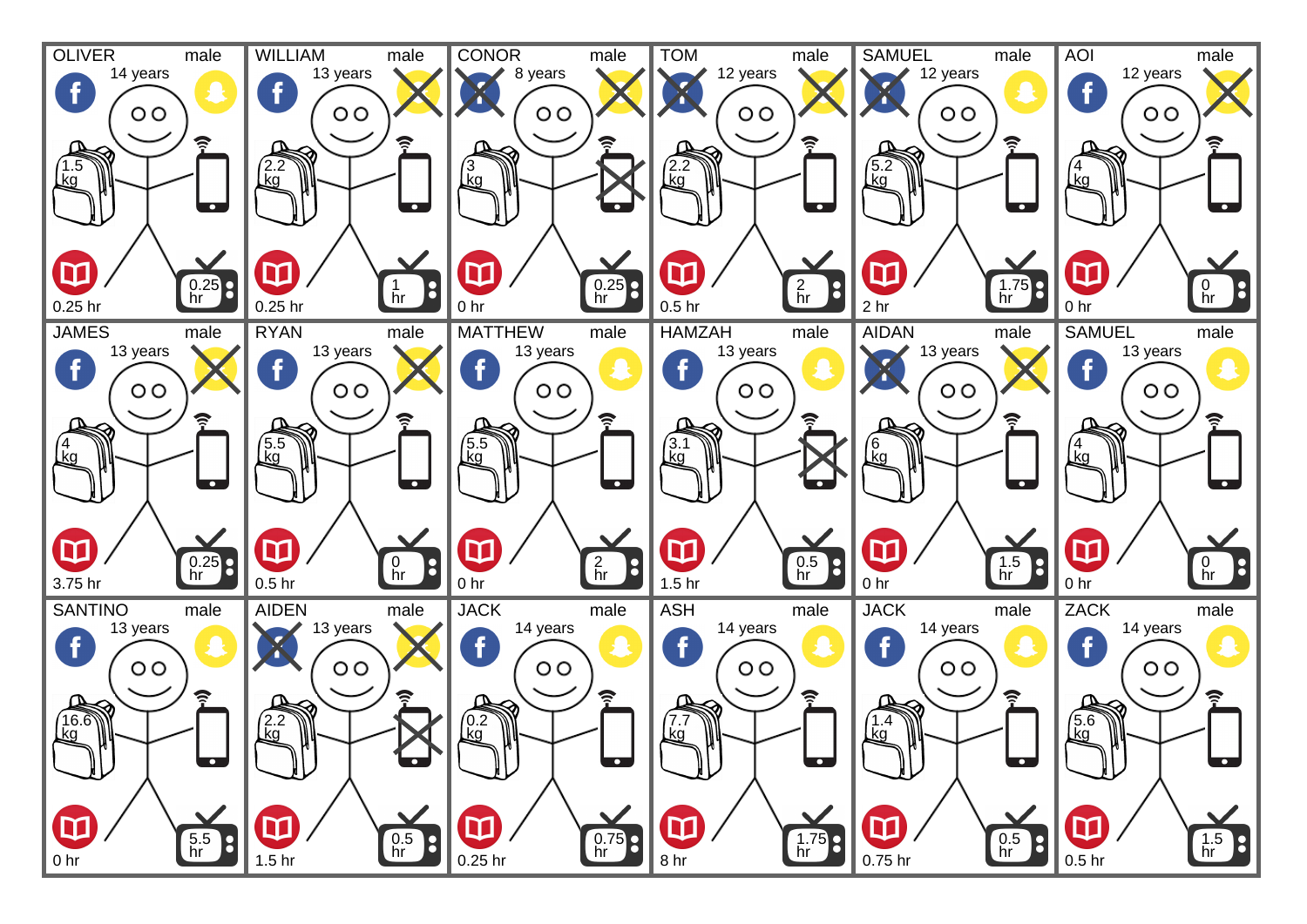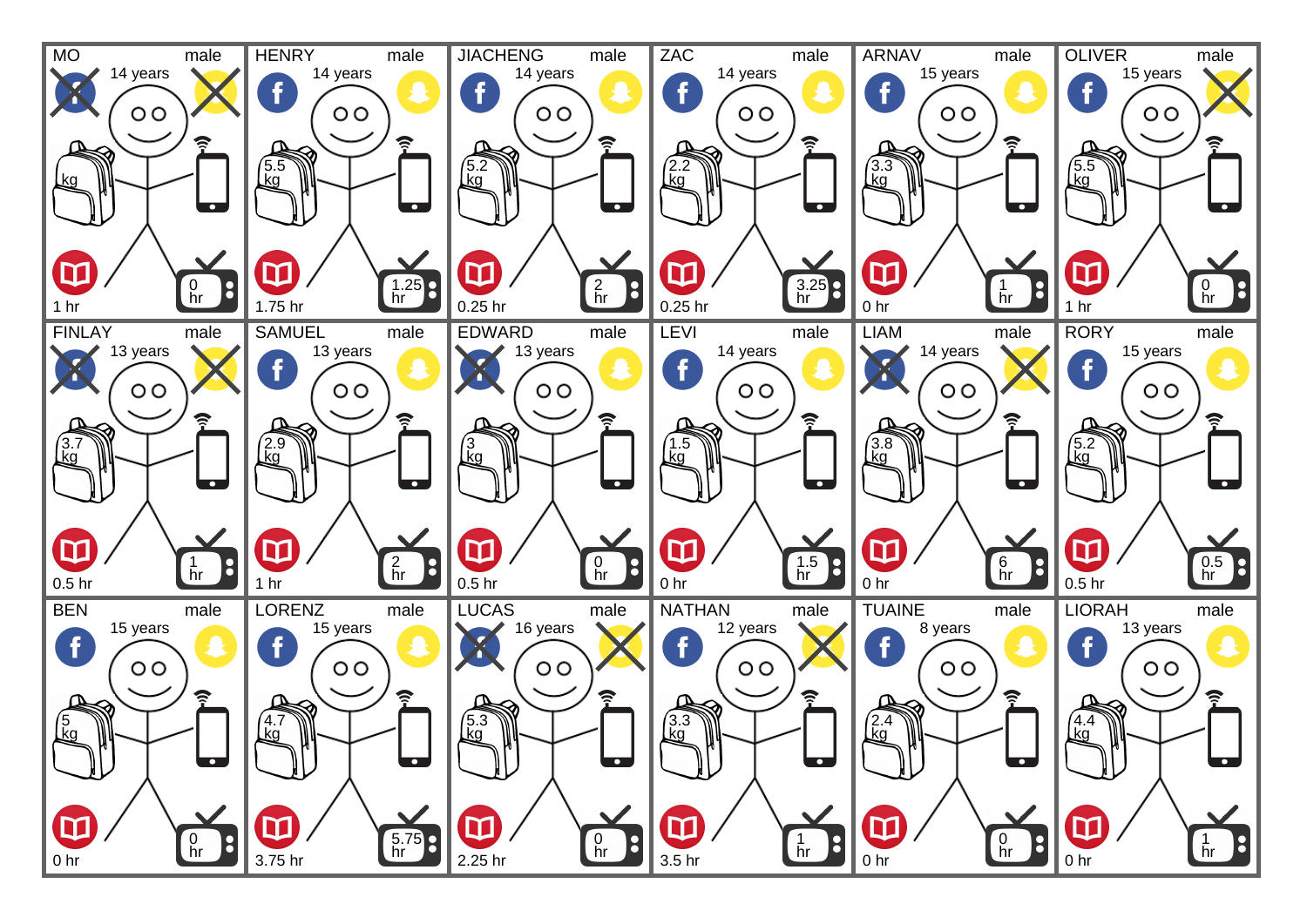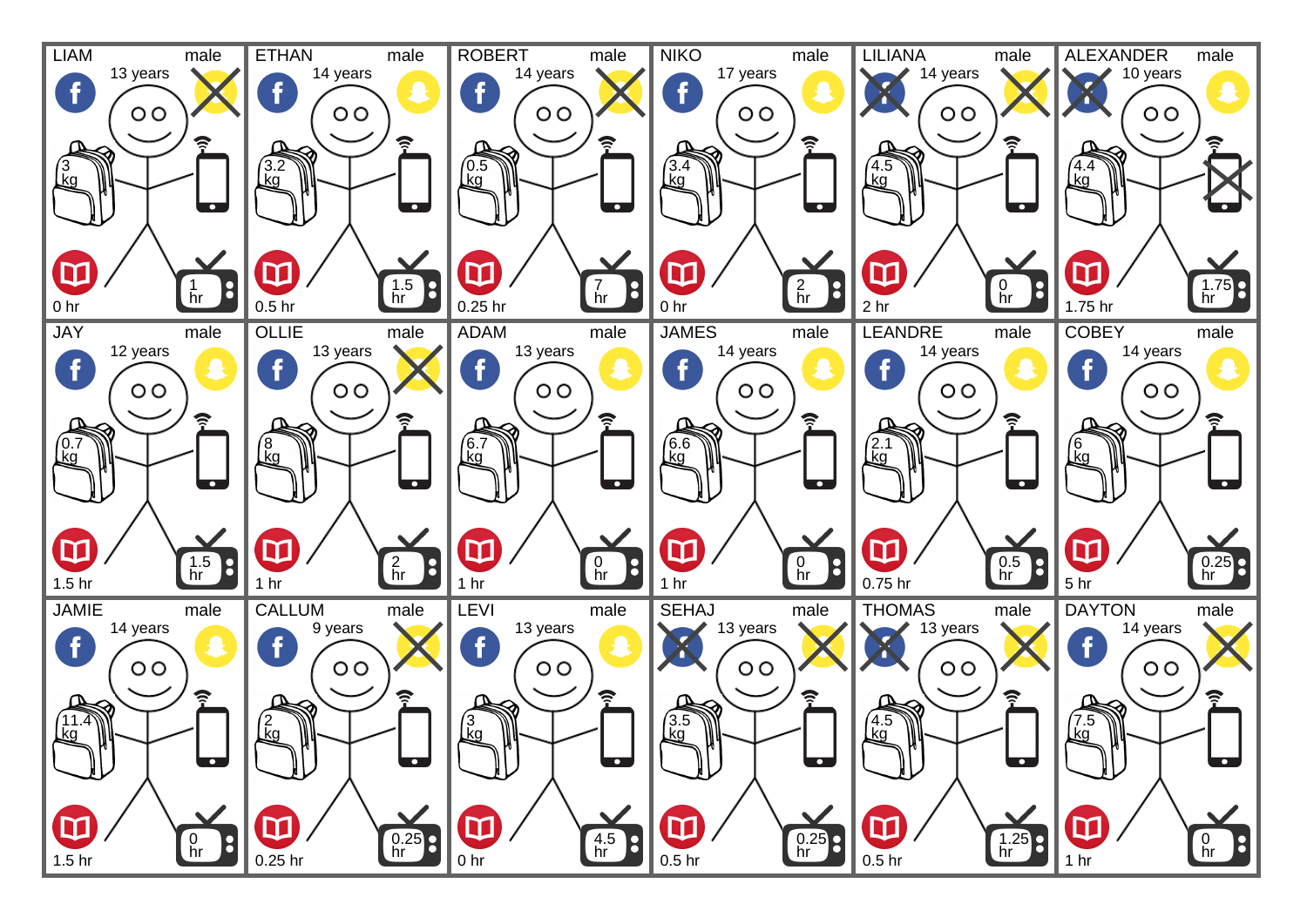